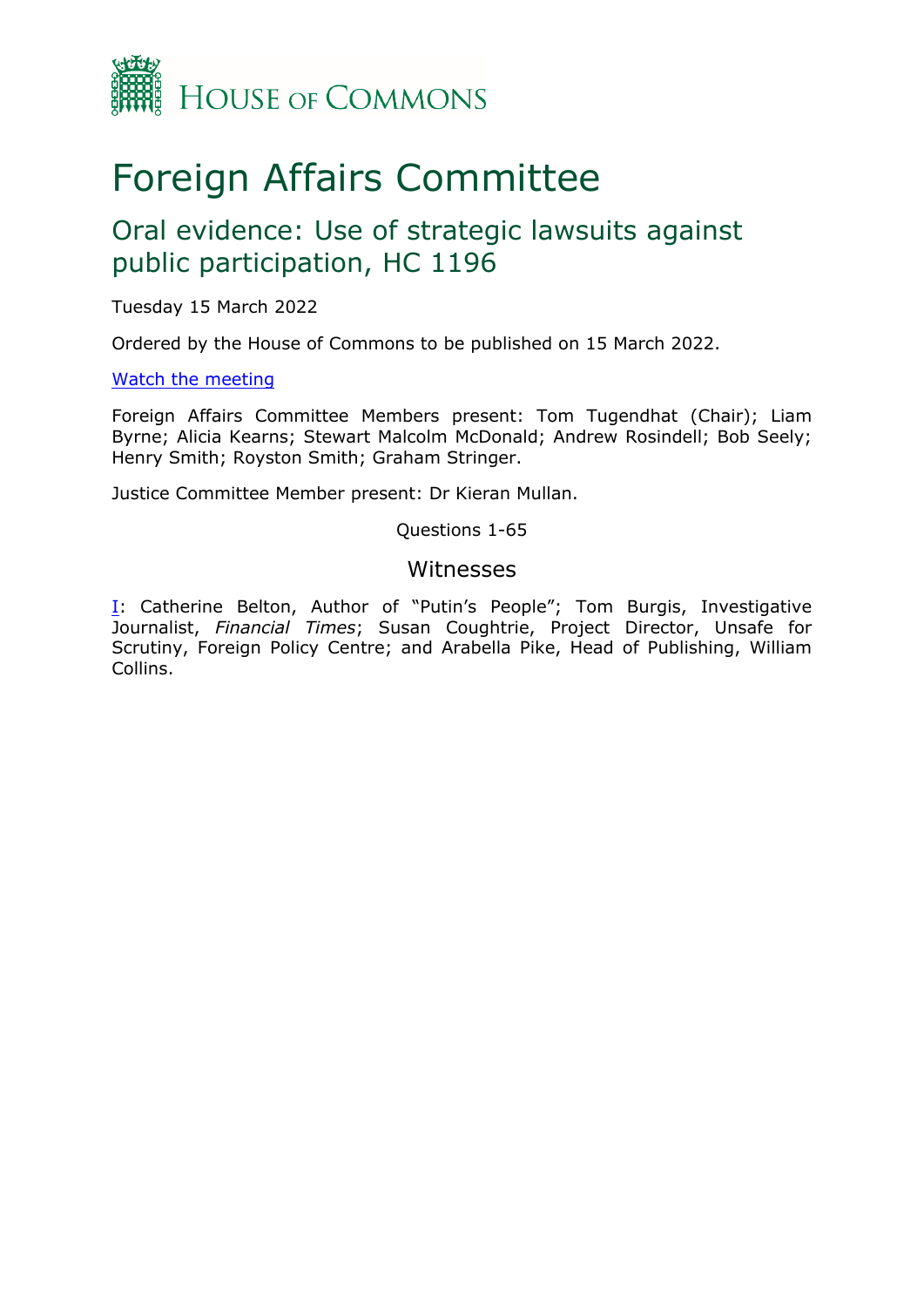

## Examination of witnesses

Witnesses: Catherine Belton, Tom Burgis, Susan Coughtrie and Arabella Pike.

Q1 **Chair:** Welcome to this afternoon's session of the Foreign Affairs Committee. We are looking at dark money in the UK and particularly SLAPPs legislation, and we have a very strong panel. I am going to ask them to introduce themselves. Arabella, why don't you start?

*Arabella Pike:* I am Arabella Pike, the publishing director at William Collins, which is an imprint, specialising in non-fiction, of HarperCollins Publishers.

**Catherine Belton:** I am Catherine Belton, author of "Putin's People".

*Tom Burgis:* I am Tom Burgis. I am on the investigations team at the *Financial Times* and the author of "Kleptopia: How Dirty Money is Conquering the World".

*Susan Coughtrie:* I am Susan Coughtrie. I am project director at the Foreign Policy Centre, where I research SLAPPs, particularly when there is a relation to journalists uncovering financial crime and corruption. I am also a co-founder and co-chair of the UK Anti-SLAPP Coalition.

Q2 **Chair:** Thank you. Catherine and Tom, I am going to ask you to start and just talk a little bit about your books. Catherine, why don't you start? Talk a little bit about your book, what it covered, very briefly—I know it is a very long book—and what action was brought against you.

**Catherine Belton:** I spent about seven years working on the book. I was trying to track what happened to the security services following the Soviet fall—how was it that Putin managed to come to power, then accumulate so much power, first at home politically, and then begin this process of infiltrating western democracies and seeking to divide them abroad? It was a long process. I tried to speak to as wide a range of sources as possible. I drew on relationships that I had built while working as the *FT*'s Moscow correspondent. There, I had been able to build quite strong relationships with senior Russian businesspeople and former and current Government officials, so I felt I had a unique opportunity to try to piece together the 30-year history of Russia since the Soviet collapse.

I was very lucky in how the book was received after it was published, but less lucky when, nearly a year after its publication, all of a sudden we faced a legal claim from Roman Abramovich, who was saying that the book contained a number of false and defamatory claims against him, including by daring to say that he had a close relationship with Vladimir Putin, and the suggestion made by three credible witnesses—three former close associates of his—that he had acquired Chelsea football club on Putin's orders. These were the issues that he was taking most umbrage at.

Shortly after his claim, we received a barrage of further claims, first from Mikhail Fridman and Petr Aven of Alfa Group; they have also since been sanctioned. On the same day that Mikhail Fridman filed his claim for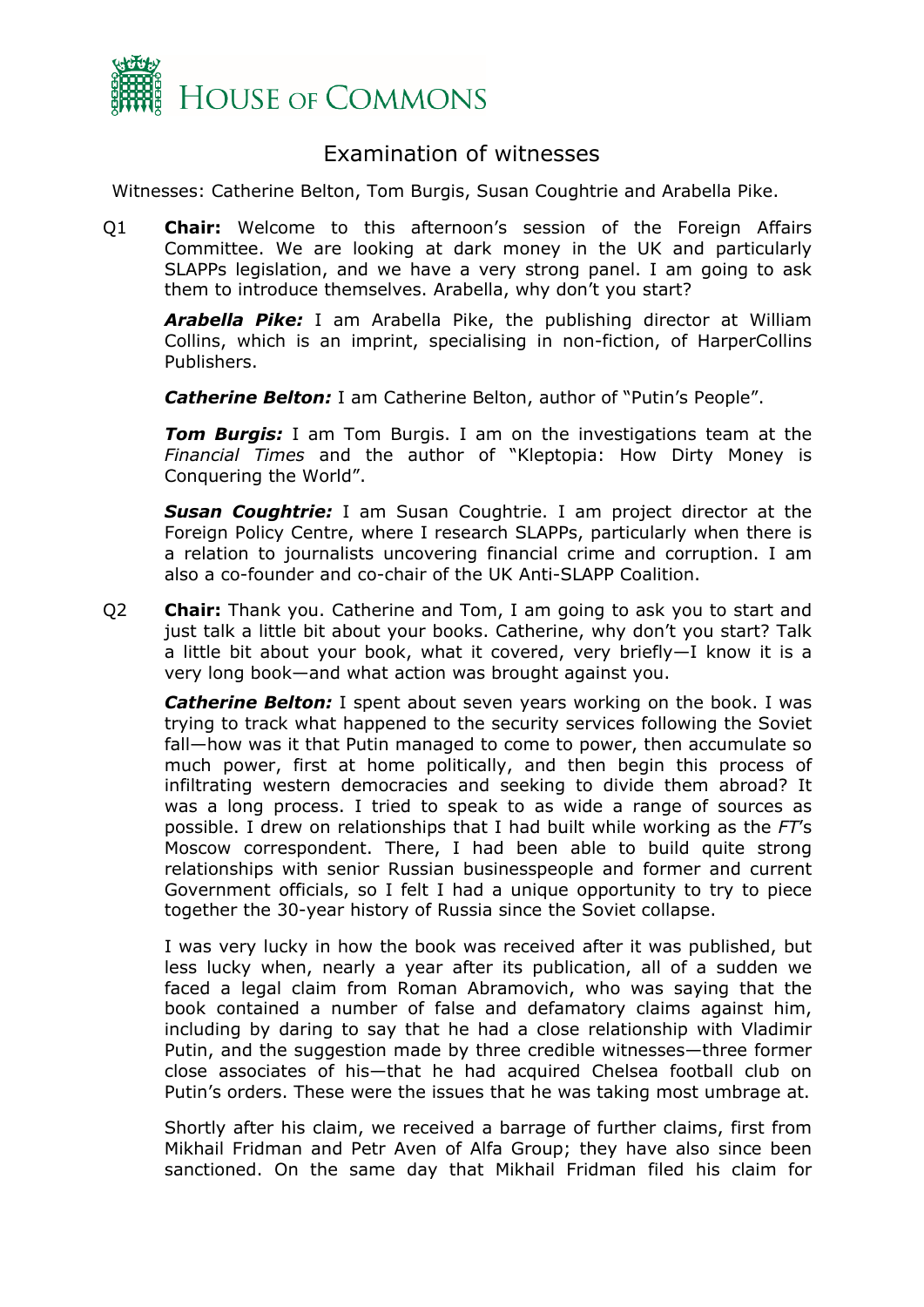

defamation against the book, we received a letter of complaint from Alisher Usmanov, another Kremlin-linked billionaire who has also since been sanctioned. Then, a little while after that, we found out from the *Financial Times* that Rosneft, the Kremlin oil champion, had also filed a claim against the book in the London High Court—it was a blank claim, so we didn't even know what it was about—as had another Russian billionaire.

The amount of claims we were facing was unprecedented. Our lawyer, Caroline Kean of Wiggin, said that she had never seen a legal attack of such scale and intensity. I remember getting an email from Arabella saying that it looks like the book is under concerted attack. They were trying to apply meanings to the book that didn't even exist within its pages; these were really exaggerated claims. And quite frankly, when we were facing this at the beginning, I didn't know whether the publisher would be able to withstand the barrage of claims. This was five big cases from some of the world's richest men, all at the same time, and I didn't know whether we would have to withdraw the book. Thankfully, HarperCollins put up a robust defence; we had a brilliant legal team, and we were able to rebuff most of them.

I will give you a very short, potted history of what happened with the cases. There was a preliminary hearing on meaning, in which we had been seeking to throw out some of the exaggerated claims. Shortly before that, Abramovich upped the pressure even further by filing the same case in Australia, so it was clearly aimed at intimidating HarperCollins out of defending the claim by essentially doubling the costs. Our lawyers there asked the judge to rule on whether this was an abuse of process, because it was clearly harassment and intimidation. Luckily, again, HarperCollins were not deterred. We continued to defend the claim.

We were able to reach a settlement with Mikhail Fridman and Petr Aven of Alfa Group before that case went to trial, in a preliminary hearing for the meaning of the claims complained of. The changes we made were absolutely tiny, but again, they made much hay of this in the press, claiming victory even though we had made very small changes indeed. Essentially, these changes were made because we had too many cases to deal with and not because there was anything wrong or we couldn't defend them.

With regard to the Rosneft, Kremlin oil champion, trial, we had the meaning hearing for that and, thankfully, our legal team was able to convince the judge to throw out three of the Rosneft claims—they were so preposterous. This was a Kremlin oil champion trying to say that we had defamed it by saying it had participated in the expropriation of Yukos, the Russian oil major, when this was already a very well known fact. It had been a matter of international litigation and had been written about thousands of times in the international media, yet HarperCollins faced a big legal claim, with massive, long legal letters flying back and forth, and Rosneft continued to pursue this in the courts until the point where it was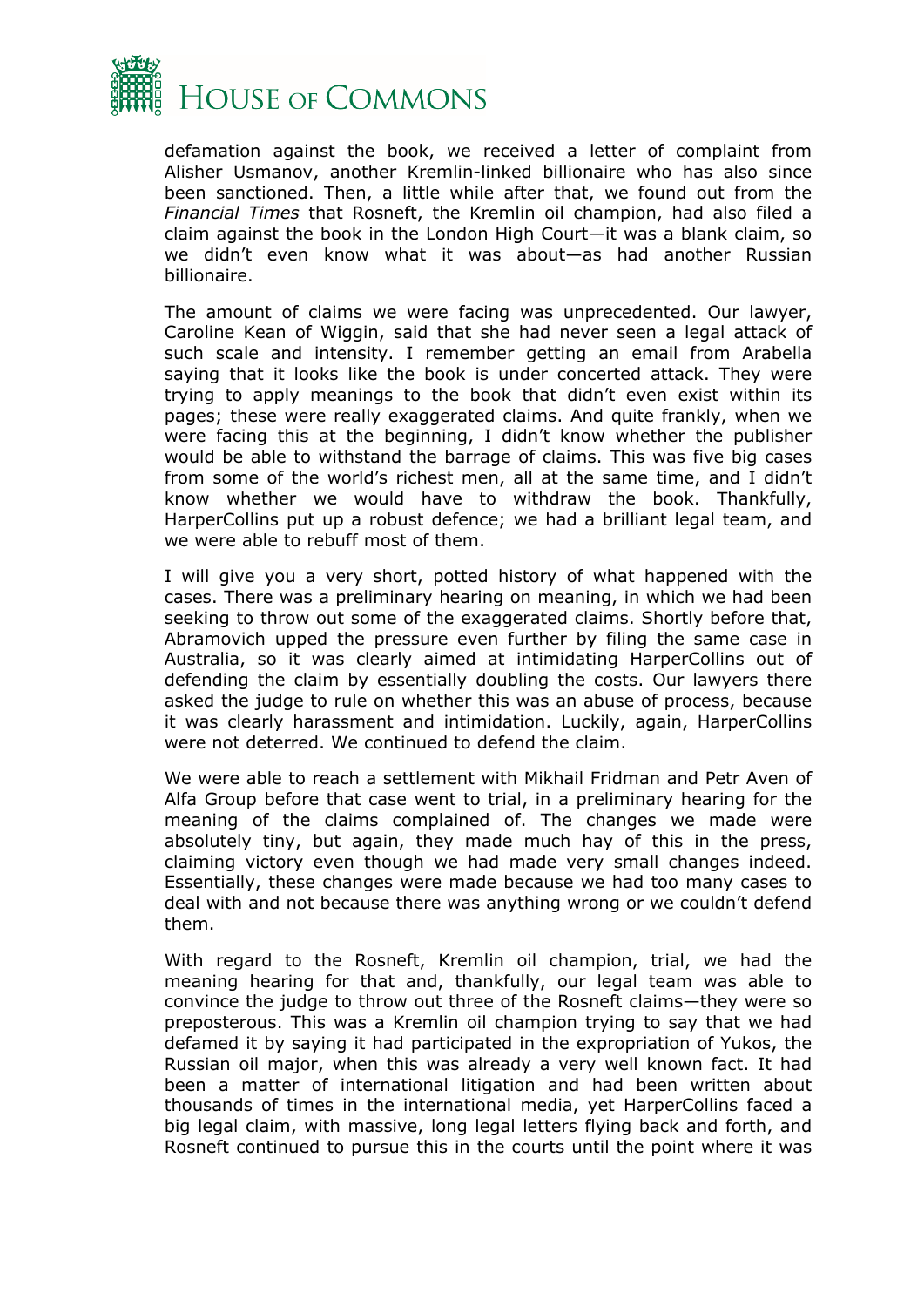

forced to withdraw it because the judge ruled that what we had written was not defamatory.

With regard to Abramovich, at the meaning hearing the judge also threw out his most exaggerated claim. He claimed that, in the book, we had written that he had a corrupt relationship with Vladimir Putin and was making payments into Kremlin slush funds. Now, I could have tried to write about the corrupt relationship with Vladimir Putin—indeed, we had evidence to show this—yet I had not written that in the book. In fact, some of my sources said that Roman Abramovich should have given me a bouquet of flowers for writing about him so nicely in the book and going easy on him. Instead, we faced this lawsuit.

The judge threw out the claim. What she said was that the book had said that he was "under the control of President Vladimir Putin". This was something that was going to be much more difficult for him to attack and deny, so shortly after that ruling, we received an offer from him in which we could preserve most of the main claims that he had attacked in the book, just softening some of the language and adding to his previous denials.

This was a lengthy process; to fight all five claims it cost my publisher £1.5 million. There were some things that I would have liked to have kept in the book about Fridman and Abramovich, but in the end we agreed to remove them because they were minor points and if we had continued to defend the case it would have cost £2.5 million in the UK court, and a further £2.5 million—if not more—in Australia.

The cases really show just how important it is that there are better defences for journalists. No matter how good the sourcing is on some of these claims, and no matter how great the public interest, the cases are just too expensive to defend. The system is stacked in favour of deeppocketed litigants from the outset. My cases are now pretty well known, but they are just the tip of an iceberg; there are journalists who have been censoring themselves, particularly about the activities of Russian oligarchs, for a very long time.

Q3 **Chair:** Thank you very much indeed. Tom, will you give us a precis of your work, and the actions used against you?

*Tom Burgis:* Sure. I used to be a correspondent in Africa, and that is where I became interested in corruption and how corrupt regimes use fear and violence to maintain control, which allows them to go on looting their countries. I went on to work more in the former Soviet Union, and my book is an attempt to show how the kleptocrats of the world are uniting forming alliances—not just with each other but with powerful figures in the western democracies.

In 2020, when Arabella was preparing to publish the book at HarperCollins, we did fact checking; we wrote to everyone in the book, in the normal way, putting the facts in it. We got legal responses, a lot of them quite menacing, from Carter-Ruck, Schillings—the usual firms—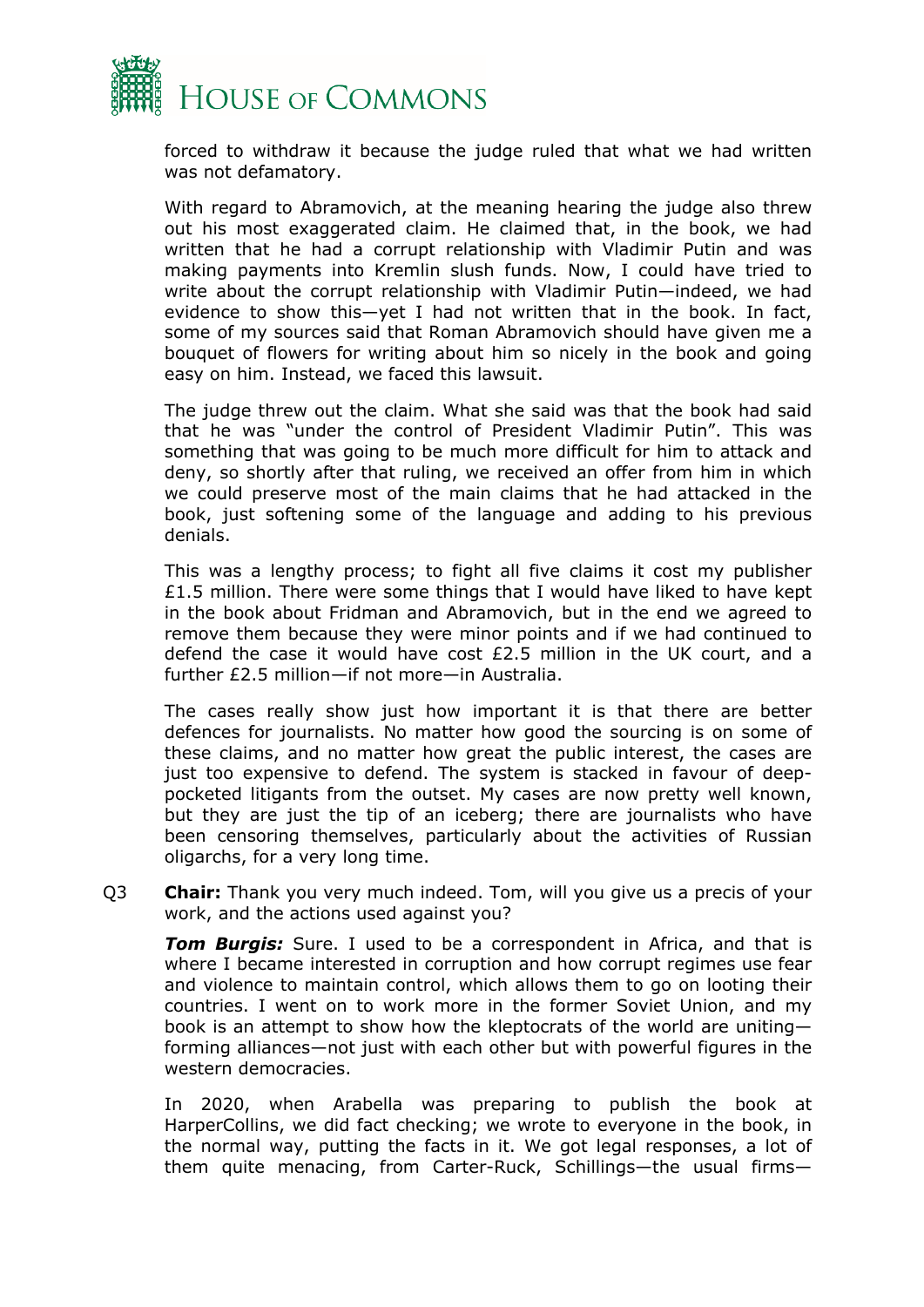

running to 600 pages, or twice the length of the book itself. We dealt with that; we made adjustments where there were legitimate factual points, and by and large the manuscript came through as planned.

One of the main examples in the book about how the kleptocrats of the world are uniting is the group known as the Trio. They are three oligarchs from the former Soviet Union called Alexander Machkevitch, Patokh Chodiev and Alijan Ibragimov—let's just call them the Trio for today. They come from central Asia, but they are very influential in Moscow. One of them has since died, but I think it is best if we call them the Trio. They controlled what used to be one of the richest companies listed on the London stock exchange, Eurasian Natural Resources Corporation, which is essentially a load of Kazakh mines gained in the pretty ropey privatisations at the fall of communism. They had then gone shopping in Africa and bought a load of mines in Congo and so on. This was all in this FTSE 100 company, ENRC, which is the target of the Serious Fraud Office's biggest current criminal corruption investigation.

Before publication, through their lawyers Taylor Wessing, they made objections that some of our material, they said, was based on confidential documents. These documents weren't properly considered confidential; we went ahead and published that material and published an account of how this trio of oligarchs had got so rich in ultra-corrupt places. One of the accounts in the book is how three potential witnesses in the Serious Fraud Office's criminal case had died in suspicious circumstances. One was found in the back of a burned-out car in Johannesburg—that is André Bekker, a geologist who had knowledge of a deal potentially involving an inflated price for a mine in South Africa. The other two were people who had worked for the Trio's mining company; they were found dead in the US. The book doesn't say who committed these murders, if murders they were—far from it—but it does say this is something that is of public interest and worth paying attention to: the deaths of potential witnesses in a major UK corruption case. I would argue that it is harder to think of a bigger public interest than that.

Anyway, the book came out, and that is when this lawfare against it began in earnest. In the UK, through their London company, they retained Taylor Wessing; and in the US, they retained Boies Schiller. It was Boies Schiller that made the first moves. Without notifying us, they tried to get a subpoena in a New York court to try to force, among other things, the US arm of HarperCollins to reveal anything they might have known about my sources. Those are the sources in a book about the survivors of massacres and torture, and so on. It should go without saying that I would never dream of revealing any details about the sources I spoke with, but it should also be obvious that they take enormous risks to help make this information public.

On the demand for me to reveal my sources, the Reporters Committee for Freedom of the Press in the US—the organisation founded by Ben Bradlee and others—said: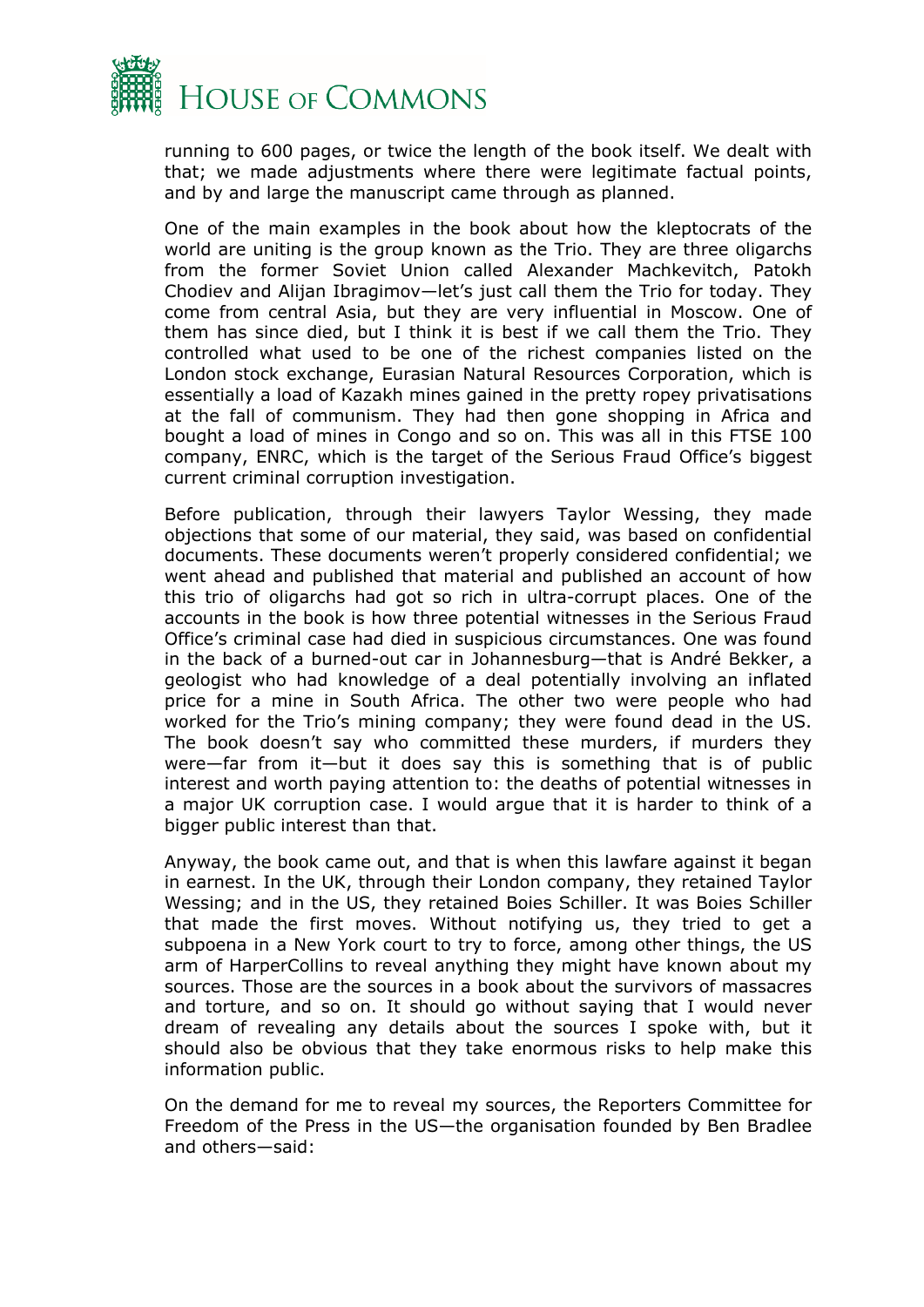

"Permitting Eurasian Natural Resources (ENRC) to obtain confidential newsgathering materials in this case—in circumvention of well-established protection for reporters' sources and work product—would have a severe effect on the ability of the news media to investigate matters of public concern, now and into the future."

But the oligarchs pressed on, possibly because that was their intent.

The next thing they did was to accuse me in public court of being corrupt. This is from a Boies Schiller lawyer—they demanded to see details of what I was paid by the publisher: "These materials may also demonstrate whether Mr Burgis was paid by third parties to publish the book as part of a negative PR campaign against ENRC."

That was backed up by a UK lawyer, Niri Shanmuganathan, who is a star reputation management partner at Taylor Wessing. He gave a declaration to the court—

Q4 **Bob Seely:** Sorry, what was the name?

*Tom Burgis:* Niri Shanmuganathan of Taylor Wessing. His website says how good he is at stopping stories appearing in the press.

**Chair:** Including his own name?

*Tom Burgis:* Under his own name.

**Chair:** Well, he hasn't stopped his own name appearing in the press. You just used it.

*Tom Burgis:* I see what you mean. That's true, but he is very good at stopping larger stories appearing. Niri wrote this:

"Mr Burgis's compensation and who he received it from is also very relevant to determining whether he had a reasonable belief that publication of the allegations was in the public interest, particularly if those who paid him also had axes to grind."

It is blindingly obvious that my contract with HarperCollins is not going to contain details of my secret kickback arrangements with the enemies of some oligarchs, so the only reason to put this on the public record is to insinuate that I am corrupt. Of course, there is no evidence for this statement. I am not corrupt; I would live in a bigger house if I was. None the less, these statements remain on the record. In the US system, it is very easy to obtain these documents, and that record will always say that I am a bent reporter.

Then there was an extraordinary development in the UK. This is a letter from Quinn Emanuel. It is a global firm, but this is from the London office. It went not to me but to a man called John Gibson, who used to run the Serious Fraud Office's investigation. At the time of this letter in 2020, he had gone back to private practice, so by then he was just a lawyer in private practice. The Quinn Emanuel letter sent to John Gibson began by describing me—in inverted commas—as a "journalist", who had been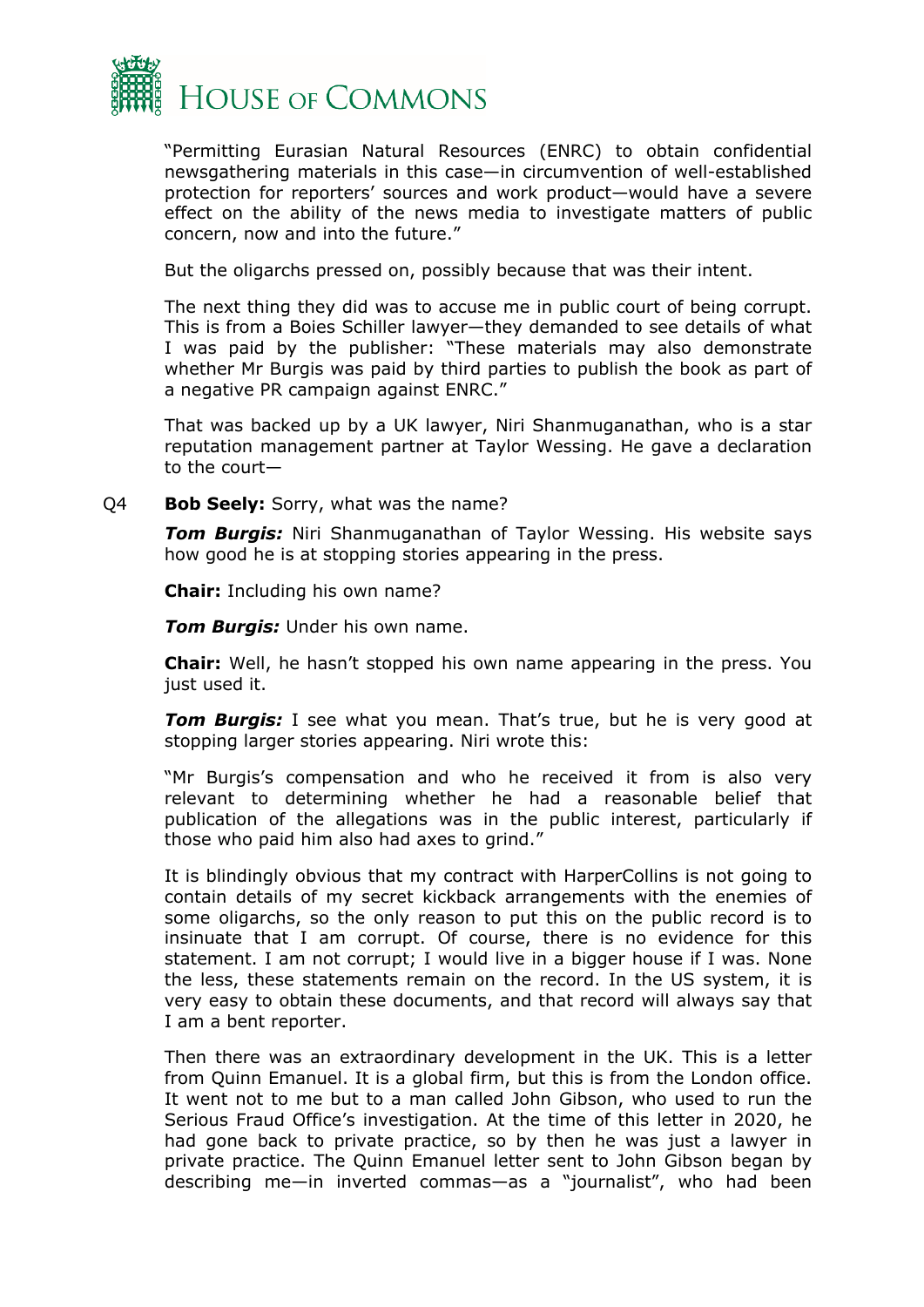

publishing "malicious and false accounts" about ENRC, the Trio's company. Then it says:

"ENRC believes that on 29 September 2020, you"—that is John Gibson— "met with Mr Burgis at an underground car park near the National Theatre, London"—five minutes' walk from here—"in a clandestine manner, and that the meeting was deliberately set up in this way to avoid detection. You attended this meeting with notebooks and folders, one of which appeared to be an orange/red notebook."

How could they possibly have known that? Obviously, I would never discuss a meeting with a source, but this is now all a matter of public record in court filings. This meeting had been arranged using an encrypted messaging app—that is also in the court filings—and it had been held in a place where we wouldn't have mobile phone reception, in case anyone tried to remotely activate the mics on our phones.

I have learned to take these precautions in Angola, Kazakhstan and so on, but I have learned that you now increasingly have to use them in London, such are the legions of private spies working for oligarchs and other rich and powerful people who monitor anyone they deem a threat. You have to use them even when you are going for a relatively humdrum meeting with someone who might have understanding of the legal system if you are aware that they might be of interest to oligarchs. That line, "You attended this meeting with notebooks and folders, one of which appeared to be an orange/red notebook," was, in other words, "You were being watched." What is the purpose of that if not intimidation? And that was said completely shamelessly by Quinn Emanuel.

Q5 **Bob Seely:** Sorry, which company?

*Tom Burgis:* Quinn Emanuel.

#### Q6 **Chair:** This is connected to ENRC?

*Tom Burgis:* Quinn Emanuel were retained by ENRC in this aspect of it, which is against Gibson—

**Chair:** You will be relieved to know that ENRC wrote to us to state that they weren't murderers—I know the first thought that came to your mind when you thought of a lawyer was to check whether they were murderers, but they felt that ENRC should state on the record that they are not murderers because otherwise people might think that ENRC are murderers, and it would be unfortunate if people were to think that ENRC are murderers.

**Tom Burgis:** It would, and this brings me perfectly to the next and final chapter of what happened in my case. There is obviously a one-year statute of limitations on defamation, so just before the one-year anniversary of the book coming out, when perhaps we would have gone for a negroni instead, we were notified by Taylor Wessing that ENRC were going to sue over the book. It was a very specific part of the company. When the Serious Fraud Office's corruption investigation began in 2013,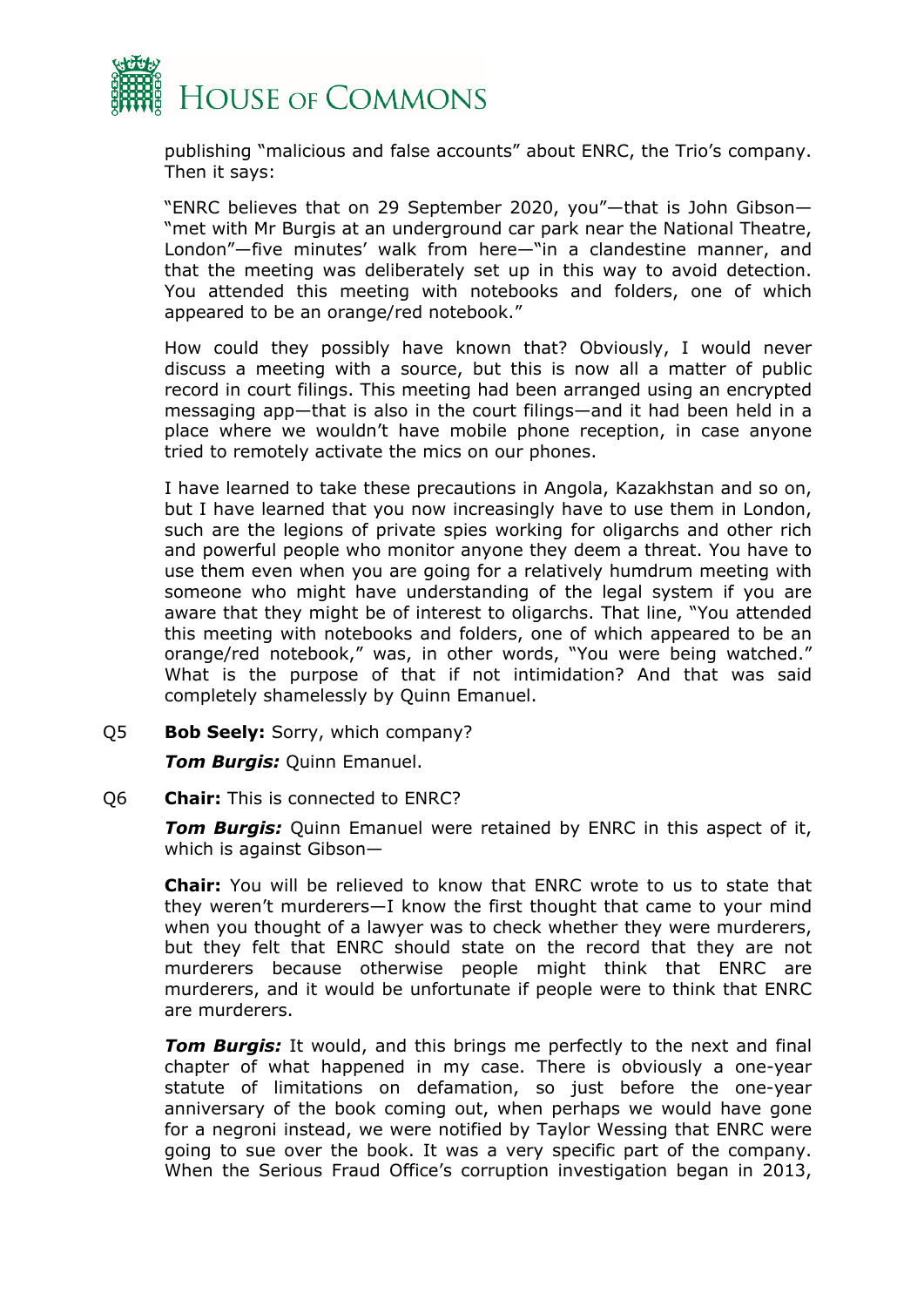

one of the things these oligarchs did was relocated their corporate headquarters, delisted from the London Stock Exchange and shifted the whole thing to Luxembourg. They kept a holding company here, which is called ENRC Ltd and has one employee. It is simply a piece of paper, really; it is a vehicle for taking in dividends from African mines and mines elsewhere and passing them on to the headquarters in Luxembourg—

**Chair:** They don't murder people in Africa either. I just want to be clear that ENRC are not murderers.

*Tom Burgis:* No—and their point was what I had said in my book was that this holding company had murdered or procured the murders of the three people I spoke of earlier. That is, André Bekker, James Bethel and Gerrit Strydom, the latter two being the two that died in the US. I do not think that any sane publisher would have picked up a book that did contain that meaning without pausing and saying, "Is it possible for holding companies to murder anybody?" That was the meaning that Taylor Wessing's suit on behalf of ENRC Ltd, the oligarchs' London company, attributed to the book. They also launched a parallel suit—so, there was one again me personally and HarperCollins, and another against me personally and the *Financial Times*, where I had published a longer magazine piece shortly after the book came out about those suspicious deaths.

Earlier this month, to our delight, Mr Justice Nicklin threw out the case against me and HarperCollins in a matter of hours, giving judgment on the day. We heard yesterday that Taylor Wessing have withdrawn the case against the *FT*. If I could read a brief passage from Mr Justice Nicklin's ruling, he said, "Most strikingly, the impression I got from reading the Book was that ENRC was the corporate front—'a charade'—for the Trio", that is, the oligarchs, "and it was used by them for criminal activities including corruption, money laundering, theft and embezzlement." He goes on, "At the hearing I asked Ms Page"—that is Adrienne Page, the QC for ENRC—"whether the Claimant's decision not to complain of this or any similar meaning was deliberate. She confirmed that it was." He found that there is no meaning in the book that a holding company murdered anybody.

Q7 **Bob Seely:** Are they admitting to the fact that they have committed fraud? They were not arguing about the fraud and the embezzlement and the major criminality; they were just arguing about whether they killed three people as well.

**Chair:** Well, they were arguing specifically as to whether the holding company had killed three people, not any of their other attached vehicles. Is that correct?

*Tom Burgis:* Yes, the claim was brought in the name of the holding company in London, but Mr Justice Nicklin's ruling makes it clear that the meaning he finds in the book is that the entire corporate paperwork, if you like, is clearly just a front for some human beings, some oligarchs. The point he is clearly trying to make, which he put in his judgment having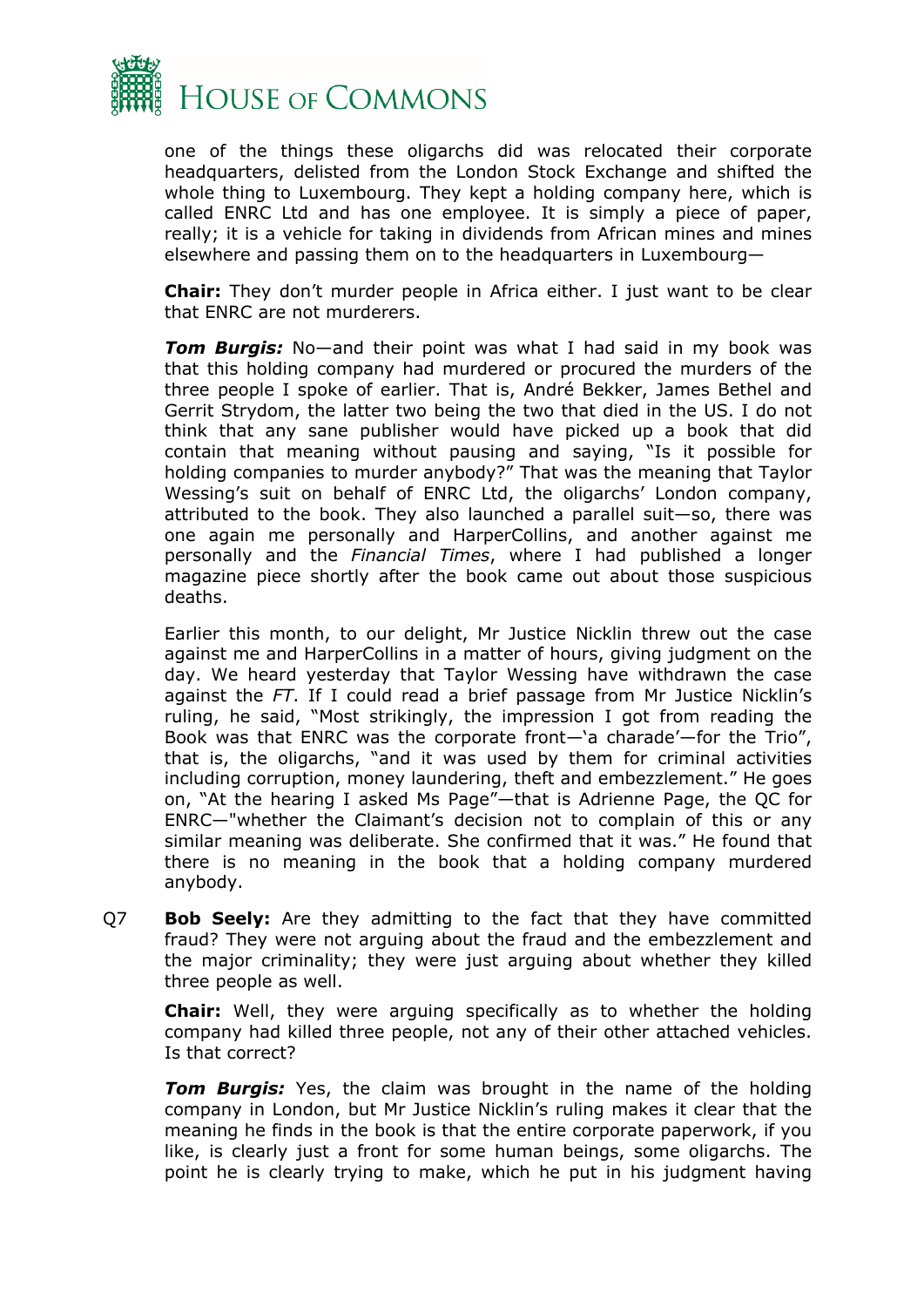

raised it earlier in the hearing, was that ENRC chose to sue and did not sue on the meaning in the book, which he found to be that this company was used by the oligarchs for criminal activities including corruption, money laundering, theft and embezzlement.

I sat there thinking of my tremendously brave sources. Congo, where I have watched children starve to death, has the potential to be one of the richest countries on Earth, but it is being looted constantly by its own rulers. Companies such as ENRC, at the time one of the biggest in the FTSE 100, are profiting from that. It struck me as absurd and grotesque that we were sitting in court talking about an absurd meaning being attributed to a book.

To conclude, HarperCollins was on the hook, had things gone badly, for more than £1 million. It stood magnificently strong. The *FT* has now won as well. Winning these cases, settling them and making them go away is not a complete victory. There is money that will not be got back that could have been spent on other books. I am speaking generally now, and Catherine might have thoughts on this too, but there is always a danger, as I know from conversations with colleagues, that you become an expensive and problematic journalist. In an era when the newspaper business model remains broke and oligarchs are amassing more and more wealth, this inequality of arms is extraordinary. Insurance premiums are going up.

I am not going to plead pity for journalists when pregnant mothers are being shelled in Ukraine, but I think it is important to understand how this works practically. The psychological pressure that these firms bring to bear is really clever. The letters—such as those from Carter-Ruck, Schillings, Mishcon de Reya, Taylor Wessing and so on—are often written in a tone of righteous indignation, where the "journalist" has behaved appallingly and in bad faith. There is never any question of, say, having made an honest mistake. I have spent quite a long time trying to realise why so many journalists—even really courageous ones—will recoil and walk away from a story when a letter from one of these firms comes in. It is because you risk humiliation in the public square. The letters go to your editors, publishers and lawyers, and you are cast as the most monstrous, scheming and corrupt version of yourself. That is how it works, quite apart from the massive threat of costs.

I would also add, to second Catherine's point, that we are incredibly lucky to have had an individual publisher, Arabella, who has got a spine of titanium, as does also the institution behind her. I have had the *FT* foursquare behind me as well, but these cases are very much the exception. Catherine used the analogy of an iceberg, and quite rightly. There is an enormous tonnage of information that belongs on the public record about all manner of questions, but especially about these questions of corrupt money poisoning the UK and emboldening dictators around the world. We have realised in the last few weeks that it is absolutely vital that that information never comes near the light of day, because the most successful reputation management work is done entirely in confidence.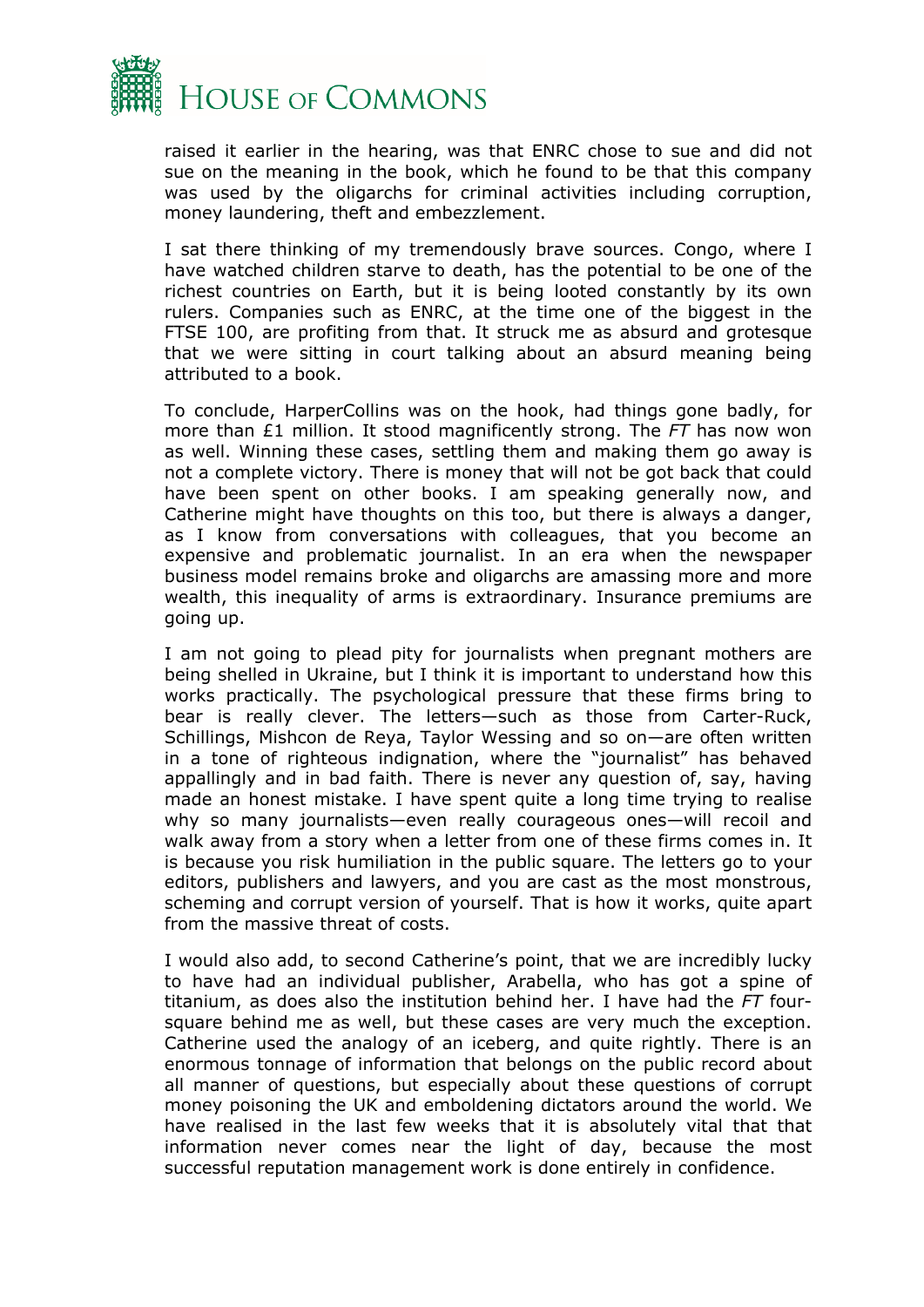

Q8 **Chair:** Can I pick up on that? This Committee has been looking at that since 2017, and it is one of the things we have been very clear on for four or five years now. This is not just about avoiding tax abroad or hiding misdemeanours abroad. It is actually a direct threat to the United Kingdom. One of the things, though we may not always like it, that we value in this country is a free press and freedom of speech. Can you go back, both of you, to talk briefly and personally about the effect of silence? Tom, you spoke about somebody clearly using intelligence-gathering methods that you would expect from a James Bond movie—following you into a car park to try to get information on a meeting you had. Surely, it left you feeling pretty intimidated, finding out you had been followed in such a way?

**Tom Burgis:** Yes. I would just add that the biggest thing that keeps you awake at night—I think Catherine would agree with this—is not the risk to oneself but to the sources. These are the people who take the biggest risks, and the prospect—although not in the case of that meeting in a car park, which was actually relatively anodyne—that you could slip up in such a way that would lead to a source being exposed, whether in the UK, Kazakhstan, Angola, or wherever it may be, is the nightmare.

On the practicalities of doing journalism, especially since this event, when we discovered about the surveillance, we have had to go to huge lengths with counter-surveillance drills, which you will be familiar with. Journalists in London have to use those—in London! I mean, we are used to doing that stuff in Kazakhstan. It actually means, just practically, day to day, that the hours that you have to spend going to and from places to try to ensure that you are not being followed, and things like that, are actually becoming a pretty standard part of investigative journalism in London.

Q9 **Chair:** Catherine, do you have anything to add?

*Catherine Belton:* Tom's point about the protection of sources is key. While I was going back to sources after facing the claims, one of my sources, who I had gone to visit, did get an email with a death threat, just hours after I had visited him. Then, shortly after that, his house was under very clear surveillance; I have seen the videotapes. A guy on a bicycle with a very large camera rode up to his gates and made a great display of taking a picture. A few hours after that, his house was passed by several Jeeps, which slowed down when they passed the gates. Those were all expensive Jeeps with tinted windows. The emails with death threats kept coming. Of course, that had a chilling effect.

I did not go and see that source after that. We remained in contact, but I certainly didn't risk visiting him to talk about what had been going on. That would have been potentially crucial, too, because that was somebody who I might have drawn on as a witness for one of the cases, and there is no telling what bearing that might have had on our defence. I will not say which case it was involving, because it could have been the claimant, the Kremlin or the FSB undertaking those tactics—we just do not know—but the witness was certainly being intimidated.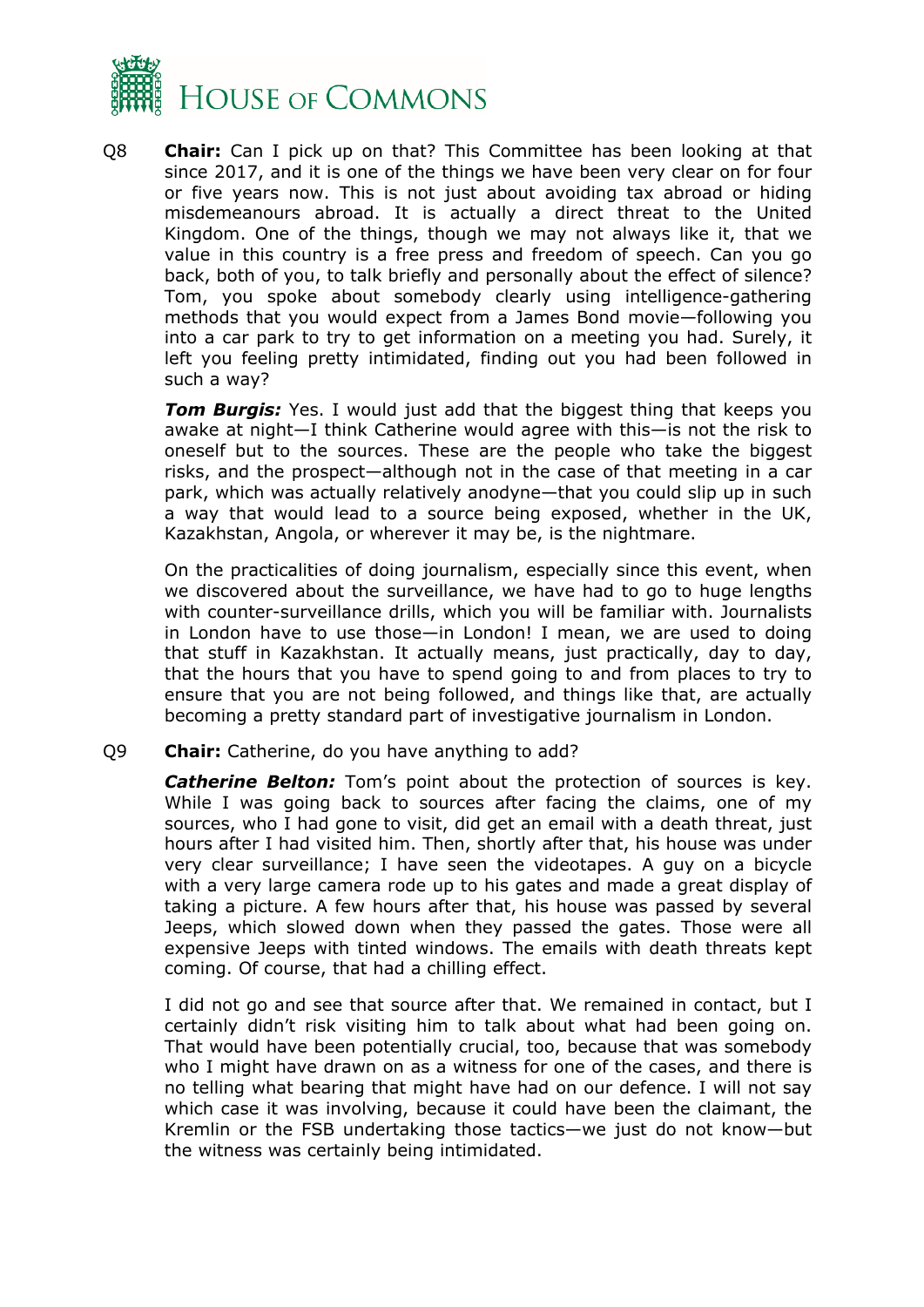

Q10 **Chair:** Who do you think was providing the services of the cyclist with the camera, or the person who followed you, Tom?

*Tom Burgis:* I don't know.

*Catherine Belton:* We don't know.

Q11 **Chair:** You both were lucky to find Arabella and HarperCollins, clearly, in these circumstances, because they put their resources and muscle behind you. Is this an issue that is silencing journalists, in a different way, by simply not finding publishers? Are you aware of that?

*Tom Burgis:* I think that is the case—well, as in book publishers?

Q12 **Chair:** Yes—or indeed newspapers, actually.

*Tom Burgis:* Yes, well, I think that within newspapers, people self-censor, and then just get bogged down in increasingly overstretched newsrooms working on something for a long time that lawyers keep blocking, then move on to the next story, following the path of least resistance. I know that friends who are trying to put books together are finding, with some publishers, that there is a massively reduced appetite for anything that could face legal risk. Anecdotally, you hear that there are publishers that are trying to share the risk of legal costs with authors, which essentially makes it impossible. However attached you might be to a book, you cannot voluntarily put your family's home on the line, so I think it is having that chilling effect, yes.

Q13 **Chair:** And this is, therefore, silencing free speech in the UK.

*Tom Burgis:* Yes. What is happening here is that, especially in this moment when we are realising what a terrible threat dirty money is to our democracy, we turn to journalists and say, "Ride to the rescue. This is your job. Please root out this dirty money wherever it is," and what do we find? Our greatest obstacles are not GRU hit squads or cyber-attack teams; it is firms in London working, day in and day out, to attack free speech in the interests of very rich and powerful people who rightly deserve scrutiny.

Q14 **Chair:** Would you say that our law courts are becoming tools of intimidation?

**Catherine Belton:** For sure. You can see that in coverage of Russian oligarchs now compared with two weeks ago. It is as different as night from day. Before, it was almost like a reign of terror. A lot of the oligarchs were deploying aggressive reputation managers and lawyers. You certainly never heard about Abramovich being close to Vladimir Putin or being an enabler of his regime until very recently. I do not think it can be a coincidence that the "Panorama" programme about the sources of Abramovich's wealth and how he had acquired his fortune through rigged privatisations and corrupt payments was aired just yesterday evening. It seemed to take an inordinate amount of time to be broadcast.

It is clear that a lot of journalists have faced a barrage of threats and intimidation, and our democracy has been so much poorer for it, because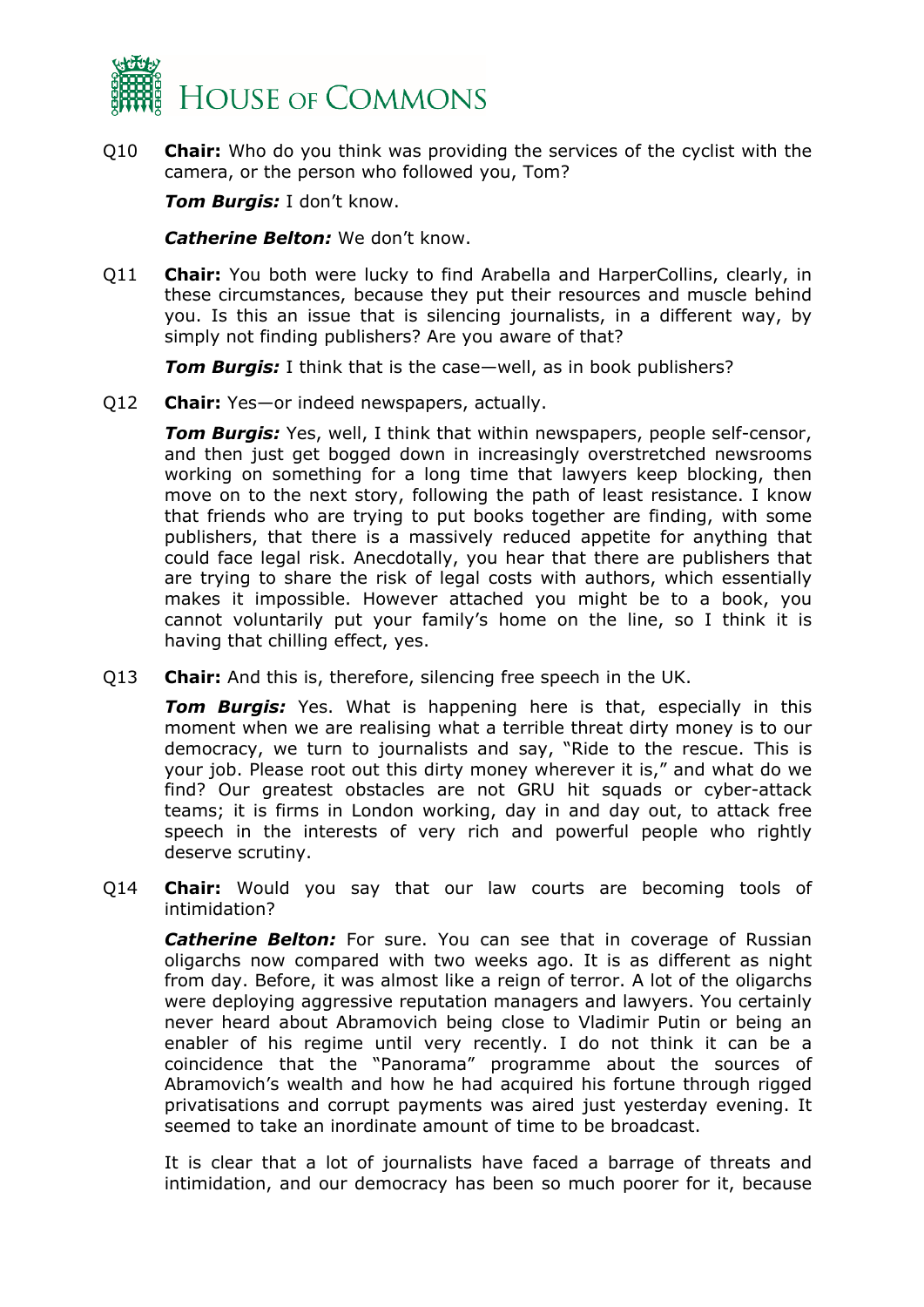

we have not been able to learn properly about the backgrounds of these individuals. The entire population should have known the story about how Roman Abramovich won his fortune, but they had been deprived of that until now.

**Chair:** Yes, I was interviewed for that programme in 2018.

Q15 **Bob Seely:** I want to ask two questions. The first is about the material that you left out of your book, Catherine, but I will come to that. To make sure we understand all this, who are the law firms? Who are the private eyes? Which are the leading law firms involved in harassment suits against journalists, misuse of libel law, misuse of data protection? Who are the private eyes? Who are the reputation managers? I want to check that we understand the systematic intimidation that is taking place.

*[Stewart Malcolm McDonald took the Chair]*

**Catherine Belton:** There is a huge array of law firms, but some of the names are quite well known now. We have Harbottle & Lewis, who represented Abramovich. We know that they sent a flurry of legal letters to numerous newspapers even before they reached my book. At the beginning of last year after Alexei Navalny was jailed, his closest associates had called for him to be sanctioned and called him a key enabler of the Putin regime. However, every time a newspaper tried to report that claim, even though it was clearly in the public interest and coming from credible sources who were close associates of Alexei Navalny and in a position to know, they would face a barrage of letters and would either retract the publication or just not publish at all. It is very clear that Harbottle & Lewis has played a key role in that.

There is Schillings, which is well-known for its very aggressive tactics in defence of Russian oligarchs and making sure nothing offensive against them is ever printed. We have Carter-Ruck, which is well known in *Private Eye* by a different name that I will not repeat. That is led by Nigel Tait. Again, it is famous for protecting the reputations of people who have been close to Vladimir Putin. Even before "Putin's People" was published, we had a very long run in with Carter-Ruck over how we depicted one of Putin's closest allies, Gennady Timchenko. He was one of the first to be sanctioned by the US back in 2014 as holding investments for Putin, yet we still faced a lengthy stand-off that delayed the publication of "Putin's People" by six months.

We have CMS, which worked for Mikhail Fridman and Petr Aven. The solicitor there was Geraldine Proudler, who somehow was on the board of *The Guardian* trust, defending media freedoms yet still saw fit to go after journalists such as me for public interest reporting, and also represent a former FSB colonel who tried to sue Bill Browder over something that was clearly in the public interest.

Q16 **Bob Seely:** That was the allegation that CMS represented either a Moscow crime group or somebody who was a front for a Moscow crime group while they were attacking Browder.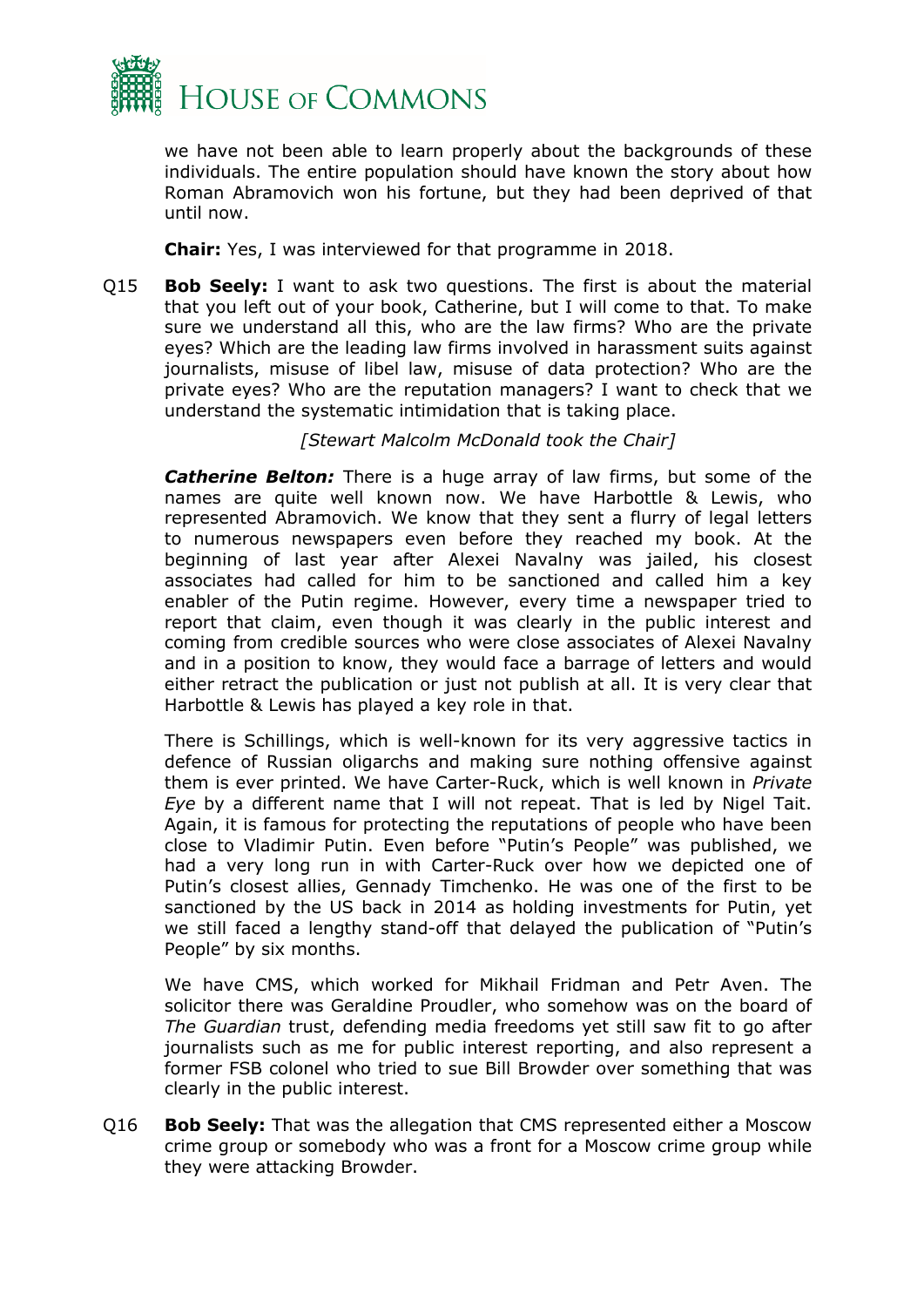

*Catherine Belton:* Yes, because they were receiving funds supposedly from a senior FSB officer whose official salary was far less than the legal fees that they were receiving, and I think there was clear evidence that there was a cut-out—an intermediary—in play who was paying CMS, and it had clear links to organised crime.

*Tom Burgis:* Can I just add one point about Carter-Ruck?

Q17 **Bob Seely:** Yes. And if you feel you want to get other names out there, please let me know.

*Tom Burgis:* Yes—Catherine has touched on the big ones. With Carter-Ruck and Nigel Tait, one of the things they are up to at the moment is with regards to the Charlotte Leslie case that you have talked about. I will just briefly sketch that.

Charlotte Leslie used to be an MP—a Conservative MP. She lost her seat and she became director of the Conservative Middle East Council, taking delegations of MPs to the middle east. To put this as pithily as possible, she became concerned, I think about 18 months ago, that a big Conservative donor called Mohamed Amersi wanted to kind of muscle in on this territory and take over some of those relationships. She looked a little into his background and she tried to raise some concerns within the party; she wrote a memo that went to Nicholas Soames and then to Ben Elliot. I know this case because I was the one who broke it, so I am speaking as a reporter in this instance.

The response was that Mohamed Amersi, the donor, got hold of these memos that Charlotte Leslie had written on his background and he retained Nigel Tait at Carter-Ruck—actually, Mishcon de Reya first and then Carter-Ruck—and they started sending a lot of letters to Charlotte Leslie. Mohamed Amersi told me he spent £300,000 on legal fees in the first months. That was by July last year. There is now a data protection claim that he has brought and that is coming to court soon. There is another defamation claim against Charlotte Leslie that has begun.

Amersi is not here to put his side, so I will put it. He would say that she has maligned his reputation and he has a right to protect it. Charlotte Leslie would say that he is using a kind of legal sledgehammer against her.

Q18 **Bob Seely:** Sorry, just on that point, to get to the issue, these aren't nice people protecting their reputations; you're saying this is systemic warfare or systemic attempts to silence freedom of speech. Yes?

*Tom Burgis:* Well, I would say that there is a legitimate interest in looking into these figures. I would say that in all these cases we are talking about, the danger is that people of immense wealth and influence are shielding themselves from the democratic scrutiny that keeps the system honest. That's what's happening across the board.

I think that what is quite extraordinary in the Charlotte Leslie case is that one of the things that Carter-Ruck, as I understand it, is demanding that Charlotte Leslie do is political. This is not going after a journalist; this is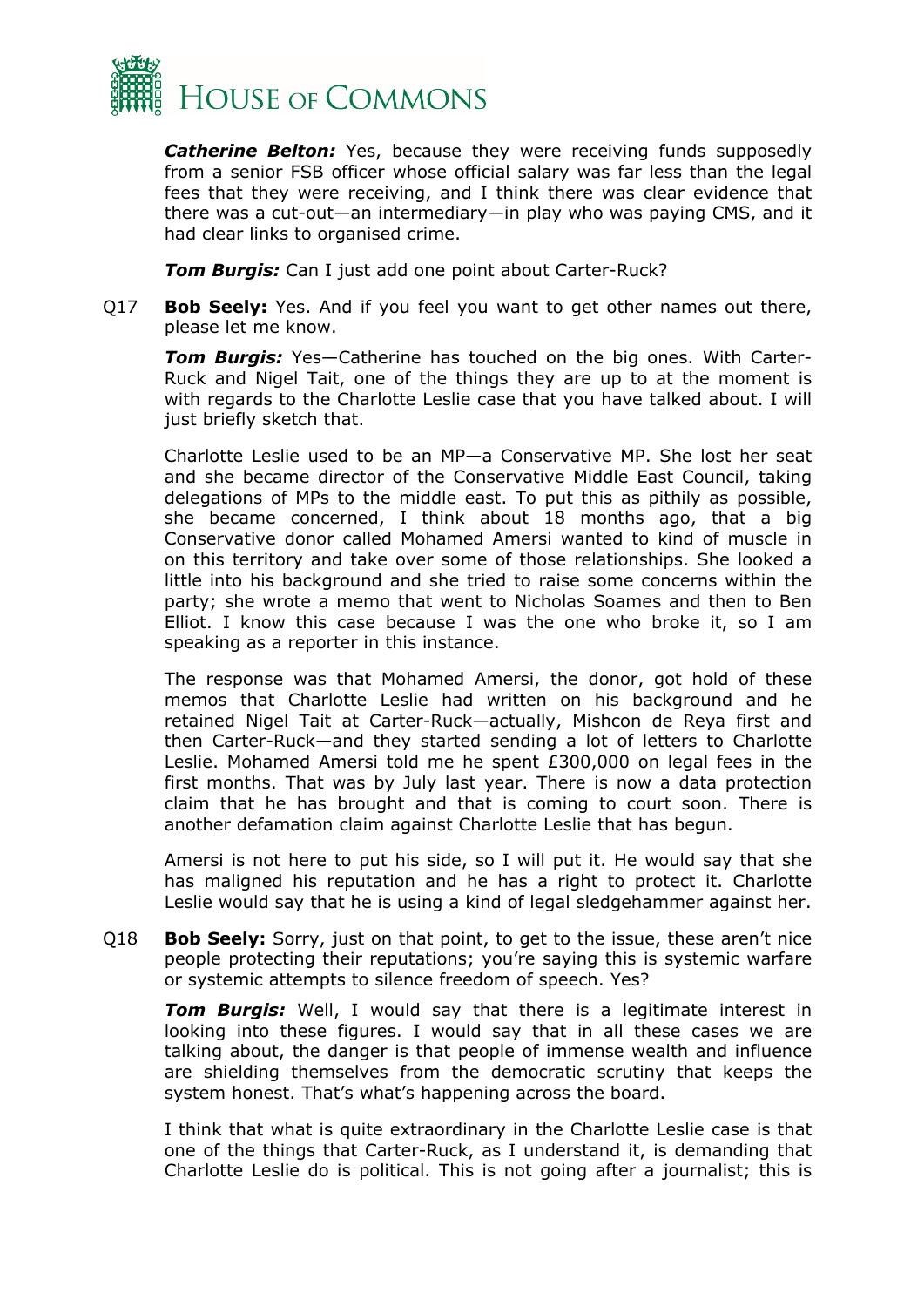

going after someone who is, as she would say, trying to exercise some legitimate scrutiny over a powerful figure, but outside journalism. One of the things that she's being asked to do, on pain of all manner of ruin and legal costs, is to not obstruct the political ambitions of Carter-Ruck's client, Amersi. Essentially, as I understand it, that is a political demand. It is not just to retract a story or something like that; it is, "Take this political action," which I think puts it in a slightly different category. But, yes, essentially this is all about, "Do the rich and powerful get to avoid scrutiny that all the rest of us face?"

Q19 **Royston Smith:** Sorry, Tom, were you saying there was more litigation against Charlotte Leslie coming, or in progress?

*Tom Burgis:* There is a data protection claim against her and CMEC, which is being heard in the High Court in a couple of weeks. And a defamation proceeding has been commenced, but as I understand it the particulars of the claim haven't been served.

Q20 **Alicia Kearns:** Just a quick follow-up on that evidence—and thank you all ever so much for coming to give evidence today. When we look at this package of measures that these PR firms, reputation firms and law firms pull together, what is the lawfare package that they offer to these oligarchs, because it's not just limited to what they do within the courts? Ultimately, it's to destroy the individual every single way in their will and their ability to fight.

I am also aware of the use of the "without prejudice" in order to freeze people and stop them being able to speak. Would any of you be able to talk more about that overall package that these firms put in place to really crack down on people?

*Susan Coughtrie:* Certainly what Tom and Catherine were saying about the court cases being the tip of the iceberg is very true. In our research, we have seen that it is the bit that happens that is unseen, in the letters that get sent to journalists who are writing stories—pre-publication threats, basically, although sometimes afterwards as well. As Tom has already described, those can be very vicious in a way and very intimidatory, often going out—as journalists have reported to us immediately in response to right-to-reply requests.

Standard journalistic practice is to approach the person you are investigating, asking them for their right to reply and for additional information—journalists want to make sure that they get their story correct, the facts correct—but rather than get that information, they get diverted into this quasi-legal process where they have an entangled and often protracted back-and-forth, trying to find out what they can and cannot publish. Often the letters come marked "Private and confidential" or "Not for publication", so what is the point of sending this information to journalists who are then told that they cannot publish it? Moreover, they cannot—often do not want to—talk about the fact that they have been threatened. The whole process becomes like a vacuum of information.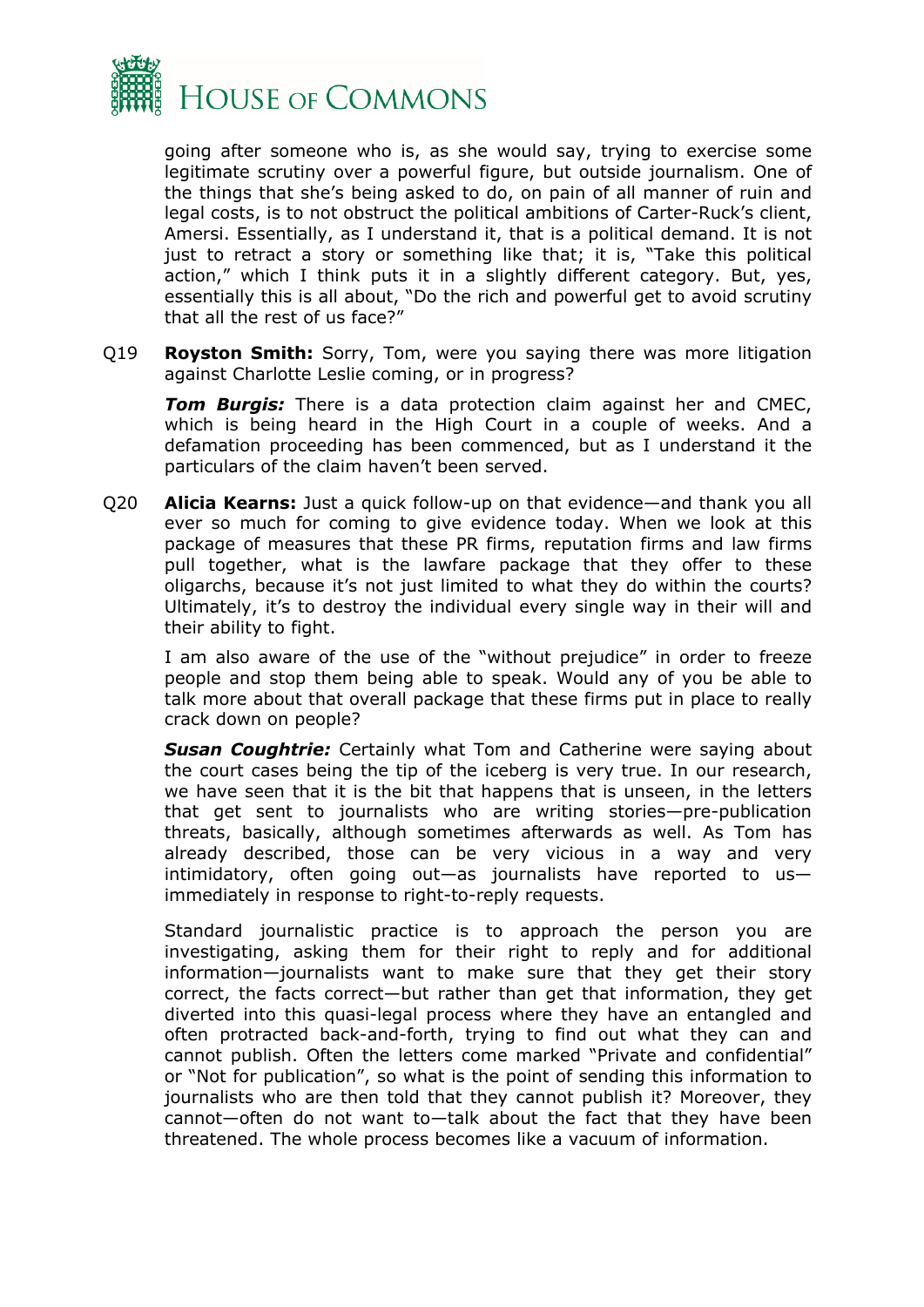

Not every case we see would necessarily go to the extent of surveillance and smear campaigns, but that is a common enough feature. It is not just law firms with legal advice; it is reputation management services and, given the frequency of the cases, they have a relationship with those other tactics. How that is happening is unclear, but certainly PR and private investigations seem far less regulated—we are concerned about the regulation of law firms not being sufficient, but we do not see enough in that area either.

*Tom Burgis:* It is definitely a package. You tend to get the law firm and the PR firm—they all do public bits of PR and what is called black PR, the no-fingerprints work—and often a private intelligence firm of former British special forces, intelligence or police, which can give access to law enforcement agencies and things like that, as well as the actual boots-onthe-ground techniques of finding people and so on.

Q21 **Alicia Kearns:** On that point about regulation, I am interested in any views you might have—submitted as written evidence afterwards, if that is easier—of what sort of regulation is needed. In the same way that Bob rightly asked you to name the law firms, there are companies such as K2 Integrity, and we should be naming all the investigators. You are welcome to do that in a moment. Also, our sanctions regime has absolutely gone after the oligarchs, but why do you think that we have not gone after—or do you think that we should be able to go after—the law firms, the PR agencies and the private investigators? Obviously, they are not personally responsible—it is a complicated one, but how do you think that we do go after them, because they are part of the problem?

*Arabella Pike:* I am not sure I am qualified to comment on that.

**Tom Burgis:** Sorry, will you clarify the question? Are you talking about the enablers?

**Alicia Kearns:** Yes, how do we go after the enablers? Without the enablers, oligarchs would not be able to protect their ill-gotten gains. Essentially, if we want to sanction them, we have to sanction the lawyers who will now be spending vast amounts of the wealth working through how to protect them from the new legislation we are bringing in to tackle them.

*Arabella Pike:* It is very complicated. When you get into regulating law firms, "Everyone has a right to justice" is the standard response.

To go back to your earlier question about the package offered, that is also difficult to answer, because lawfare/SLAPPs are used for multifarious purposes. Both Tom and Catherine's cases differ markedly in the tactics used, as they do in the many other SLAPPs that are going on at the moment. Sometimes, it is rewriting history, which we have seen from Abramovich in an absolutely concerted effort over the past three or four years. Until recently broadcast on the Chelsea football club website were all the actions that he has won against an assorted variety of newspapers and publishers, often to overturn things—as we saw in the "Panorama"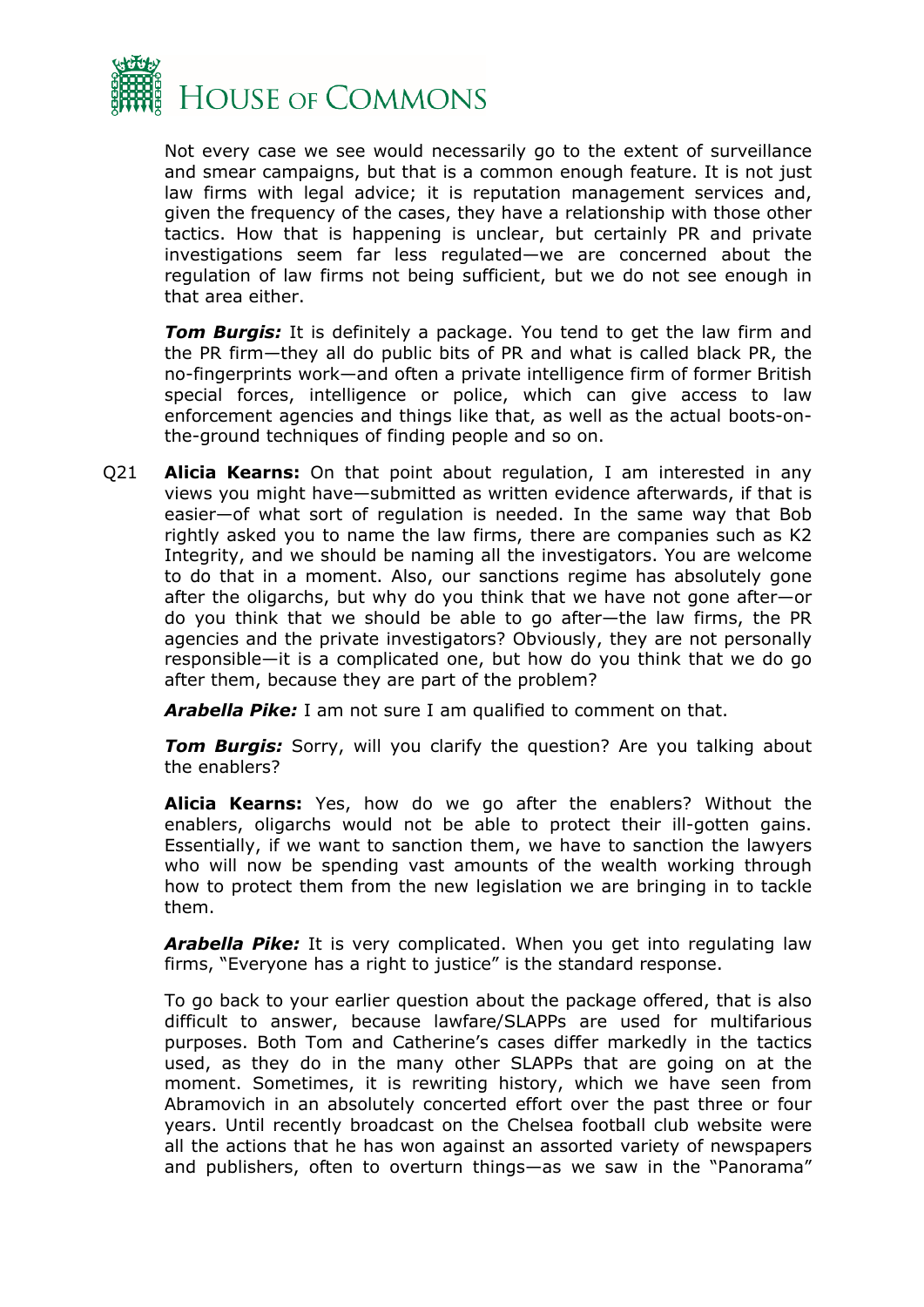

programme last night—that he himself has admitted to in open court in his case with Boris Berezovsky.

Sometimes it is getting in the way of publication, stopping writers such as Catherine and Tom from publishing what they want. Sometimes it is just the intimidation of the costs, the hassle and that fear we all have—as Tom said, the fear of becoming the most expensive journalist in the room. Publishers feel that as well. Can you continue to publish books that are costing millions of pounds purely to get them to the bookshop? These are very live questions being asked in publishing companies in London and elsewhere in the UK, because we are commercial organisations. We have a belief in publishing public interest work—we certainly do at HarperCollins but that does come with consequences.

**Tom Burgis:** Could I add one tiny point? We do have some good written evidence that Caroline Kean has developed. She is the solicitor who worked on both our cases. None of us are lawyers, but there are people doing work, which I am sure they would be glad to share with you, specifically on SLAPPs and the actually quite straightforward reforms that could be made to make it much harder to abuse the legal system in this way.

*Arabella Pike:* And within the legal framework that there is at the moment, rather than having to throw it out and rewrite it. There are various tweaks to the Defamation Act 2013 that could be made, in terms of building up protection for overtly public interest publications. I am talking about borrowing from the US, where there is a requirement for the claimant to prove malicious intent for the publication—that is, deliberately, with an intention, publishing false information, lies—and also looking again at the repetition rule, which we came up against, particularly in the Abramovich case. He complained suddenly about things—very small things—that Catherine wrote in her book that have been published not only many, many times in the Russian media, but in the American media and, I think, in the UK. Also, at HarperCollins we published a book by Dominic Midgley that repeated many of these allegations about Chelsea and Abramovich—in 2014, I think it was—to no complaint whatsoever. But suddenly, in 2020-21, he's mortally offended by the repetition of these allegations.

**Chair:** Thank you. We will go to Kieran and then Graham.

Q22 **Dr Mullan:** I want to pick up on the issue about the enablers and particularly the solicitors. You won't be able to answer on what the rules and regulations are, but certainly I think they are obliged to not be paid with corrupt money. I just wonder: from your perspective as investigative journalists, how easy would it be for an oligarch to be able to produce a reasonably credible narrative of how they got their money, such that you would objectively think a solicitor would be being reasonable in accepting it? Keep in mind that some of this money's corrupt origins are from decades ago and it has kind of been cleaned up in many transactions over a very long time. Can we really expect solicitors to get underneath all that and say, "Well, actually, I think your money is corrupt"?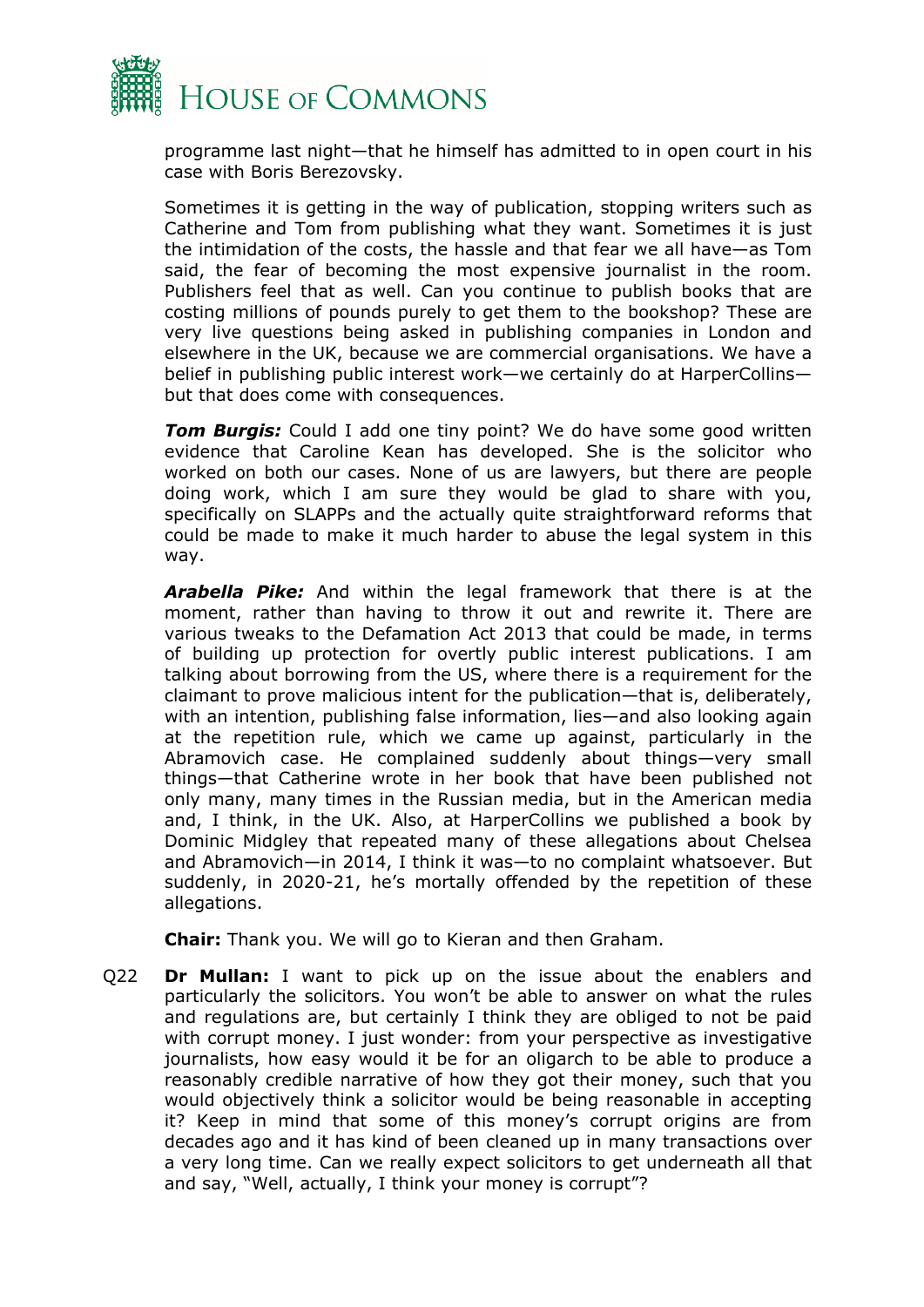

*Susan Coughtrie:* Sorry, I know the question is for the journalists, but wouldn't a big clue be the fact that they are seeking to take legal action against journalists who are investigating them for financial crime and corruption? Therefore that should be an additional flag as to why there should be an investigation into the source of their income—where it is coming from—where they are paying for these legal services.

Certainly there is, under the Proceeds of Crime Act, a requirement to report where you think that the source of money is tainted, but legal advice is not covered by anti-money laundering regulations. If you are buying a house with dirty money, you go through more checks than you do if you are giving legal advice to a client who wants to, potentially, sue a journalist. If a journalist is investigating someone for financial crime and corruption, they are quite motivated to use, potentially, their ill-gotten gains—to throw quite a big wedge of that towards shutting down and suppressing that information.

There are certain cases where you could clearly put a big question mark over where that money is coming from, and I think lawyers could do more to do that, but I think there also should be, first of all, as I mentioned, expansion of anti-money laundering regulations in that area and, then, more powers for the SRA to really crack down and make sure that lawyers are doing their homework in that regard. The SRA has now, for the first time, included SLAPPs within some of its guidance, which is great, but I think a lot more could be done in that area.

*Tom Burgis:* I will just add a sentence to that, which is that that's the whole game you're talking about. Is the past real? Are we allowed to examine it? Are we allowed to discuss the origins of the fortunes of people who have become some of the most influential people in British society and western society more broadly? Or are we not allowed to discuss that? That's the whole picture. All of this is part of that struggle for people who make enormous amounts of wealth, in league with violent, corrupt dictators, in trying to erase their past and transform themselves into people of standing and influence in democracies, where they can, among other things, hide from the corrupt dictators under whom they have prospered. What you are describing is the centre of the struggle, and these reputation management law firms are the tip of the spear—to mix metaphors—in trying to make the past off limits despite the influence of their clients within our political and cultural life.

*Arabella Pike:* There has to be more that somebody like the Law Society could do in terms of reinforcing "know your client" regulations. I do not think it is complicated, but it is about boosting those compliance roles within those firms to ensure there is proper scrutiny of who these clients are and where their money is coming from.

*Tom Burgis:* There is also no incentive. As I understand that, even in our cases, which we are talking about today, I do not think the law firms that brought the cases will be out by a penny. They obviously get their costs; it is just a question of who is going to pay them. We have had discussions with a lawyer who is horrified at the way his profession is going. He says,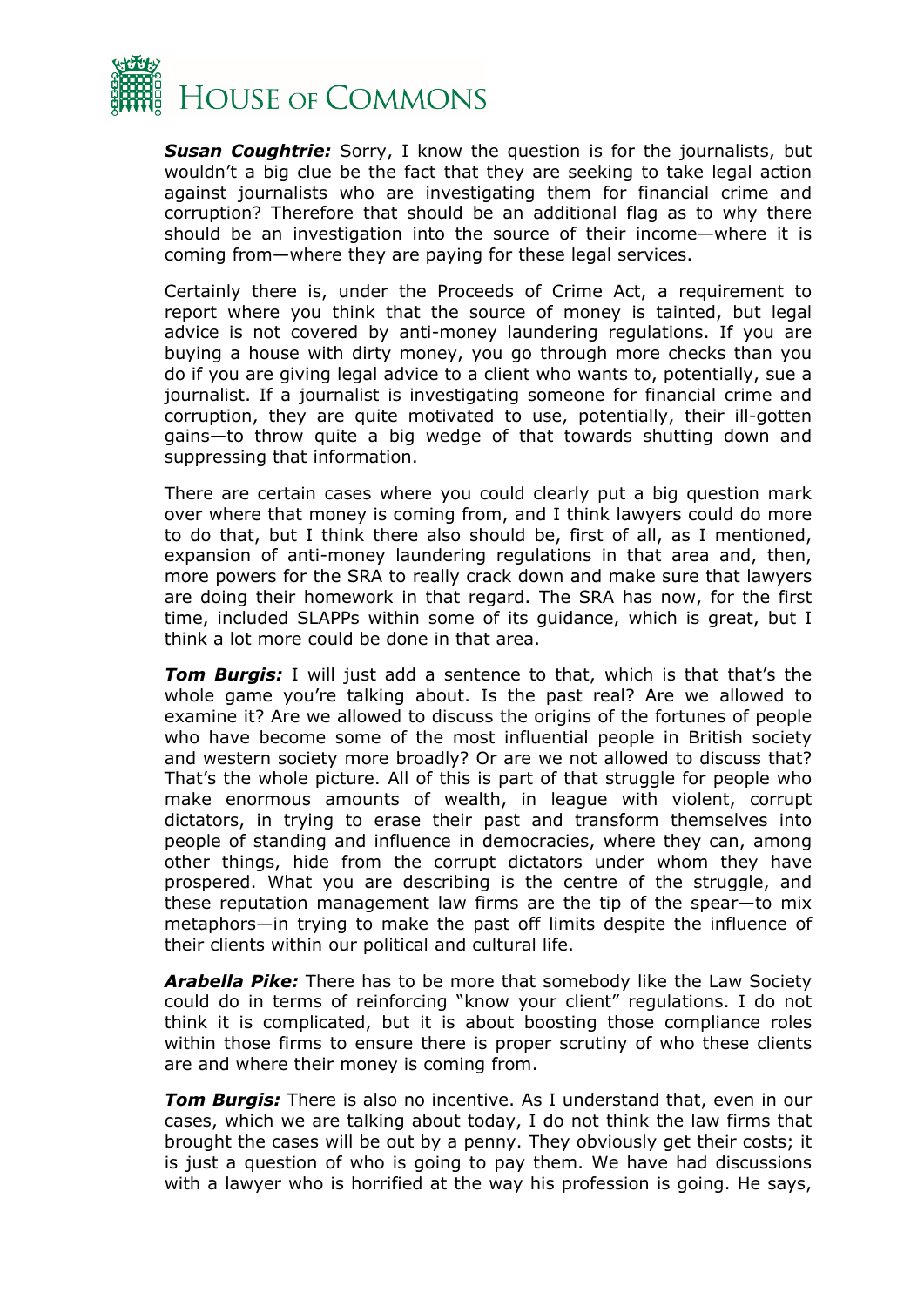

"This isn't going to change while the financial incentive of the law firms is to rack up huge costs." Those costs themselves are the chill—are the weapon.

I talk to people in the private intelligence world, who ask, "Who is the tail and who is the dog here?" In some cases, I know pretty confidently that the particular oligarch or kleptocrat who is threatening me with all sorts of things has no personal awareness that this is going on. It is his No. 5 guy. It is his London guy dealing with the partner at the law firm. Anecdotally, I hear the claims that partners make about what they can deliver for their clients—"This journalist will never write again" or "will never write about you ago," or, "Nothing about you will ever go in the paper. It will all be lovely." They obviously cannot achieve any of that, but they are driving their fees. The oligarch's henchman can go home and say, "We can deliver all this stuff." Everyone is making a great deal of money, and huge amounts are being censored from the public records, but the law firms have no skin in the game.

Q23 **Dr Mullan:** The point you make is one about proportionality—if someone is coming to you to help defend significant and serious corruption allegations, your levels of assurance should be really high.

*Susan Coughtrie:* Absolutely.

Q24 **Graham Stringer:** You paint a pretty disturbing picture. Of the things that you have mentioned, what is it that makes London attractive? Is it the independence of the courts? Is it that high-quality investigative journalism takes place here? Is it the high quality of the law firms, which are willing to do whatever it takes? What makes London attractive for this kind of action?

**Catherine Belton:** I think it is the sheer cost of the proceedings here because, as you have seen from my cases, it costs so much just to reply to a letter from a London law firm. Very often, that in itself has a chilling effect and requires journalists to censor themselves, rather than force their editors into a lengthy process.

There was an article in *The Observer* recently about my cases and how just fending off the barrage of five claims cost HarperCollins £1.5 million. That is compared to a case in France, which again was only one case, where a very highly reputed analyst—he is not a journalist—is fighting off a claim from Russia Today, the Kremlin propaganda arm in France. It has cost him €10,000 to fight one claim, yet here it would cost that amount just to fire off a letter.

It is the chilling effect of the costs, because legal services here cost so much. There was reform in 2013 of the libel law, which enabled journalists to have this public interest defence. You no longer had to defend claims on issues of purely whether you could prove it was true or not; if there was a legitimate public interest in reporting what you had written, and you had gone through all the responsible journalism steps—that is, sent off the right-to-reply questions and everything—you could continue to publish, as long as you were able to demonstrate that.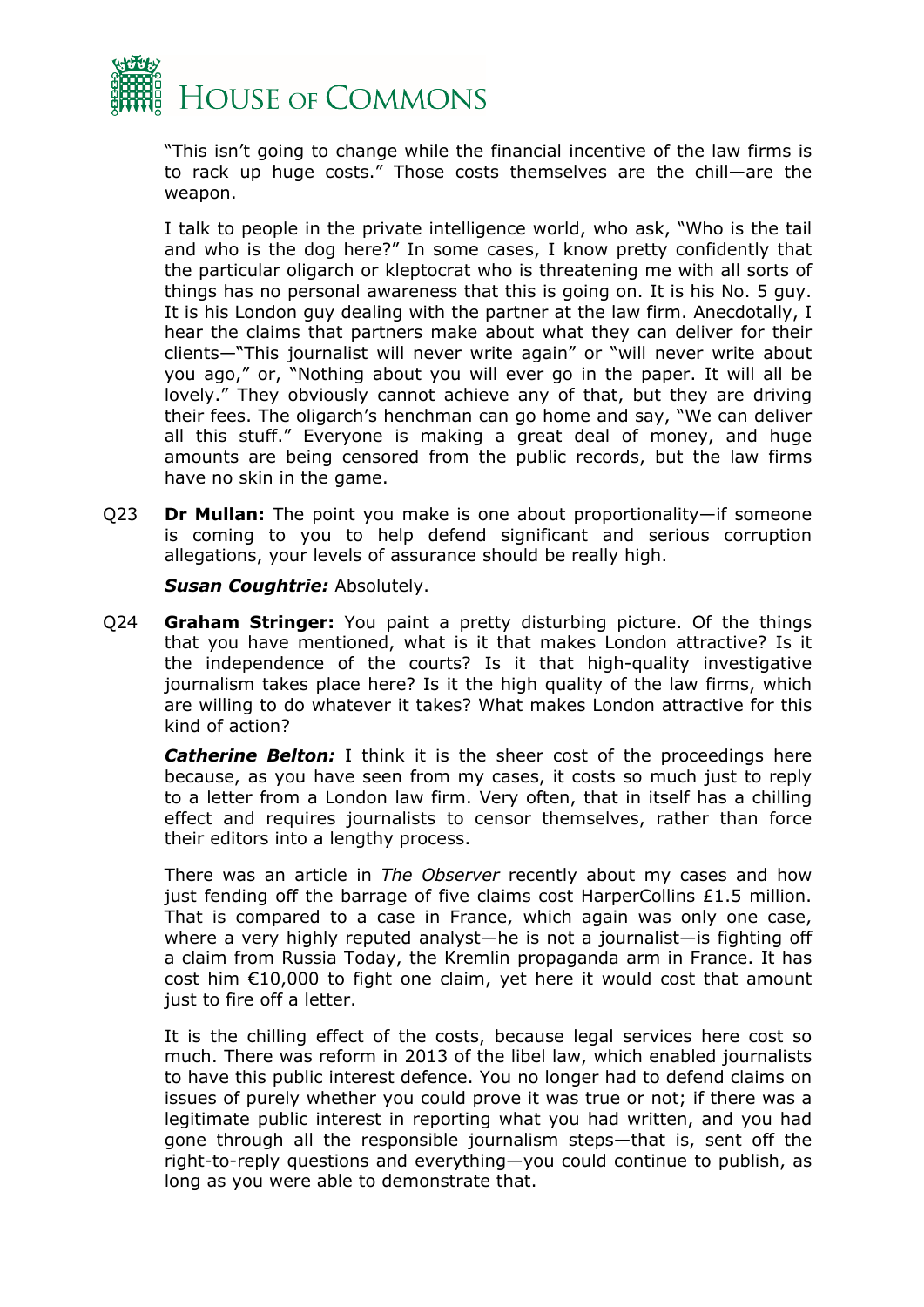

The way the system has been constructed is that proceedings are so lengthy, and it can take a year, if not two, to defend something on public interest grounds, that it will end up costing your publisher more than £1 million, or sometimes £2 million, to defend it, because you go through this disclosure process, which can take months. You have to hand over all your computers and mobile phones, which go to a third party. They are checking everything you have done, and the process is so elaborate that it essentially squeezes everything out of your publisher, and the costs are enormous.

*Arabella Pike:* It is instructive to note that Catherine was sued by the oligarchs and oil firms that have already been mentioned in the UK, and was not sued by any of them in the US. The law here makes it easier to bring these cases, and to rachet up the costs and take them to a certain level, than it does nearly anywhere else in the world.

Q25 **Graham Stringer:** So you are saying it is the cost of our courts and City of London legal firms, rather than the structure of the defamation laws themselves.

*Arabella Pike:* No, it is both.

**Catherine Belton:** It is both, yes. Defending a claim on the grounds of public interest takes a year or two, and the process is unwieldy. It is really burdensome. There has to be a way to cut off these cases at an earlier point when you can demonstrate you are writing something in the public interest.

*Susan Coughtrie:* I wanted to add something as to why the UK, and London in particular, is so attractive. It is an issue with the Defamation Act 2013, which was supposed to clamp down on libel tourism, but because London in particular and the UK is such a hub for dirty money, the things people do with that money—investment visas, buying property, establishing companies—help them establish a reputation here, which gives them that link and that reputation that they can then defend through the libel courts. We have spoken to journalists who are not based in the UK, who are not investigating corruption in the UK, who have no connection to the UK themselves or in what they are investigating, but are still getting letters and are still concerned that they could be threatened here because the person they are investigating has some connection to the UK.

#### *Tom Burgis:* Definitely.

*Susan Coughtrie:* And that is enough to warrant bringing a case, or at least for lawyers to be able to write these letters. It is one thing for a journalist who is based here in the UK, who maybe works for an established media outlet and has in-house legal counsel who can look at that letter and see through potential bluster, respond robustly and see it off. It is quite another thing for an investigative journalist who is based in Malta or in other parts of the world. I mention Malta because of Daphne Caruana Galizia in particular, but there are other places that letters have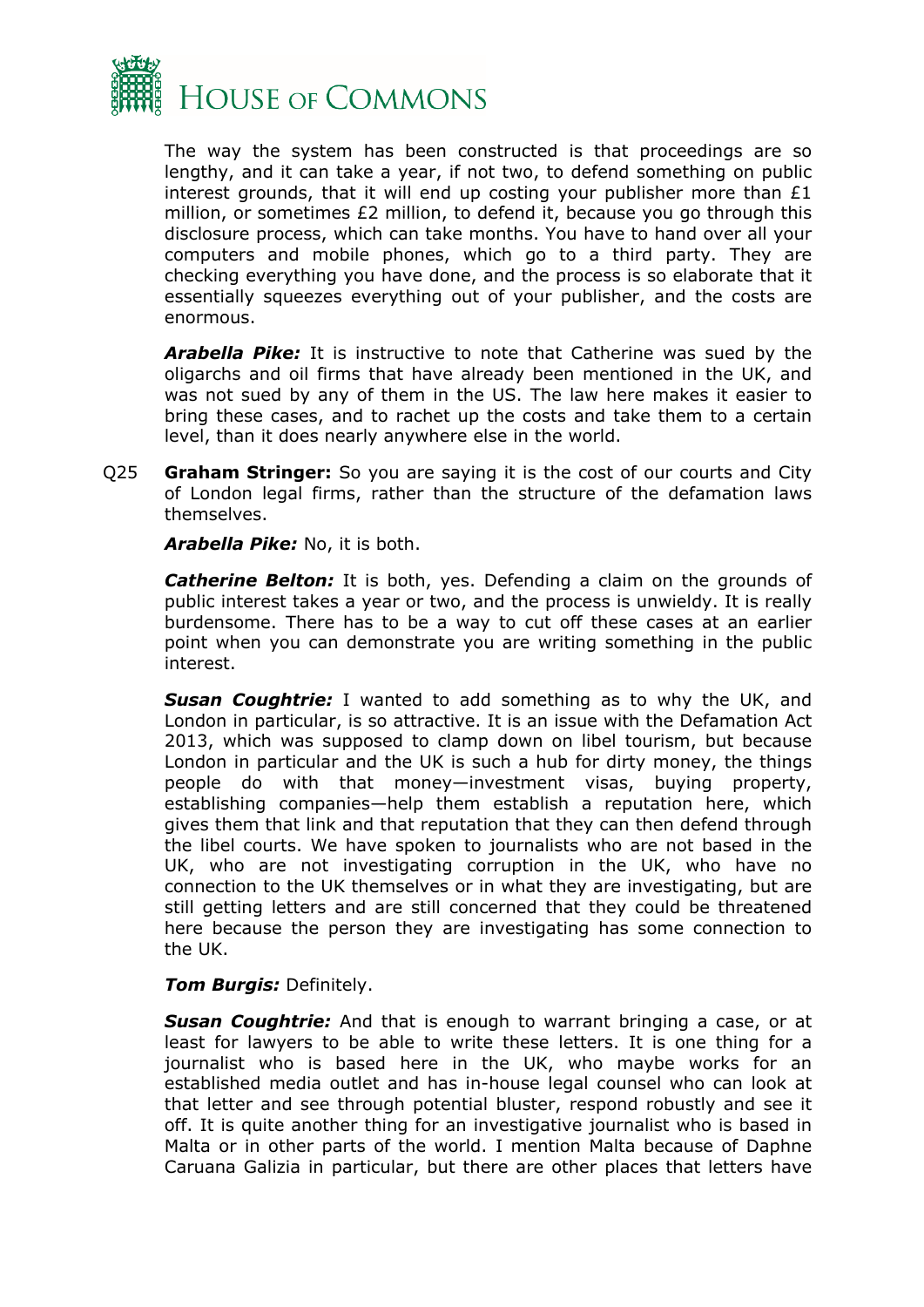

gone to, and it is a lot harder for them to be able to respond to these letters—to get the resources and find a lawyer who knows the UK legal system.

That is just writing the first response, let alone then seeing it through, so you can understand why journalists fold. It threatens their financial stability too much, and as Tom touched on before, this kind of investigative journalism is not cheap. It is really specialised, it takes a long time, and those who do it are often working on quite tight resources. I think those who are being investigated by them know that, so these kinds of legal tactics are a way to drain that money and that time. Also, as has been touched on by Tom and Catherine, there is a psychological impact. A lot of the journalists we speak to talk about how there is this legal cover to everything, but it has a very high personal cost as well. That sometimes gets missed in the discussion.

Sorry, I am dominating a bit, but we were talking about the law. We talked about regulation, but the law is another thing. I think there would be ways to introduce procedural reform through an anti-SLAPP law that would bring in these elements of early dismissal, making sure that you do not get to a stage where costs have really ratcheted up and journalists are being forced to disclose information through deep discovery processes, which would therefore make it very unattractive for people who are looking at using this kind of legal intimidation moving forward. It is both sides—the law and the regulation—but bringing it into the public domain is really key. Obviously, Tom and Catherine's cases have done that, but this is not a new phenomenon. It did not start two years ago; we have looked at many cases that have had the same impact, but have been a lot less covered.

Q26 **Graham Stringer:** Finally, can I pursue that point? Tom mentioned in answer to a previous question that he had some solutions. I would like you to expand on that, because I am not clear in my own mind how the experience that you have had is different from the rest of the legal system. I was once on the receiving end of a very rich man who pursued me through the courts. I went to see a very good firm of solicitors in the City and they said, "This isn't about justice—this is about the depth of your pockets." What you are describing is pretty appalling, but that is the British legal system, so what are your solutions? What would be your recommendations?

*Tom Burgis:* None of us are lawyers, but your point goes to the absolute core of it, which is that it is war by costs. As our cases bring forth, the actual legal arguments advanced were in some cases completely absurd and never really stood any realistic prospect of success, but that doesn't stop the costs going up and up and up.

The work that has been done by Caroline Kean that can be shared is an expert lawyer's view on the legal procedures, but it seems to me that the key things, as Susan was saying, are to be able to check these proceedings for whether they are SLAPPs and whether they are abusive at a really early stage, before the costs can get too high. That seems a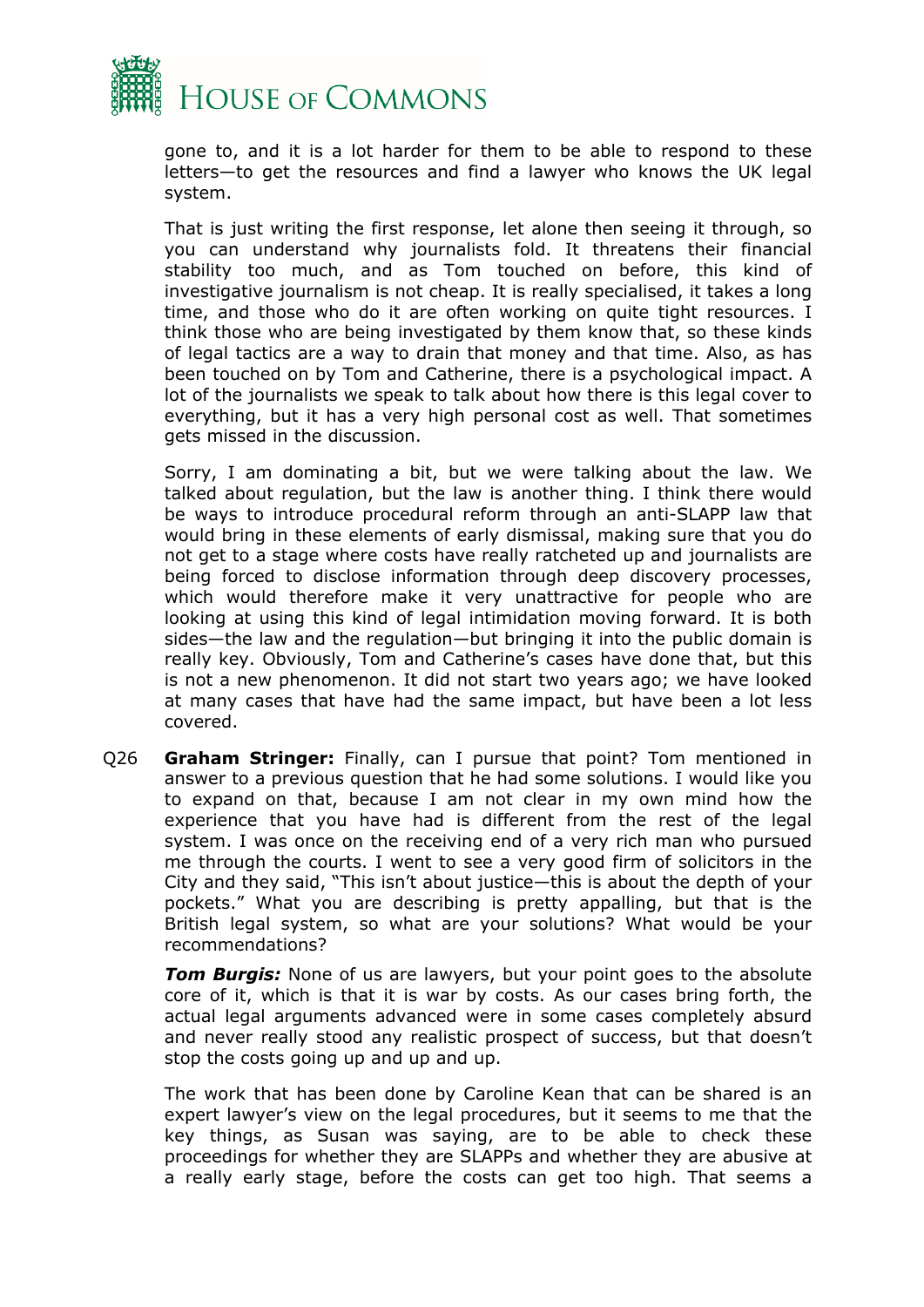

reasonable principle to be acting on. We already have these early meaning hearings, where the judge says, "I am a reasonable reader. I have read the book—this is what it means." There was the glorious one we had last week when Mr Justice Nicklin read the book very well.

You could have—this is one of the points that Caroline Kean has been writing about in her ideas on this—at that stage an assessment of whether the matter is very clearly not a matter of public interest. That could create an early hurdle for a claimant to have to go over. If you were having designations of claimants as public figures, you would then require them to be able to show at a really early stage, as they do in the States, some evidence of malice on behalf of the journalist.

There was one other, wasn't there—the early cut-off rule—

*Susan Coughtrie:* Something we see a lot is journalists being pursued individually—either completely individually, as you see in the case of Carole Cadwalladr, who was sued for comments relating to a TED talk and another talk, with the TED talk and tweet pursued. That excludes journalists, sometimes, from the support that Catherine and Tom have had in the case of HarperCollins. Those tactics could definitely be addressed in making some legal changes so that you can't take that kind of approach; if a work is in the public interest, you would have to show a pretty high bar as to why a case should be taken forward.

*Tom Burgis:* On the early cut-off point—it has come back to me—there is this question of harm. This is about corporate claimants; that is who we were all dealing with. In my case, we didn't get round to it because the case was thrown out, but one of the next points we would have raised was to say, "This holding company, which says it has been accused of murder, how can it be allowed to bring a claim? What reputation does it have to defend?" This is one of the things that Mr Justice Nicklin got into more broadly—this question of corporations being put up as shields and weapons for individuals.

This is another suggestion that the expert lawyers are looking into—the idea that you would have to at the outset demonstrate harm. If you were a corporate claimant, that means you would have to be able to show in your accounts that you had lost money because of this publication. That is not something for a trial two years later, when a brilliant journalist like Catherine has been taken off the field for a year. That would be another early cut-off.

Exactly as you say, I think it is all about preventing costs being used as a weapon, by assessing these questions really early on. It is ultimately in the interests of justice, isn't it—that these things are done expeditiously? It seems to me that that is exactly the right question.

**Chair:** I recognise a lot of what you are saying. I was once targeted by an oligarch who made a lot of money from the former Soviet Union. I was pursued over a tweet. It didn't come until I mentioned it in Parliament. It was made clear to me from my lawyer that it was because of the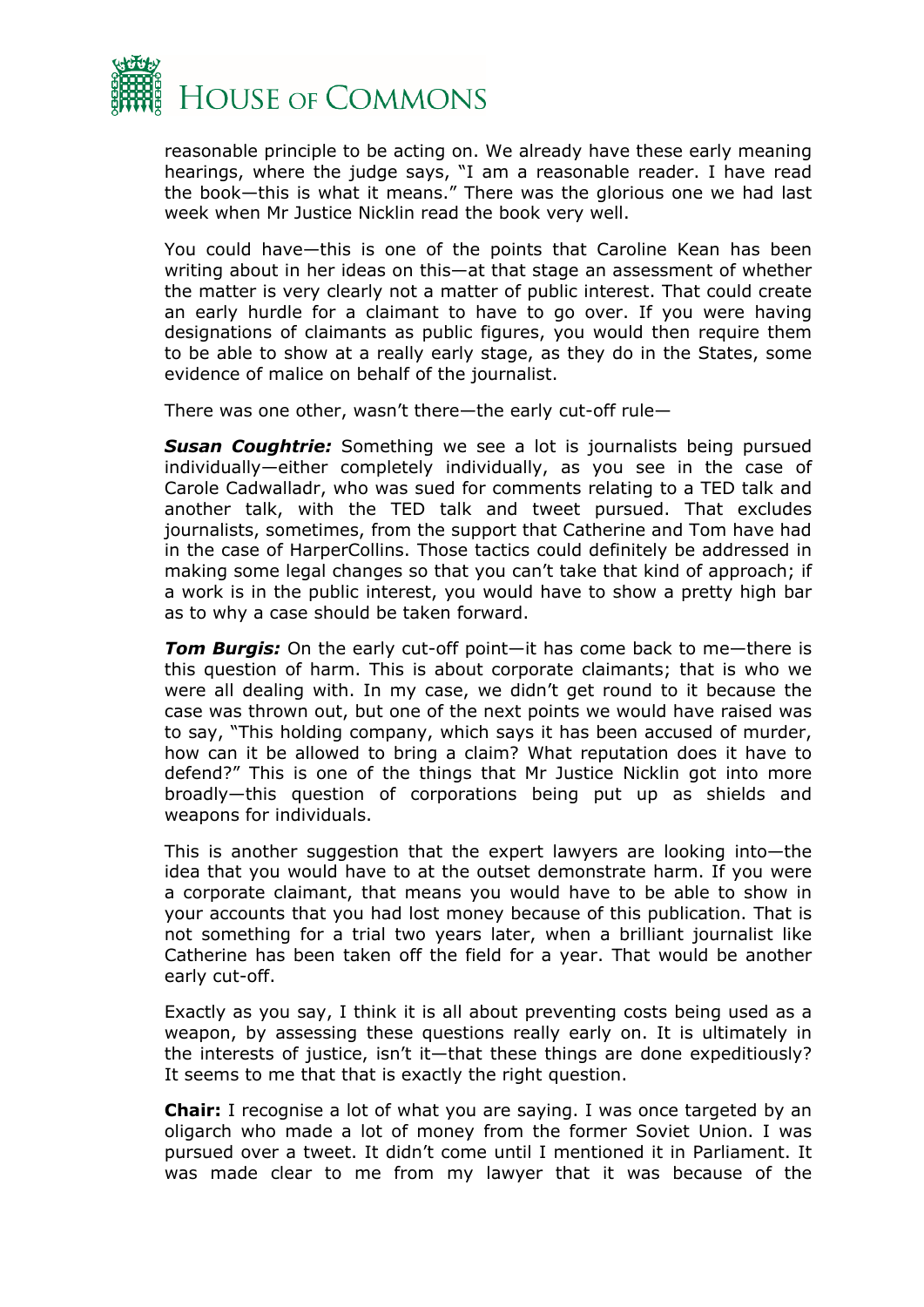

parliamentary privilege that I have that it was done—to try to shut me up. I will say no more than that.

Q27 **Bob Seely:** Can I just check, Catherine, what material you felt you were not able to put into your book that you now maybe wish you had?

**Catherine Belton:** There were several points that we did agree to remove, just because we had faced such a barrage of claims and there were just too many to deal with—the costs were too high. For instance, Mikhail Fridman was the first case—

**Alicia Kearns:** He has been sanctioned today. I thought you might be pleased to hear that.

*Catherine Belton:* Okay. That was the first case that we settled at a very early stage, before it ever went to trial. When I wrote in the late '80s that he had had the support of a progressive element of the KGB when he set out in business, trading commodities, he complained that that suggested that he was part of Putin's corrupt KGB capitalism that was seeking to undermine democracy across the globe. In fact, I had not written that. But on the very specific point of him having the support of the KGB in the late '80s when he set out in business, we agreed to remove those three sentences that referred to that claim, because it made no difference, essentially, to the narrative of the book. If you read the context, you would agree and come away with that suggestion anyway. It did not make that much difference, but it was important to keep. In fact, a former Government official said that he would have been willing to come forward and testify on the record, had it gone to trial, that Mr Fridman had indeed received such support.

Q28 **Bob Seely:** But why would Mr Fridman object to you saying that he was backed by a "progressive" element of the KGB?

*Catherine Belton:* Indeed. It was not even a defamatory claim. Our lawyer was quite convinced that he did not have a leg to stand on on it being defamatory. Yet he had also filed a data protection suit in which he said that it was inaccurate. Again, this former Government official was willing to go forward and testify, had it gone to trial. There was also evidence on the record from the National Security Council, and I quoted the Russia Director at the White House, Tom Graham, saying on the record that entrepreneurs of any standing from that era all had backing from this progressive element of the KGB. Tom Graham would have stood by those words had it gone to trial, yet we agreed to remove it because we were facing five claims—it was too expensive and it actually made no difference to the narrative of the book.

On the Abramovich case, we were able to keep in the book most of the main claims that he attacked. For instance, on the Chelsea purchase, when we settled, Mr Abramovich's press people got most of the UK press to write that we had admitted that it was a false claim and that it had been removed from the book. In fact, that wasn't the case—far from it. In fact, that claim is still there—the quotes are still there.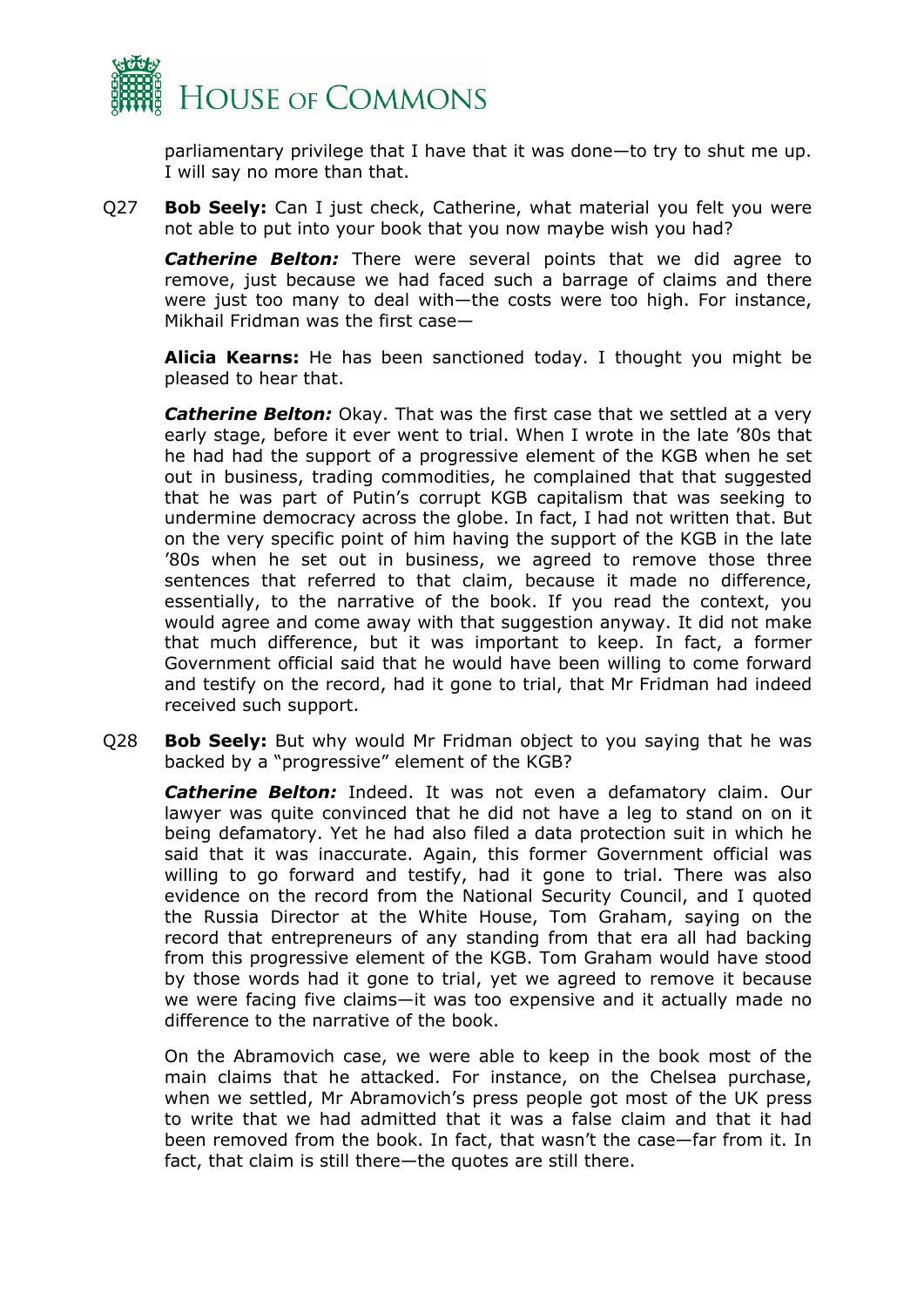

#### Q29 **Bob Seely:** What was the PR company?

*Catherine Belton:* He has a press spokeswoman for Chelsea FC called Rola Brentlin, and I had it on good authority from two journalistic sources that she was threatening legal action against any journalist who did not print the Chelsea FC version of the settlement.

#### Q30 **Bob Seely:** So, more intimidation.

*Catherine Belton:* More intimidation.

*Arabella Pike:* I can second that. I got it from two other journalists about her threatening legal action unless they changed the story that they had written reporting the settlement.

*Catherine Belton:* For instance, *The Daily Telegraph* wrote in a headline that HarperCollins had admitted that it was a false claim that Abramovich had bought Chelsea on Putin's orders. In fact, we had not admitted that far from it. We had agreed to soften the wording, so instead of quoting three former associates as saying that he had purchased it on Putin's orders, it quoted those three former associates as saying that he may have purchased it on Putin's orders. For us, that is a win because we get to keep that claim in the book, and then he was able to add to his denial.

In hindsight, perhaps we should not have removed a bit that I was annoyed about removing, but in the end we did so because it would have cost £2.5 million to go to trial and defend it, even though we had a very good public interest case and three credible sources speaking about how Abramovich was Putin's representative and how he had shared his wealth with the Kremlin. I think we all understand now, from the sanctions that were issued last week, that that is indeed the case.

This is something that I have been reporting for a long time, and I have had multiple credible sources. It had also been an allegation that had been put specifically to Abramovich's then spokesperson, John Mann, who had responded not by denying it, but by saying merely that he had not seen any evidence of it. That response was recorded in the book. We had the email trail of John Mann signing off on that response. Yet in settling we ultimately agreed to remove those two sentences from the book because had we continued to insist on keeping them, it would have cost my publisher more than £5 million.

Q31 **Chair:** Arabella, HarperCollins has published Tom's book and Catherine's book. Could you talk a bit about and get into the weeds of how you go through the decision to determine how much risk you are willing to take in defending those publications? What kind of process do you go through at HarperCollins?

*Arabella Pike:* Pre-publication, or post—once we have faced legal action?

**Chair:** Give us both.

*Arabella Pike:* We are a serious list. We publish a lot of history, politics, books in the public interest of various different kinds. All our authors sign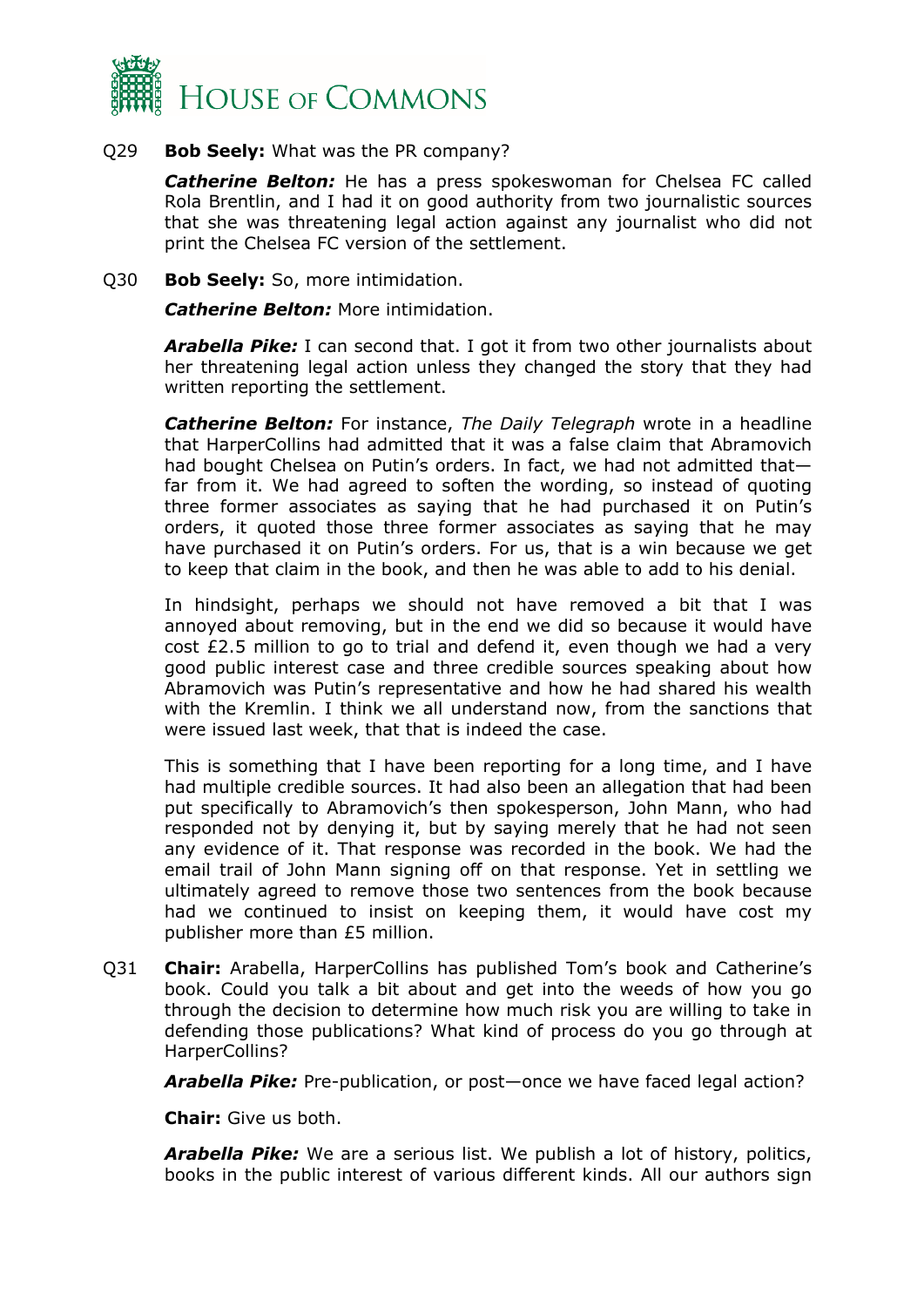

an author contact with us whereby they agree to engage comprehensively in a legal review process. The book is read by trained lawyers, and anything that is deemed difficult to support, defamatory, abusive whatever it might be—is flagged. We will then discuss it in a long conference with legal representation, me, and the relevant author. All our books go through that sort of due diligence process before they are published, which any responsible publisher would do. The same thing happens in newspapers. You have to engage an analytical brain and consider that what you are publishing is true—to the best of your ability and in the public interest, and that you can stack it up. We do that.

Catherine has already mentioned the Timchenko hiatus that we faced before the book was published—that caused a delay to the publication date, but we got through. Afterwards—I repeat what was said earlier—the case against "Putin's People" has been described as the defamation case of the century. It is completely unprecedented in the wealth and standing of the complainants against the book, and in the concerted timeframe with which the cases were all launched, which, again, I think is indicative of their being SLAPPs. They were all launched in a very short period right at the end of the statute of limitation of 12 months post-publication.

Then, you kind of reel for a bit because those letters are—as has also been mentioned and as I have described them—baroque and prolix in uber measure. The Rosneft one from Carter-Ruck ran to 17 pages of very, very exaggerated language and claims, three of which were then thrown out by the judge. Again, that ratchets up costs, so you reel a bit, and then you consult and go through the process of thinking, "What is going on? Is there any truth to this? No. How serious are these allegations?" The vast majority of the allegations made in the complaints we faced are relatively trivial. That is the other point that I think marks them out as SLAPPs: they more or less universally massively exaggerate what is actually said in the book, article, documentary, tweet or whatever it is.

With advice—we were very lucky in working with some absolutely phenomenal legal brains—you go through it all. It was not helped in Catherine's case by the fact that we were all in lockdown, and we did not feel that it was safe to discuss on an online platform a degree of evidence that needed to be discussed—that goes back to something that Tom mentioned about the cyber-techniques of some of these people. Obviously, we were going to defend our authors—we stand by these books—and that is what we did.

Catherine keeps mentioning the costs. The reason we decided to remove that line about Fridman, for example, was not just the cost; it was the intellectual energy that a small team of people can have. We felt that there was a tactical advantage in trying to get rid of the more minor claims—Fridman and Aven being two of them—in order to concentrate on the big ones, which included Abramovich in the case of "Putin's People".

Tom's case raised a whole different gamut of themes and problems, which goes back to the point I made earlier: none of these SLAPPs are the same.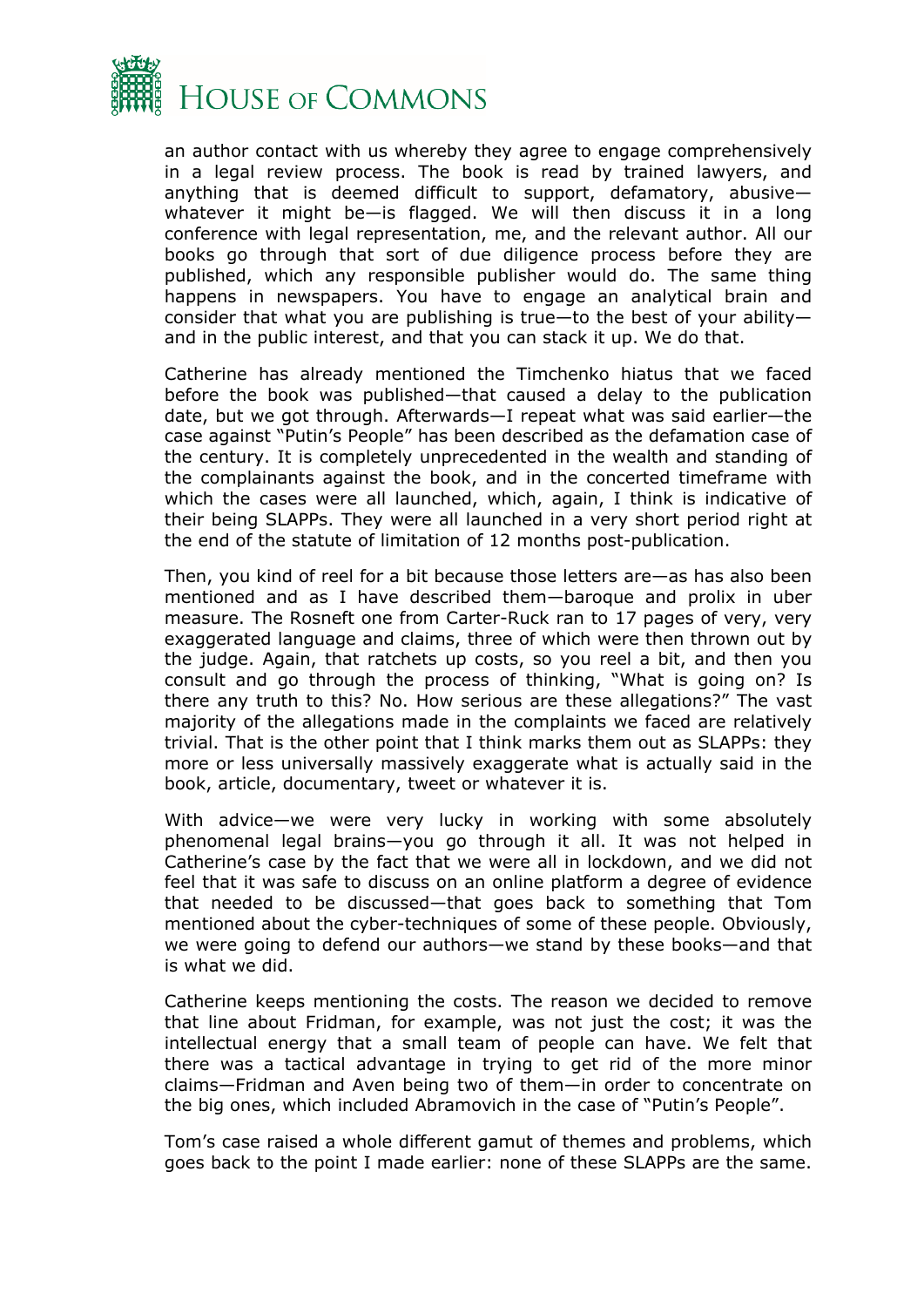

These lawyers are using the law tactically, and very cleverly sometimes, in order to twist and turn to their client's advantage.

**Chair:** Briefly, I will let Alicia in. Then I will come to Kieran and then Liam.

Q32 **Alicia Kearns:** Just a really quick one. I suppose you could now republish the book with everything about Fridman, because he cannot take you through the courts. He is sanctioned, so he cannot spend a penny here. Maybe there is an updated version, and anyone who wants to make a point and take a stand against dirty roubles will buy the book—both books, obviously; I will not pick one or the other.

We are at risk of talking consistently about Russian oligarchs. I worry that when we talk about the current situation with sanctions, we are very focused on Ukraine, but there are destabilising actors in the Balkans and so on who we should sanction. When you look at SLAPPs across the piece—this question may be one for you, Susan—are their particular industries where these equivalents are coming from? Are the types of actors who are using them definitely from a certain set of countries, or is it 90% Russia oligarchs? What is the picture?

*Susan Coughtrie:* I would say that it is absolutely not just Russian oligarchs. I think this has highlighted a system that is in play but that is being used by a lot of different actors from all over the world. It is important to connect the dots with the redress of financial crime and corruption. One example would be that of Paul Radu, who is a Romanian citizen and the co-founder of the Organised Crime and Corruption Reporting Project, which does amazing global investigations that join the dots about how kleptocracy happens. He was sued in London by a sitting Azerbaijani MP a couple of years ago. It took two years for the case to come to trial. OCCRP continued to investigate and found more information that they had to share as part of disclosure rules, and the MP decided to withdraw the case and settle on favourable terms for OCCRP, so the article stayed online, albeit with a disclaimer. But some of that information was sealed in proceedings, and it was only in January this year that the National Crime Agency won a civil case to seize £5.5 million from the family of the MP who sued him here in the UK.

The Azerbaijani laundromat, which was the investigation that the articles were part of, is about corruption that happened a decade ago. During that time, something like \$2.9 billion was funnelled out of the country, involving the use of four UK shell companies. In the meantime, there was a huge crackdown on civil society in Azerbaijan, including the arrest and imprisonment of independent journalists, one of whom, Khadija Ismayilova, worked on the case of the Azerbaijan laundromat. She was released from prison but subjected to a travel ban, which she was relieved of only last year.

If Paul and his colleagues at OCCRP had given in and removed that information, there would be no redress. Of course, the family claim no wrongdoing and all the rest of it, but they are not the only people who have had money taken from them in the last year following the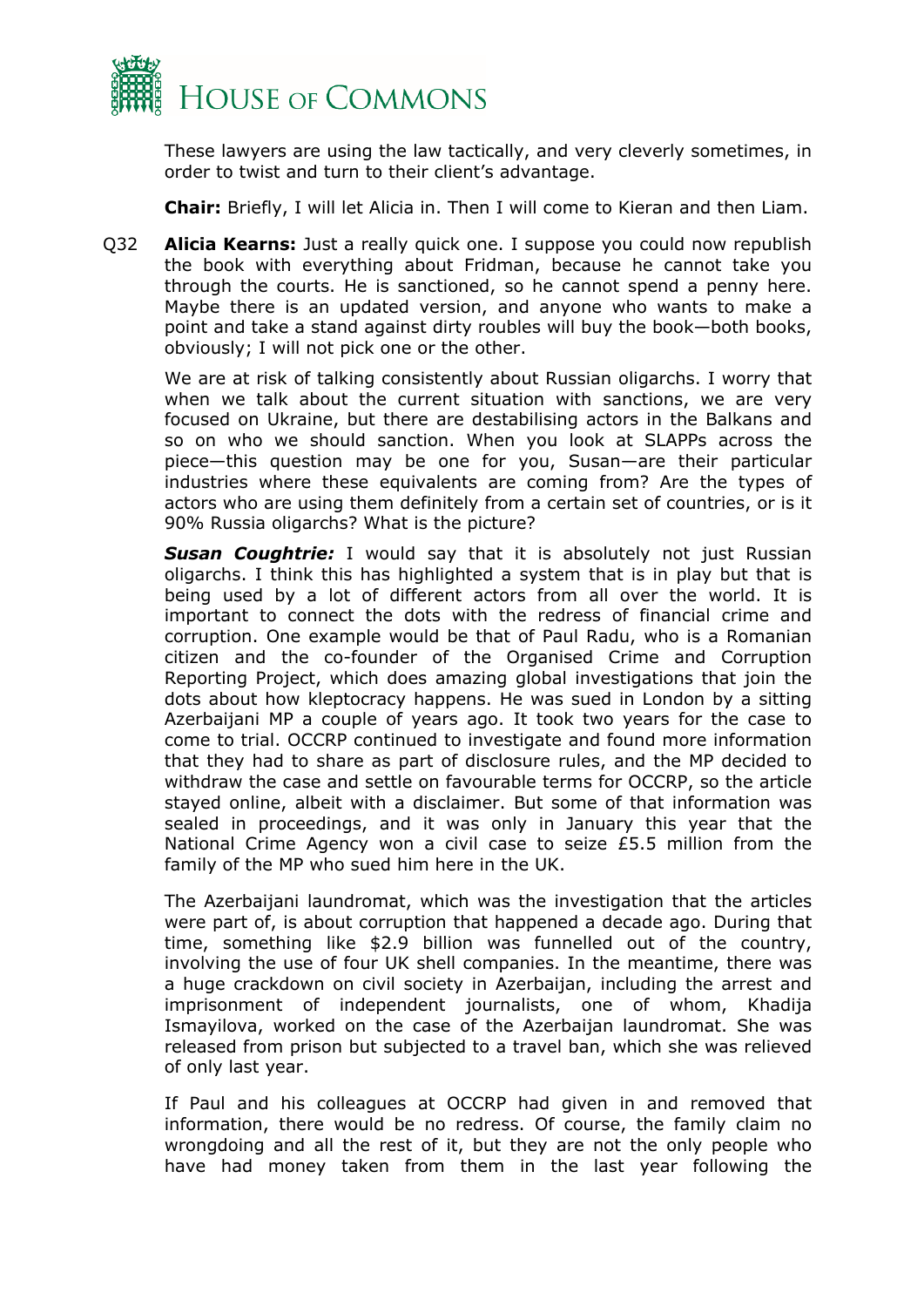

information that has come up through the Azerbaijani laundromat. I say all that just to emphasise that journalists are often the ones who are at the frontline of discovering information about financial crime and corruption. If that link goes, you lose the ability to follow up with law enforcement, who are often, as we have already discussed, underfunded. Then there is a ripple effect into the countries that we are talking about: Russia, Azerbaijan and many African countries. This is exactly the same kind of situation, and it is happening all over the world.

*Tom Burgis:* Can I pick up on that? My stuff is a bit more global. My previous book, "The Looting Machine", which had another big legal read and a few legal attacks on it—although not quite to the same extent—was about the oil and mining industries. You asked about which industries, and the global oil and mining industries are the engine of all this corruption.

I will give you two brief examples. It is very wise to point out that this is not simply a case of Russian oligarchs. With these law firms that are kind of equal opportunity wagers of lawfare, the money can come from anywhere. It is also true—and this is the point of my book "Kleptopia" that these kleptocrats are uniting. One of the characters in the book, Billy Rautenbach, is a big guy in mining in southern Africa—he is from Zimbabwe—and one of his threatening legal letters insinuated that he would have me arrested under criminal defamation laws if I set foot where he had influence. He was involved in the deal under which the Mugabe regime in 2008 confiscated a platinum mine and gave it to Billy Rautenbach's offshore company. He sold it to one mining company, registered in London, and that mining company provided the \$100 million with which Mugabe brutalised the opposition and stole the election. That condemned the Zimbabwean people to another 12 years of his rule. Because the country has been so immiserated, that amounts to about a quarter of their life expectancy. Then the London company that had done this deal cashed out by selling the mine and a few other bits and pieces to the Trio—the people who then went on to sue me and who have huge influence in parts of Moscow and started off working with a company connected to the KGB. See how all these things sit together.

The other big figure in the oil and mining industry that we have tangled with for years was Beny Steinmetz, a Franco-Israeli billionaire. In 2013, in the *Financial Times*, I and some colleagues wrote the first story about how he had corruptly acquired the world's biggest untapped iron ore deposit again, oil and mining, every time—in Guinea Conakry, the Republic of Guinea, as opposed to the various other Guineas. I have spent some time there and it is a really benighted place, cursed by its own resources, with coup after coup. Everything is terrible, such as maternal health. From before we wrote that first story and pretty much up to the point seven years later when a Swiss court convicted Steinmetz of corruption, we battled an onslaught from Mishcon de Reya.

When I started on this story, I was quite new to investigative work, and it is terrifying because you think that you will bankrupt the paper or ruin your career—you wonder how you will pay the mortgage and so on. The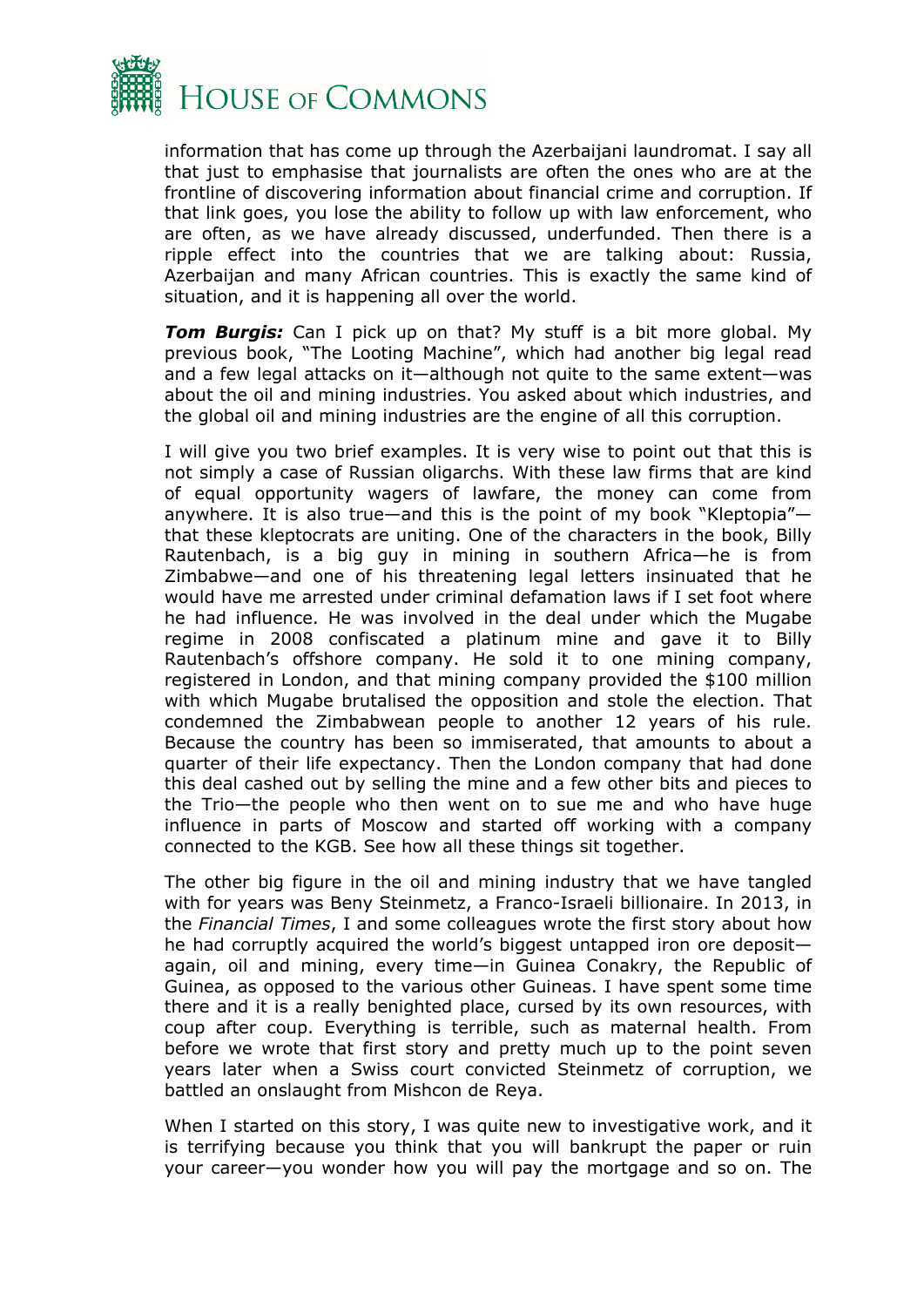

allegations that they made—in a letter to my editor at the *Financial Times*—included that I had gone to the Kruger national park, which is a beautiful safari park, in South Africa. I have never been there—I hear it is very nice—but the visit was supposedly part of the inducements that had been given to me by Steinmetz's enemies in Guinea. It was a complete fabrication, but when they throw enough of this stuff, the worry is that people start to say, "Well, there's no smoke without fire. Maybe this guy is on the take, have we checked?" and so on.

Those are my two examples to say that this is across the board and a global problem of dirty money suppressing scrutiny: it is absolutely not limited to Russia.

#### *[Tom Tugendhat took the Chair]*

Q33 **Liam Byrne:** Just to follow up on that point, you say it is not limited to Russian oligarchs, but the cases seem to be pursued in the UK. Why are our courts being singled out from courts all over the world to attack journalists? I was talking yesterday to Scott Stedman from *Forensic News*. He is being sued by Walter Soriano, who is a British Israeli. *Forensic News* has a grand total of six subscribers in the EU and the UK. They probably bring in about \$30 a year for *Forensic News*, yet Justice Warby ruled that because there was a subscription page up for the EU and the UK, the business was established under our GDPR laws. So \$30 of subscriptions have now triggered something like \$40,000 to \$50,000 of legal costs. Scott has never been to Britain. The case is about a British Israeli, yes, but it is not really a publication with much of a presence in the UK. Why are our courts being chosen as the battlefield of choice by oligarchs in trying to silence the truth?

*Susan Coughtrie:* It is clear that it is harder for the defendants to defend a case here, so it is attractive because there are a lot of hoops that a defendant has to go through—cost, length of time, burden of proof being on them—and as we were saying before, the cost can ratchet up really quickly. We do see that people who have a more tenuous link to the UK are still finding ways to bring cases here, even if it seems more obvious that the jurisdiction should be elsewhere. In the *Forensic News* case, they are a US outlet. They are here and are being sued not just as the outlet, but four of their journalists individually as well, and that is not possible to do in some other jurisdictions.

Another case that is ongoing at the moment is a Swedish business publication called *Realtid,* which publishes online but in Swedish and primarily for a Swedish audience. They are currently being sued in the UK by a Swedish businessman who I understand is largely domiciled in Monaco but has a company that is registered here and property. Here in the UK, he can sue not only the publication but the journalists individually, which as we were saying really ratchets up the pressure and the intimidation, and the costs are much higher than if he had sued them in Sweden. Interestingly, he is not suing them in Sweden, and as far as I am aware Walter Soriano is not suing *Forensic News* in the US, which would be the obvious choices.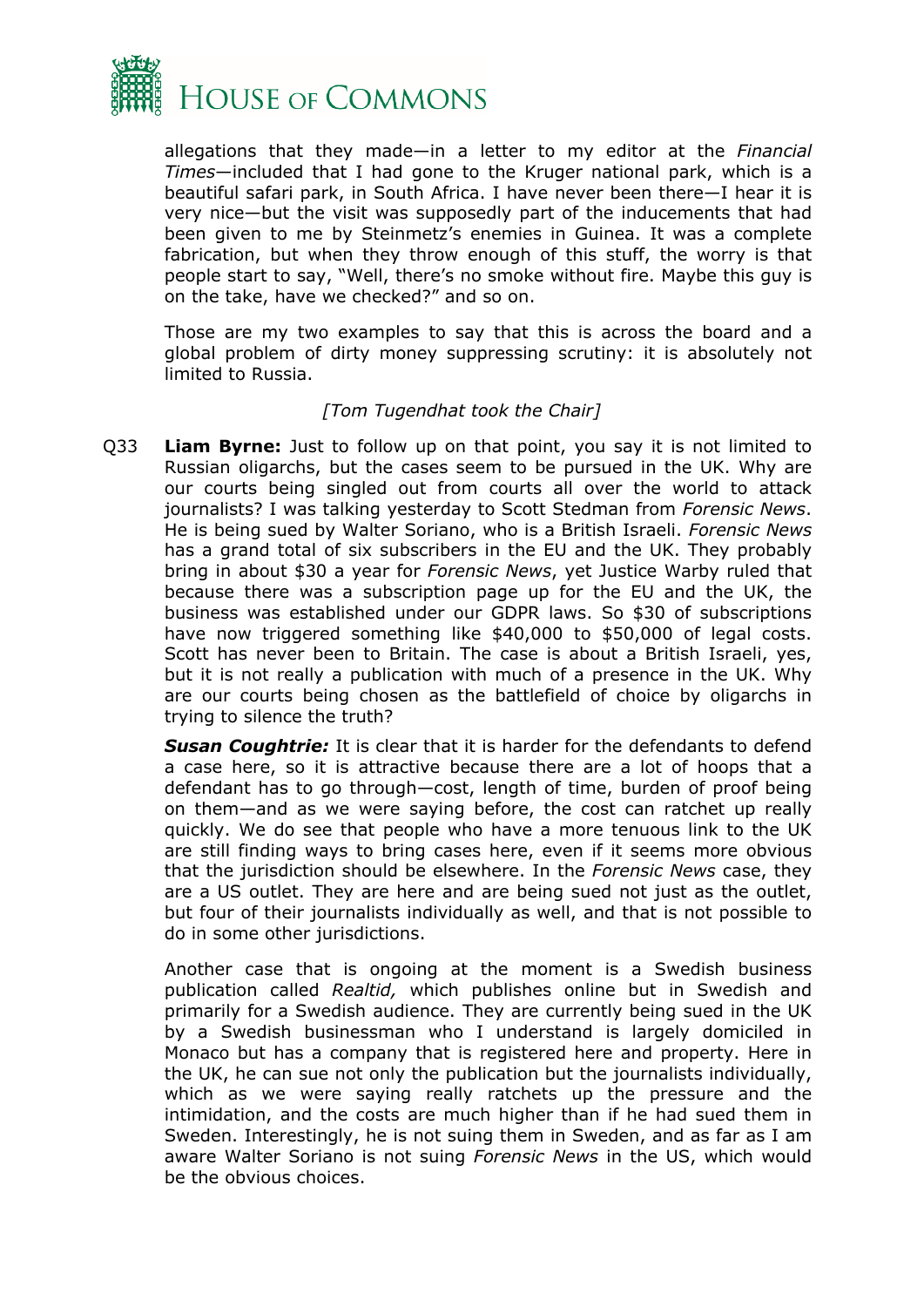

The case against *Forensic News* has been going on now for 18 months, and my understanding is that the costs are much beyond what you are talking about, not least because one of the ways journalists try to deal with these cases is either through meaning hearings or jurisdictional hearings, to try to challenge early on that this is not the right jurisdiction. If they lose those, they have to pay costs to the other side, before a trial has taken place on whether or not the facts of the case are fully established.

I mentioned *Realtid;* their jurisdictional hearing was last March and they are awaiting a judgment for that. We are now a year later, so they are sitting there all that time, waiting to know whether or not they are going to have to go to trial, and their house and funding is on the line. During that time, they are restricted in what they can do and what they can write about. They could continue investigating the subject or the person they were originally investigating, but that could end up being a loss for society because that information is now challenged, suppressed or not in the public domain while this is going on.

We talk about the Russian oligarchs and information now coming out into the public domain, but a lot of this was known before; it is just that people did not feel able to put that out there. Similarly, in Carole Cadwalladr's case, a lot came out in the trial in January, yet not enough investigation has gone on since that trial was launched against Carole, which was almost three years ago. You do see a hands-off effect around particular people who pursue legal threats.

Q34 **Liam Byrne:** What you are describing is that if you are rich and you want to intimidate a journalist, the English legal system is the biggest, hardest bat you can pick up and swing.

*Susan Coughtrie:* Yes.

Q35 **Liam Byrne:** Is that a shared view?

*Susan Coughtrie:* Yes

*Arabella Pike:* Yes.

*Catherine Belton:* Yes.

*Tom Burgis:* Yes. Catherine put it really well earlier: it is just really easy to ratchet up costs, which in the absence of real legal argument are the actual weapon.

*Arabella Pike:* There is also the matter of the main defences: truth and public interest. If you go for public interest, it is really the journalist on trial, not the complainant.

*Susan Coughtrie:* That is a really key point. What you see is suddenly a focus on the journalist's behaviour—what did the journalist do? This is what I was saying about hands-off on the people who are actually the subject of the investigation. The attention is diverted away from them and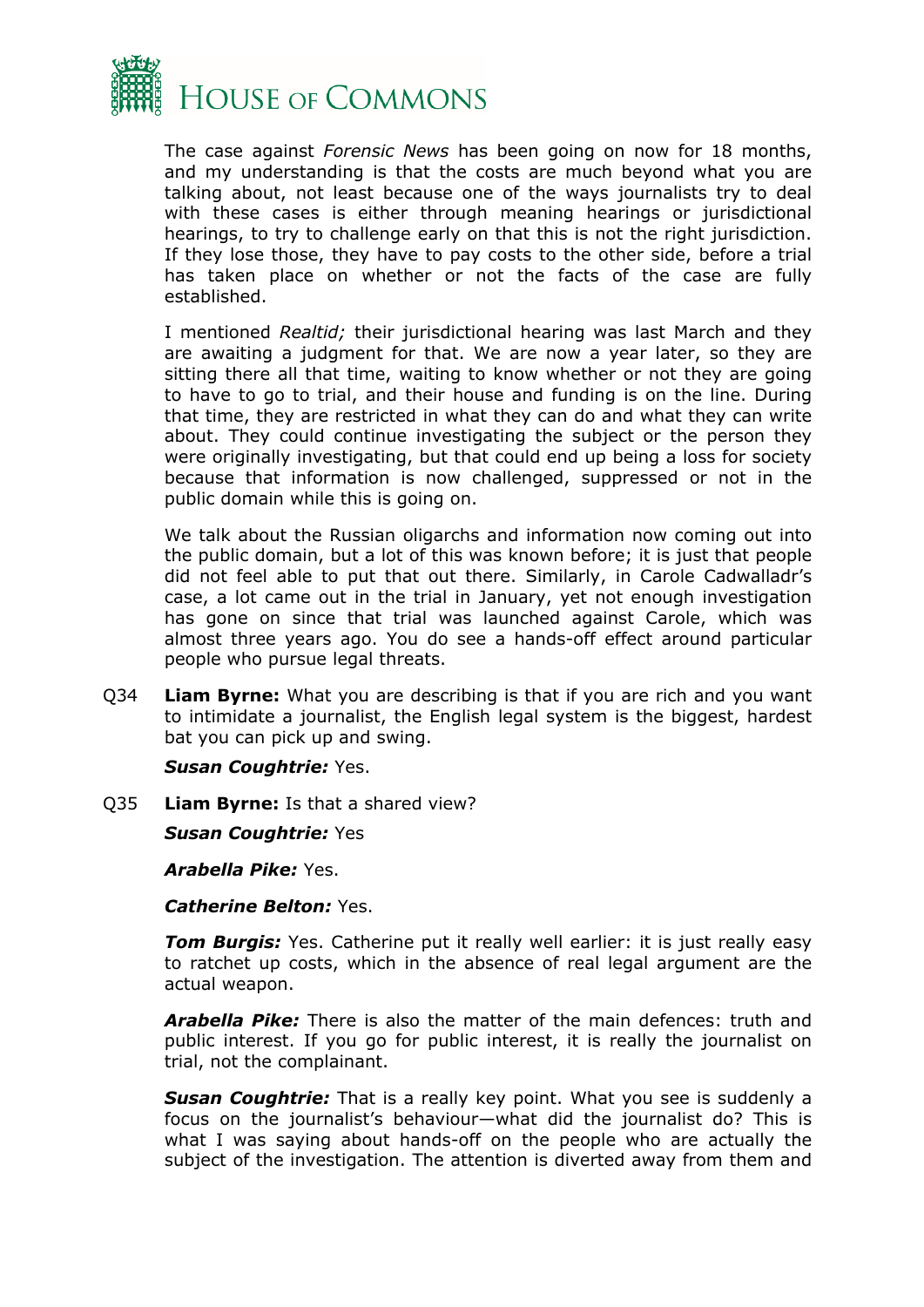

whatever they are doing, to how these journalists behaved when they were reporting.

Q36 **Dr Mullan:** Just to give some context, I am very interested in this area and very supportive of everything you have said about the deleterious effect this is having on our society, but as a Committee and as MPs we are always conscious that when we make recommendations or suggest laws, they apply to everyone. When you are looking at an extreme situation, it can seem self-evident—"Oh, we should just change the law and it will help"—forgetting that there is a whole spectrum of people who would be affected in the same way.

I have personal experience—different from that of all the other Committee members—of the other way around. A blogger wrote something about me that was totally untrue, and I had to take legal action to get it taken down, so some of the things you identify as obstacles for you were important for me to be able to pursue that case. I get the sense that actually, but for the costs issue, you could have successfully defended that stuff.

You mentioned the fact that the allegations were not new but had been made many times. Had you been more confident that you could afford to go to court, the judge could have taken that into account in how he awarded damages. When you talk about cost control, I assume that you are not saying that you do not want to spend more than £10,000. You would probably expect a publisher to have a significant figure available to spend towards defending something like that. It is just extreme costs that mean all those other safeguards. For example, judges would be able to take into account the pre-action protocol if they weren't genuinely seeking to settle your claims. However, to get to that point, you take a very big risk from a costs point of view. Would that be a fair interpretation? That is particularly to Arabella, as a publisher having to fight it.

*Arabella Pike:* It would. I don't think any of us on this panel are recommending a change of the law to give carte blanche to journalists, or anybody else, to write whatever they want—far from it. However, one of the recommendations our lawyer has made about the public interest hurdle is that, by a tweak of the law—not rewriting the law—a judge could read the book, article or tweet and decide very quickly if that publication was in the public interest. If it was, the case could be dismissed on the basis that the complainant has a genuine right of reply, and that is recorded in the next edition of the book, article or documentary series whatever it is. That would be quite an easy way of doing it. It is the public interest threshold that is absolutely key, as well as the serious harm one. If somebody is just writing something disobliging that is an invasion of someone's privacy and is not true, clearly the law has to be there to protect that individual. That is not what we are talking about here; this is something different. It is like a many-headed monster that is used to clean up people's pasts, manage their current reputation and business interests and silence scrutiny. It tends to be used by the very rich.

Q37 **Dr Mullan:** Individually, if you felt that your costs were going to be capped, how much of an impact would that have on you? Does it have an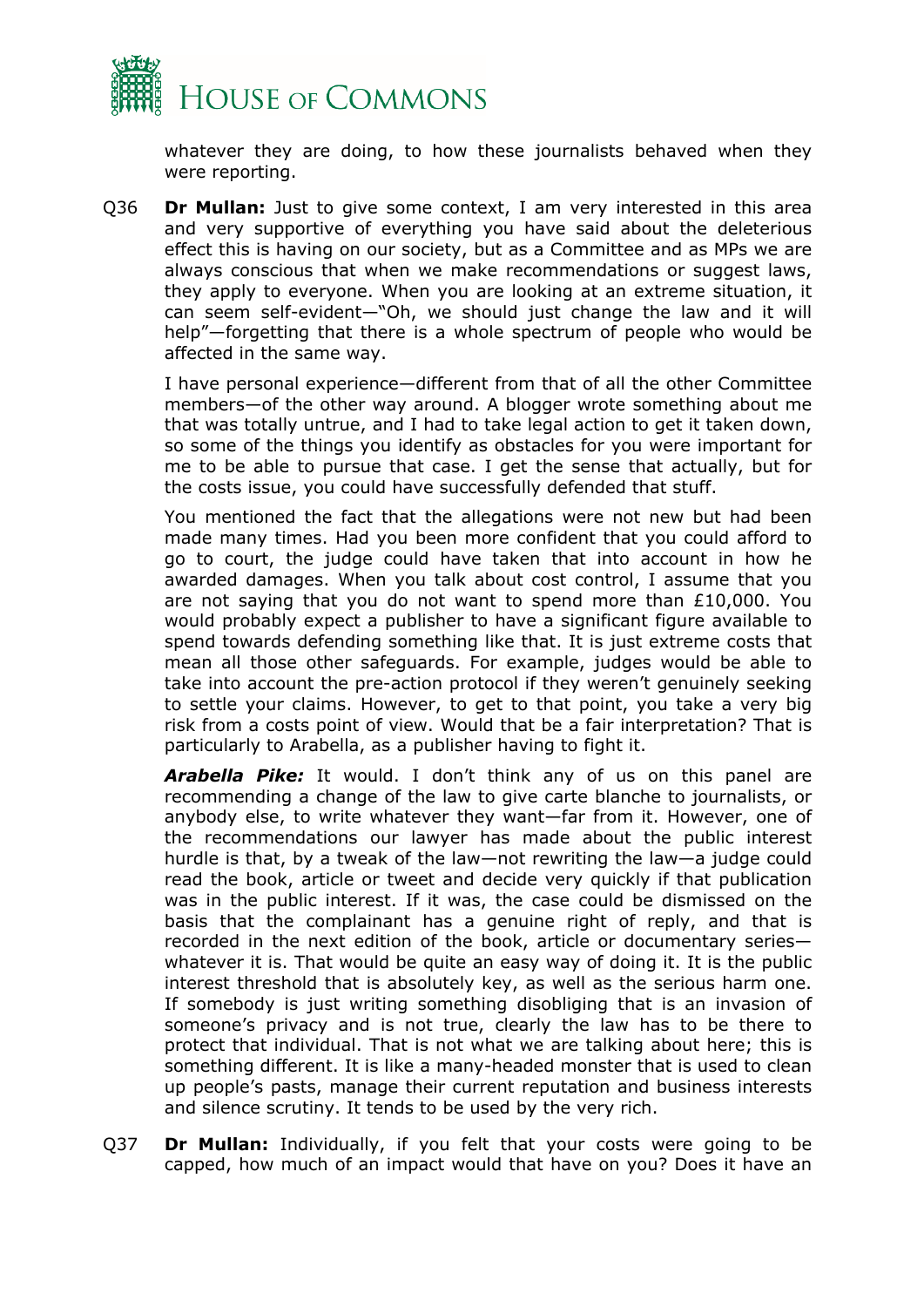

impact on you beyond just the costs, or is it the costs that really get at you? You mentioned a few times about losing the family home, and all the rest of it.

*Tom Burgis:* In practice, my publisher and my newspaper bore the costs even though I was a named defendant. It is conceivable that if they had been able to demonstrate that I was taking backhanders, quite reasonably the publisher and the paper would have said, "Okay, you are on the hook for this". I was a named defendant, so I guess there is some conceivable way that, while also not being corrupt, I could have ended up with personal costs.

It is more about the chilling effect much earlier on in the process, where a journalist is thinking that they have a great tip from a source, or an editor is thinking whether they invest more time in something, all the way up to senior editors and publishers wondering if they publish. It is at that stage that they are weighing—in the case of newspapers—pretty threadbare editorial budgets against the cost of defending it.

Q38 **Chair:** Thank you. Henry, you were going to come in, but before you do, I will pick up on the area that Kieran was touching on. Clearly, there is a balance here between the rights of individuals to protect themselves, and the rights of many others to freedom of speech. The balance that you have been pushing for—for understandable reasons—is from the journalist's perspective. What reforms to our laws do you see as beginning to redress that balance in a more reasoned way, so that you have the right to free speech but, as Kieran put it, you also have the right to take action against the genuinely litigious and nuisance blogger? What reforms to the SLAPPs legislation would make a difference?

*Arabella Pike:* I have touched on that briefly, so I will not repeat myself, but we will lodge a written document with you after this, which has more coherent suggestions from an expert lawyer in this field. To do my layperson's best to summarise, first of all the public interest criteria should be put in place early in the proceedings once the particulars of a claim are lodged, so that a judge can decide whether or not this thing is in the public interest. I would suggest a publication touching on foreign affairs and the business interests of very rich and powerful people, UK-based or international, or perhaps the safety of an electronics gadget for wide consumer distribution in the UK. It is things like that. It is not the sex life of an MP or the goings-on of Johnny Depp. It is a different type of publication that we are talking about. That would be one easy measure.

The second would be this case of serious harm, and for the complainant to have to show to the judge early on that actual serious harm has been suffered by whatever has been published. The repetition rule, which I have touched on before, is vital. We have this thing that repetition is no defence in libel. Any editor or writer is taught that from the beginning. Just because you repeat something that has been widely published before, you cannot rely on that being a defence. That is good when you are dealing with recent gossip. If somebody is just retweeting something defamatory about an individual in a relatively short period of time, that should still be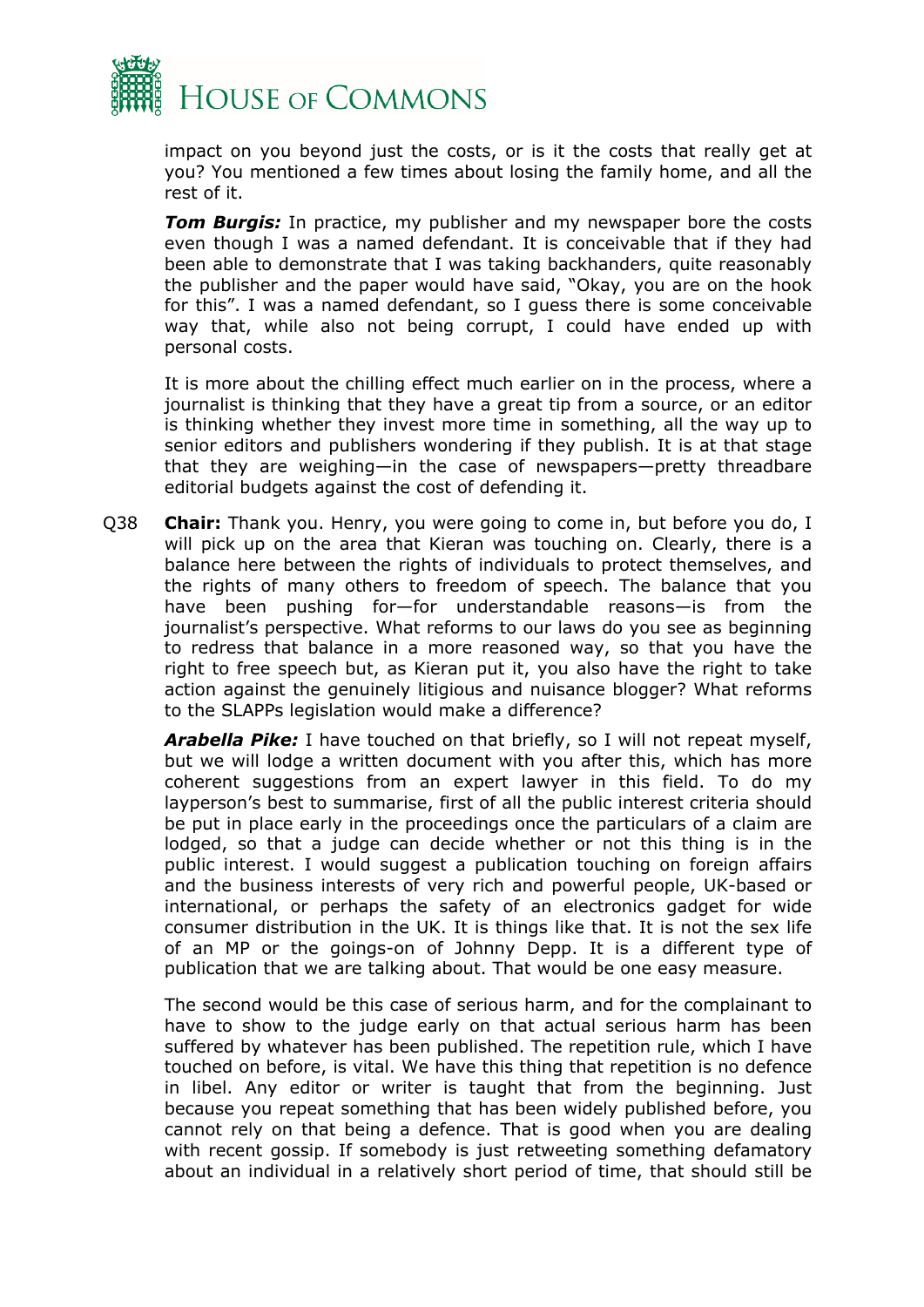

prevented. I am talking instead about historic allegations about an individual that have been widely published to no complaint whatever, and for them to then be published 10 or 15 years later, and then suddenly to a £1.5 million lawsuit. Something is going wrong there, and just a little tightening of the law might be able to fix that.

There are other issues about privacy and human rights that someone else might wish to speak to.

*Susan Coughtrie:* Through the UK Anti-SLAPP Coalition that I co-chair, we have already looked at this issue. We held some roundtables with media and law experts last year, to try to see what could be changed within current judicial guidance and civil procedure rules to satisfy the principles of early dismissal, limiting costs and everything that we have talked about. While some of those things could be achieved to a certain degree through tweaking of pre-existing, we felt that an anti-SLAPP law would be needed to bring in procedural reform that would sit across all the laws that are used for this purpose, because it is not just libel, as has already been indicated, but GDPR, privacy and others. This would be a way to put in early filter mechanism cost controls, and quite specifically with the public interest remit at the forefront. So we think that it is very feasible. We are working with Caroline and other lawyers to draft what that would look like, and we would be happy to submit that in due course.

We see this as something that is quite an easy step once thought through enough, and it would make access to justice more equitable because at the moment if you want to take a case forward—I do not know about your personal circumstances—it is not cheap to defend your reputation, and that means it is often in the purview of the super-rich. Even having some of these changes might, hopefully, make a system that is more accessible for everyone.

**Dr Mullan:** I can confirm I am not super-rich.

*Tom Burgis:* I just want to add this from a contact, an appalled lawyer from within this world, who says that the one key thing to address is the extent to which the lawyers, who in some cases behave disgracefully, have no penalty for that. If a bank does what their client wants and launders \$100 million of drug money, the bank and the bankers face penalties. If the lawyers engage in reprehensible conduct, they keep their fees. What this appalled lawyer suggested to me was that surely there could be a way—if a firm was found to have brought a SLAPP, that their fees could be forfeit in that case, or could be at risk. It is obviously delicate territory, but is there a question about—if a lawyer or a law firm behaves so egregiously in their oligarch client's demands, contrary to their own code of conduct, and brings a case that is clearly an abuse of the process, should they incur a penalty themselves?

Q39 **Chair:** I am going to jump in for a second, because this is an area that we looked at in the 2018 "Moscow's Gold" report, because there is a difference, or we think there is a difference, between the so-called cab rank principle, whereby lawyers are just lined up and you choose the next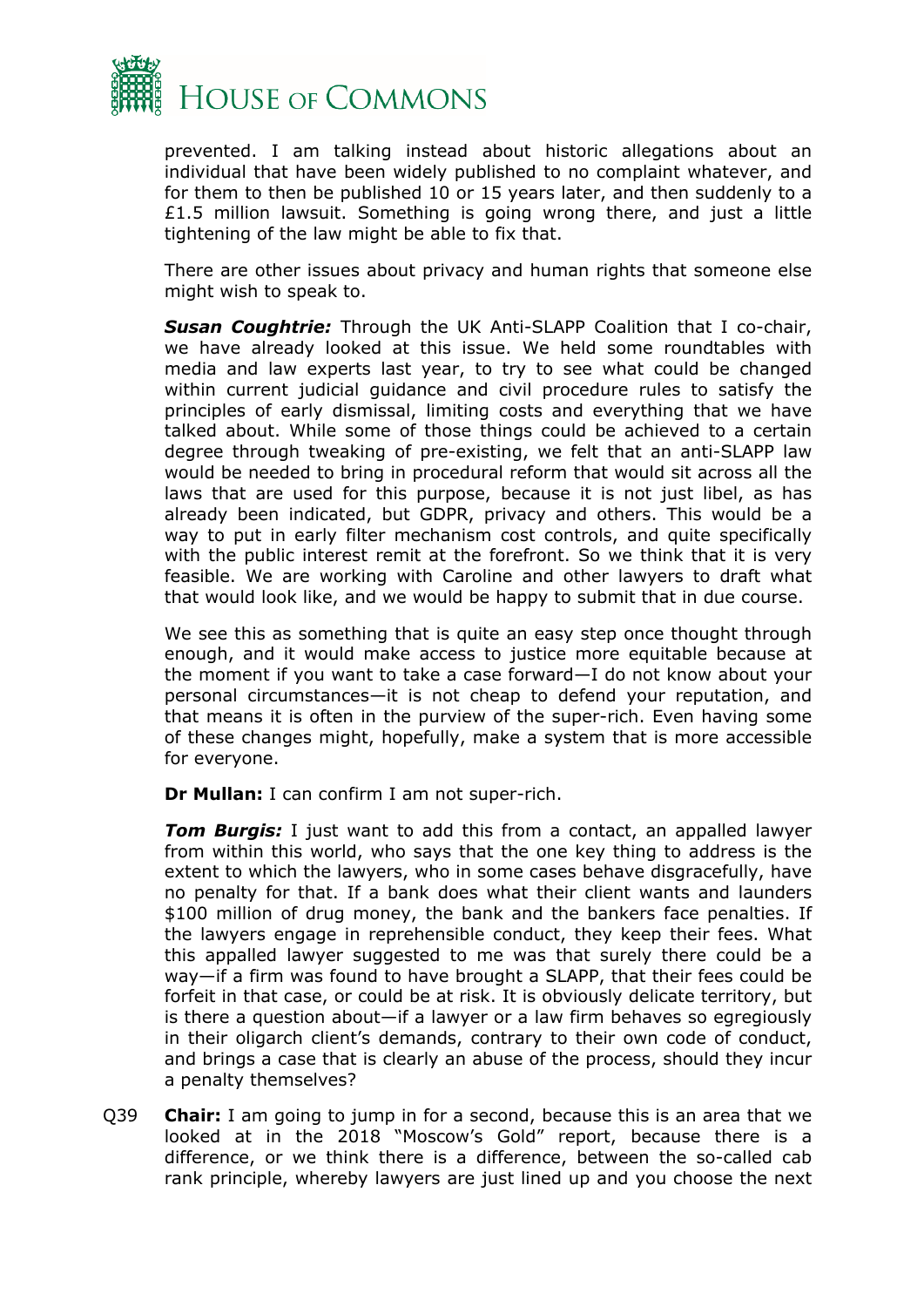

one in line, because you have the right to justice, and lawyers who go out to places that have extremely disreputable individuals and positively seek out those individuals to help them launder. All of them use the same defence, which is, "Everyone has the right to access to justice."

I think—certainly the Committee in 2018, which was of course a different Committee, was rather of the opinion—that there is a difference between access to justice and using justice as a means of laundering your reputation and your goods. I think that is a wider debate, so I will not get further drawn on it, if that is all right—

*Tom Burgis:* You can take a client on without doing everything they ask of you, surely.

**Chair:** Yes. Sorry—I am not disagreeing with you. I am just saying that I will not go further on it, because I think it raises a huge number of questions that groups like the Solicitors Regulation Authority should look at. In fact, in our report in 2018 we questioned whether a law firm— Linklaters, in that case—really could possibly meet the standard required of a regulated solicitor, given the way that it was working out of Moscow, and I think you could raise questions about law firms that you have mentioned today.

However, the reason I am moving on is because I think that is a very large question and one that is not quite in the remit of this Committee right now. So, I am not denying your point; I am just moving on from it.

Q40 **Liam Byrne:** While we are on legal reform, one of the virtues of the approach you set out, Susan, is that it provides a filter, which is actually in the hands of a judge to make some discretionary judgments about procedure and therefore costs. While we have you here, do you think you could give us all a flavour of some of the problems with GDPR? Certainly the right hon. Member for Haltemprice and Howden (Mr Davis), who is in the Public Gallery today, and I, together with Bob Seely, heard quite a lot of evidence about the way in which data subject to access requests are now showered on journalists like confetti. We have heard about hack and leak, whereby people hack information and leak it deliberately in order to then sue journalists for defamation.

So, we clearly have got a problem with several bits of our legislation, but could you just give us a sense of your experience of how GDPR law is being misused in order to rack up these costs to chill what you write?

**Susan Coughtrie:** I think what we see is that all possible claims are deployed in these letters. Often it is not just libel; it is a combination of different things. Catherine and Tom could probably better speak to what the experience is of getting GDPR claims and what that means for them.

*Catherine Belton:* In the Fridman and the Aven cases, for instance, they were essentially using GDPR claims again to whitewash their histories. I think that is because there is a much longer statute of limitations on filing a GDPR claim; under libel, you only have one year. Under GDPR, it is six years. In both the Fridman and the Aven cases, they were filing data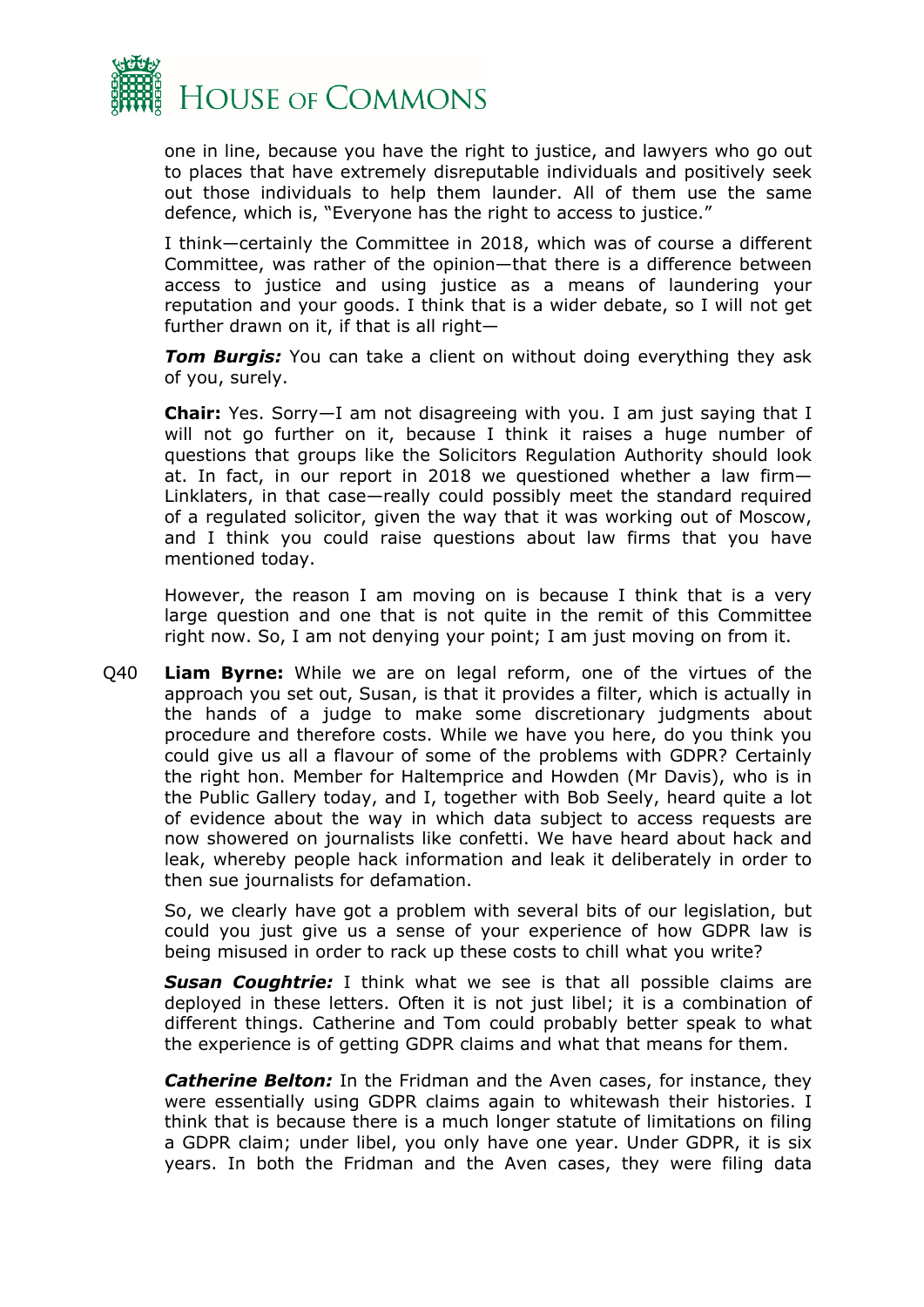

protection claims essentially as a reputation-whitewashing issue, rather than an issue of—they could claim—

Q41 **Liam Byrne:** Hang on—just unpack that a bit.

*Catherine Belton:* For instance, in Aven's case, he said the fact that we had written that he had supported Vladimir Putin in the well-known oil-forfood deals of the early 1990s was inaccurate. Actually, it was accurate and it was a question that went to his reputation. We had letters in which Putin had written to Petr Aven, the Alfa oligarch, saying, "Please grant me permission to issue these licences to conduct Alfa food deals." At the top was Aven's signature, saying, "Yes, you may operate in this way." It was a reputation issue for him. He did not want to be seen as having supported Putin in any way. However, because he personally was behind on the statute of limitations—it was already beyond the year—his lawyers issued a data protection claim saying it was inaccurate. It was accurate. It was an issue of reputation rather than accuracy.

Q42 **Liam Byrne:** So they are arguing that you were misprocessing private information?

#### *Catherine Belton:* Yes.

*Arabella Pike:* And using GDPR to essentially disguise what is a defamation claim. They are beyond 12 months, we would argue. It is a way of getting around the statute of limitations.

Q43 **Liam Byrne:** Yes, so very tactically versatile?

#### *Arabella Pike:* Indeed.

*Tom Burgis:* It also allows people to go for your source material—and I recall Schillings doing this—saying that any source material you may have is their confidential property and therefore you are prohibited from using it.

Q44 **Liam Byrne:** So if you are a journalist and are sharing a particular bit of information with somebody in order to check it, for example, would people try to aim a GDPR claim at you on the grounds that you were communicating or processing information in a way that was wrong?

*Tom Burgis:* I think it is more about receiving.

*Catherine Belton:* Journalists have protection under GDPR to protect the identities of their sources. It is more about when it is used against people such as Charlotte Leslie, who does not have the same type of protections that journalists do, or when it is corporate due diligence people getting completely showered with these data protection claims in order to force them into divulging their sources. That is when it becomes a dangerous misuse of the law.

Q45 **Liam Byrne:** If, for example, you were hired by a regulator to check on a firm that might be applying for a banking licence, you could be vulnerable to being attacked under GDPR by the organised crime group trying to get this licence.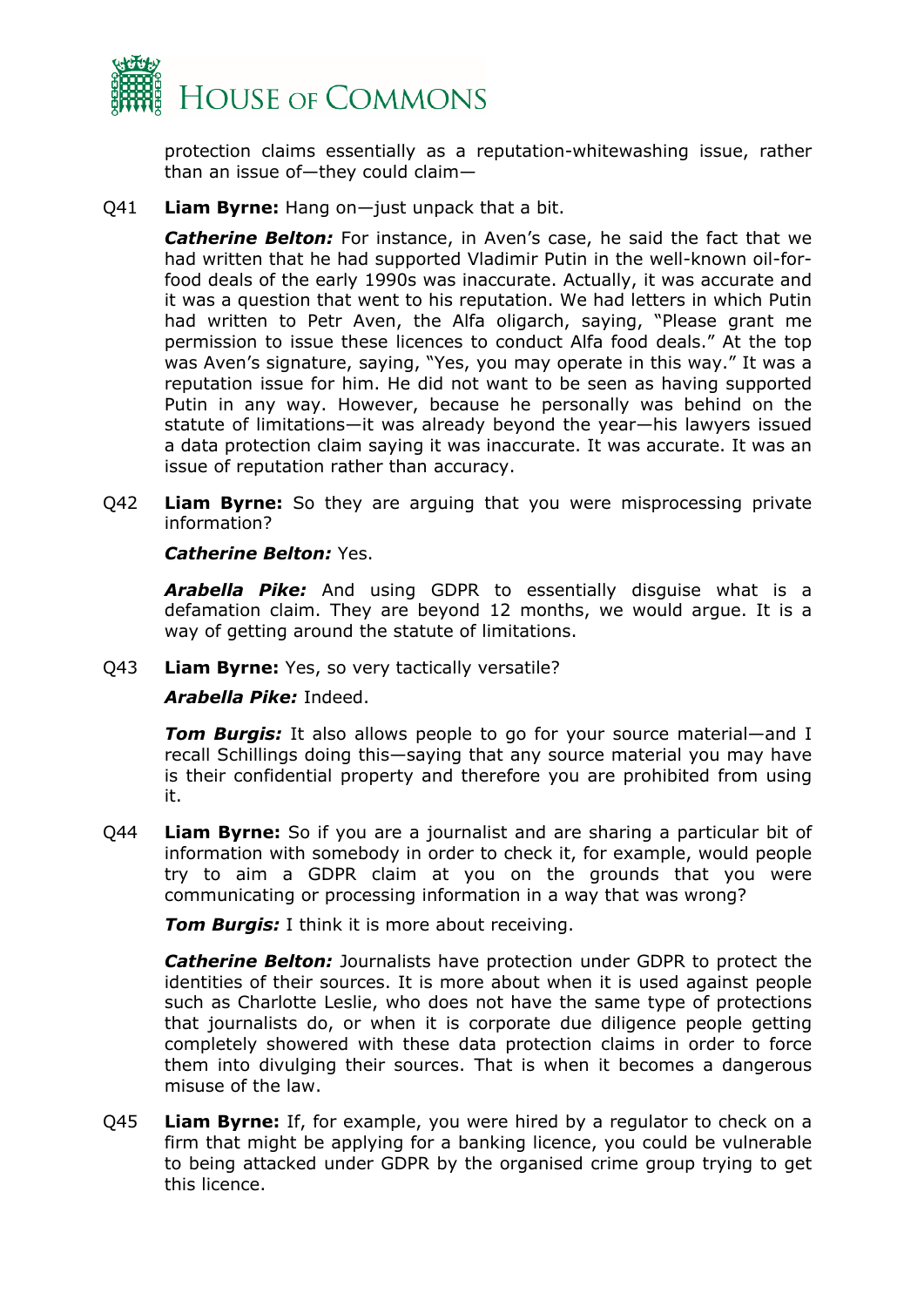

*Catherine Belton:* Yes. I have heard of instances where an investigator or regulator has recommended that bank accounts are not opened for various billionaires or kleptocrats because of their corrupt connections. That kleptocrat then sends data protection claims across the regulation industry, trying to force these people to divulge their sources. They try to find out who could have been the source of this derogatory—in their minds—recommendation.

Q46 **Liam Byrne:** What is the impact on regulators?

*Catherine Belton:* It is enormous.

Q47 **Liam Byrne:** What are the consequences?

**Catherine Belton:** The consequences are that you cannot close down your financial system to people with illicit wealth, because they are able to wield this powerful tool. We do not know enough at the moment about its use, but it is certainly something that has to be investigated more.

Q48 **Liam Byrne:** So these tactics are being used to basically tie regulators' hands? We ask them to do a job, which is to protect our financial system and maintain its integrity, but they are being stopped from doing that job by this weakness in our court system.

**Catherine Belton:** Yes, and it is also clearly seen in the Charlotte Leslie case. All she was trying to do was conduct very basic due diligence into the background of a major donor to the Tory party. From what I understand, most of her investigation was based on doing open-source checks on Google, yet she is facing this unprecedented harassment through data protection claims.

*Tom Burgis:* There is also simply the gumming up of the newsroom. We had a subject access request recently, submitted by Carter-Ruck on behalf of one of its clients, and this procedure is so untested. It has rarely been tested in the Information Tribunal, so newspapers are having to go through the enormous process of checking all the information they hold for anything that pertains to that person who has made the subject access request and then, piece by piece, work out on what grounds the journalistic exemption would apply. I suppose to an extent that is justified. You have to use these journalistic exemptions properly, but that is an enormous operation of editorial time. At the same time, in parallel to that, there is the use of confidentiality, which overlaps in some way. It is about people using essentially the right to privacy to shield really powerful people on the grounds of an expectation of privacy for them and their family from—in some cases, most recently with Bloomberg—having it reported that they are the subject of a criminal investigation, for instance.

Q49 **Liam Byrne:** In summary, then, you are saying that this war on truth is stopping journalists writing about the truth, stopping good people like former MPs sharing the truth, and stopping regulators using the truth to stop bad actors accessing our financial system?

**Tom Burgis:** Yes. It's a scorched-earth policy on the past, and once you've done that, you can rewrite the present as you please, using the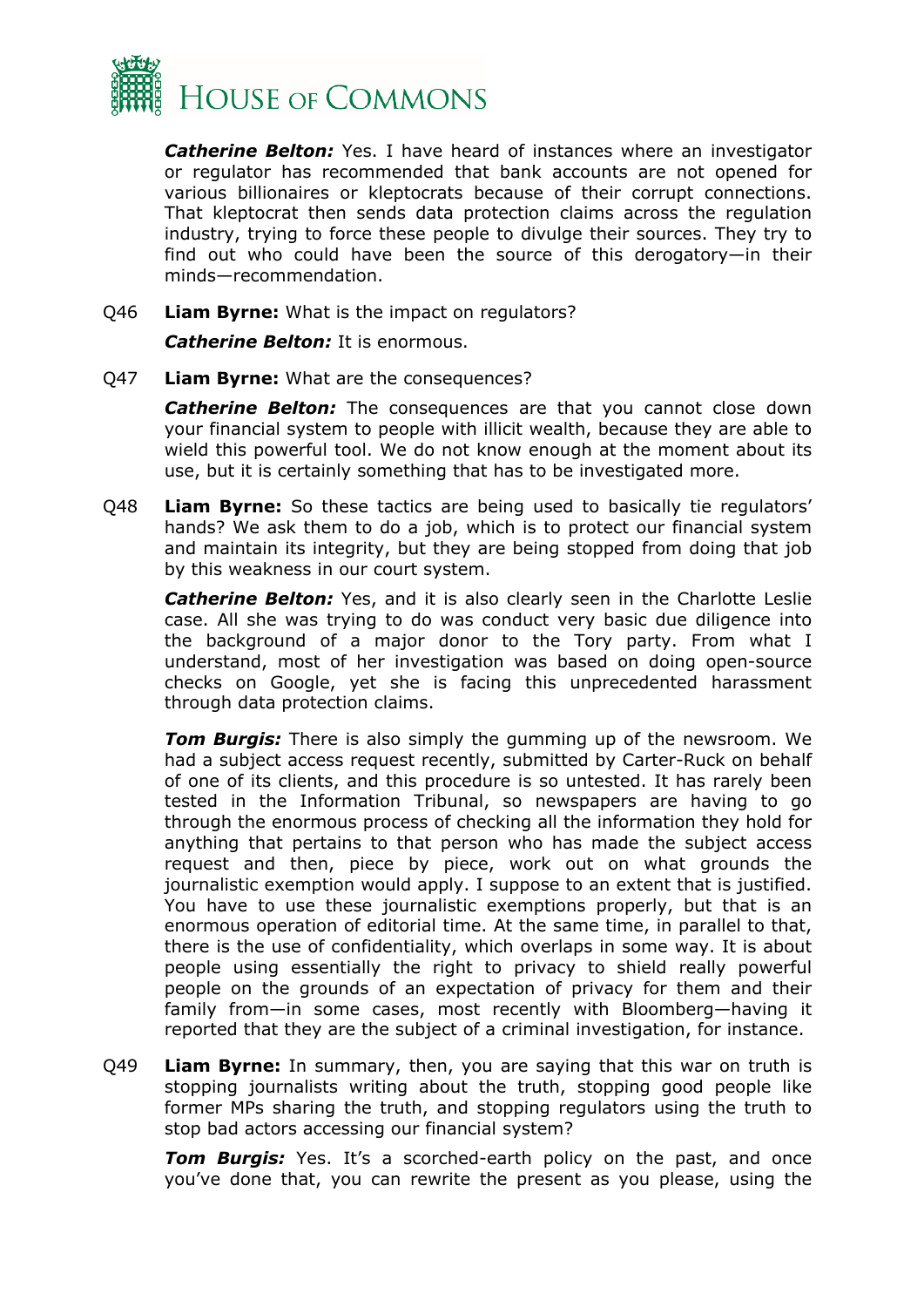

other parts of your operation—the propaganda operations, the PRs and so on.

Q50 **Bob Seely:** Can I follow up Liam's excellent line of questioning, because this is very important? When it comes to SLAPPs, effectively the abuse of libel is a SLAPP, because a SLAPP is a strategic lawsuit against public participation, so it is anything that I can throw at you that will make your life uncomfortable and unpleasant, stress you out, destroy you financially because I can't destroy you physically. I could if you were in Moscow—I would just kill you—but because you're in London I can't just physically destroy you, so I will do it financially. When you are talking about SLAPPs, you are effectively talking abuse of data protection, or you are talking about the abuse of libel. Are you talking about anything else when you're talking about SLAPPs, or are those effectively the two bits of ammunition the tools—that all these enablers, who we haven't had very nice things to say about, and/or the oligarchs they serve, use? Or are there others?

*Tom Burgis:* And confidentiality. That's the third one, I think.

Q51 **Bob Seely:** Confidentiality? I thought that was part of data protection.

*Tom Burgis:* I think they're sometimes slightly separate. It is the right to privacy as opposed to the right to your own data. They are similar, but I think different statutes are being used.

Q52 **Bob Seely:** Right; okay. If one wanted to tackle this, as well as strengthening the public interest defence, you would do an amendment to libel law, you would do an amendment to data protection and you would do a redressing of the balance around the right to privacy. Those are the main areas—the route that you would take—if you wanted to undermine the fairly wretched SLAPP industry in this country. Is that correct?

#### *Tom Burgis:* Correct.

**Bob Seely:** Lots of people are nodding. Thank you.

**Chair:** We are coming to the end. I will close with a few questions, although I will look around to see whether anybody else wants to jump in.

**Liam Byrne:** I think this is a hybrid war on truth.

Q53 **Chair:** It's quite an extraordinary series of testimonies that you have given, and extremely powerful, raising huge questions.

May I move on to a very specific Bill that went through Parliament yesterday—the Economic Crime (Transparency and Enforcement) Bill. I am sure various of you followed it, if not for direct interest, then because it touches on so many of the kleptocratic elements you have written about. How much do you think the overseas beneficial ownership provisions—the publication of UK property—will make a difference to these kleptocracies?

*Tom Burgis:* There are some big loopholes in it.

**Chair:** Go on.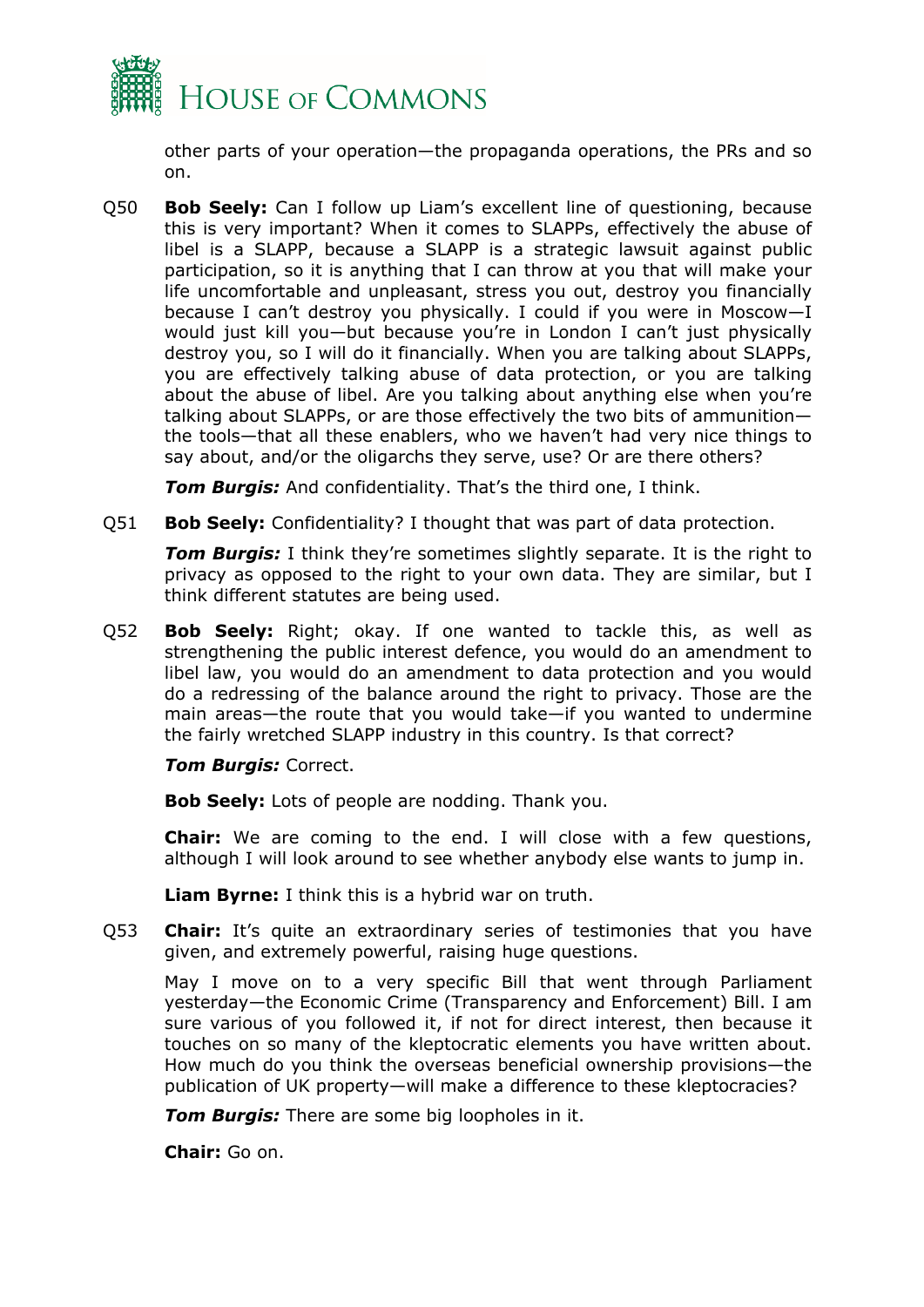

*Tom Burgis:* Correct me if I'm wrong, but isn't it still possible to use a nominee instead of a human being as the named beneficial owner, and in some cases a corporate person? I understand that in certain circumstances you can not name a human being. I should also say that enforcement is crucial. There was a brilliant bit of Global Witness research a few years ago, which looked at the registry of persons of significant control at Companies House. I think there are criminal sanctions—correct me if I am wrong, but severe sanctions of one sort—for failing to provide truthful information about the human beings who own a UK-registered company. I think the Global Witness research found that 4,000 of the named people of significant control were supposedly aged less than two, and one had not been born yet. If it's not getting policed, what's the point of it?

Q54 **Chair:** This is the NCA point?

*Tom Burgis:* And the SFO, yes.

**Chair:** Indeed.

Q55 **Liam Byrne:** On the point about nominees, are you referring to trusts?

*Tom Burgis:* I am not entirely clear—

Q56 **Liam Byrne:** There is a loophole on trusts?

*Tom Burgis:* But that would be another one. Basically, if it is not a 100% rule that says, "Name the human being," the global secrecy industry is designed to find the next mask they can use.

#### **Liam Byrne:** Yes.

Q57 **Chair:** There are other elements in that Bill, but when you look at it as a whole, do you think it will make it easier to write books like yours, and to uncover who owns what, or do you think that those loopholes are frankly too big?

*Tom Burgis:* To go one step further back, for me, the point of this work, and the reason why the freedom of speech in the UK is so important, is that there are many people beyond the UK who depend on it. Susan was touching on some of that earlier. There is no accountability for corruption in Russia, Congo or Kazakhstan, but when Arabella publishes one of these books, or the *FT* puts something on its front page, that can have a significant effect on the ability of these kleptocrats and their allies to maintain their power at home. As well as the corrupt wealth, that means maintaining their regimes of fear. We do this work on behalf of the people who got tortured after a massacre in Kazakhstan, or the people starving to death in the eastern Congo.

Now, we can slam the front door, pretty ostentatiously, and say, "You're not going to come in and buy our football clubs any more if you're close to one kleptocrat," but there's a big sign saying "The back door is still open" while any form of financial secrecy is still allowed. I think it really is as simple as that. We have become inured to this idea that it is permissible to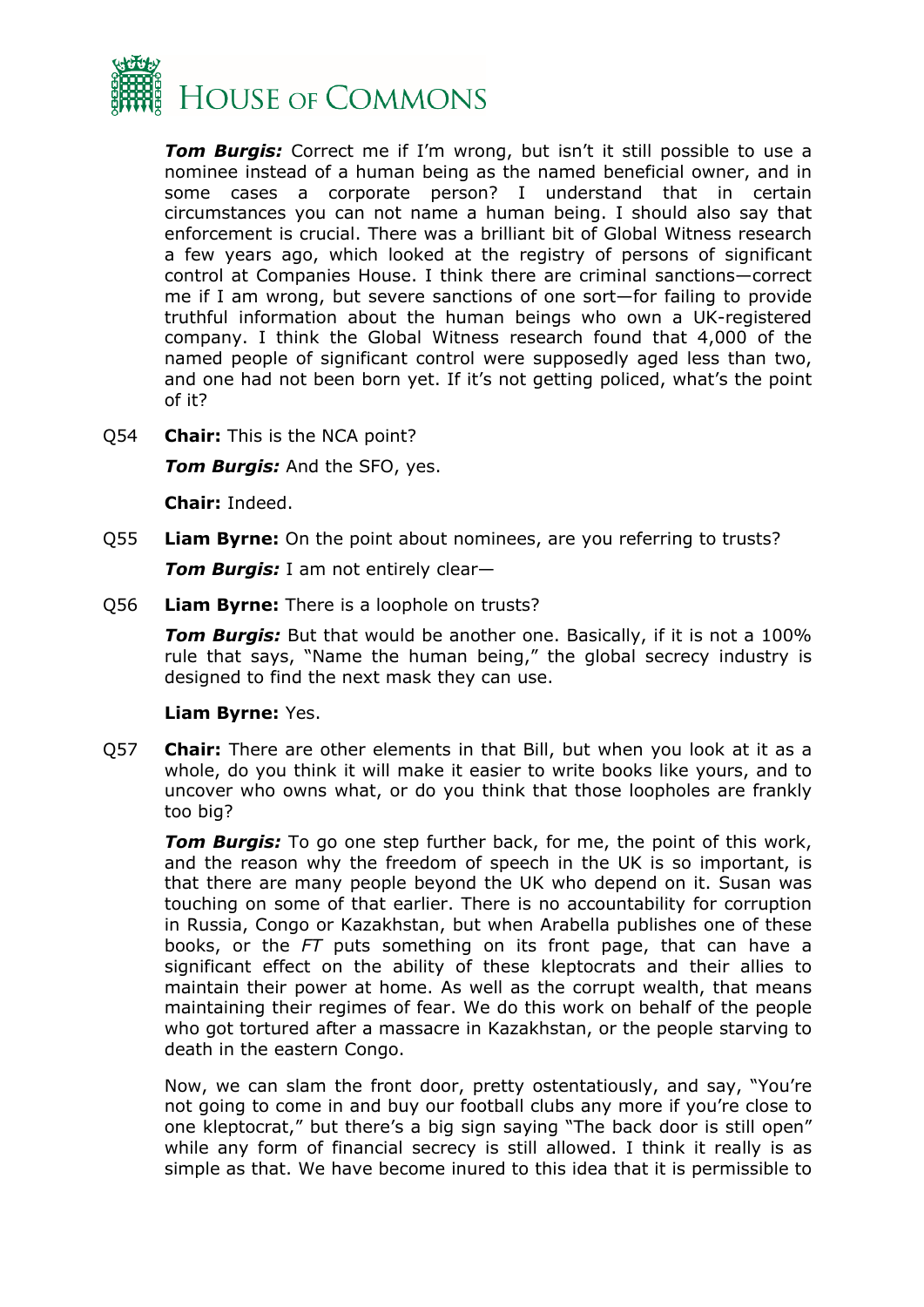

operate in our economy in disguise. If you or I tried to open a bank account without giving our name, that would not be a very long conversation. However, if you're rich enough—

Q58 **Chair:** And you are not even a politician. I can't tell you how long it takes to open one then.

*Tom Burgis:* But while it is possible to operate in the economy in secret an idea that has become so pervasive that we maybe do not realise how strange it is—then all of these moves are just dealing with a symptom. It is similar to whack-a-mole, isn't it? There will be another secrecy mechanism that arrives. Putin will find another proxy who will be able to operate—not just in buying property, but in moving money into the political system, the legal system, and so on.

*Susan Coughtrie:* It is two sides of the same coin—media freedom and anti-corruption—because media freedom is affected by corruption. The countries that are most corrupt have the lowest levels of media freedom.

Q59 **Chair:** Surely it ties into political freedom as well.

*Susan Coughtrie:* Absolutely. But then we also find out about corruption because of media freedom and the work that journalists like Tom, Catherine and others do. Anything that can be done to improve anticorruption and increase transparency will also help media freedom. The US has already taken a bit of a step in that direction by recognising the role of SLAPPs as part of the tactic, including in their anti-corruption strategy. I think that there were some moves within the debates on the Economic Crime Bill to introduce SLAPPs. I think that recognition of how these things operate is important, because you cannot tackle one without the other, effectively.

Q60 **Chair:** One of the things that has come up pretty clearly, not just today in this session but over the last few weeks, is the connection between media freedom and political freedom, and the importance of calling out dirty money, not just in our economy but in politics. That is certainly something that has raised its head in various different ways.

*Catherine Belton:* That has obviously become increasingly important for our democracy. Obviously, there are still major loopholes behind using hedge funds, for instance, as major donors to political campaigns. Hedge funds were major donors to the Vote Leave campaign, and yet they still do not have to disclose who their clients are or the source of their financing.

It is fine to have the Economic Crime Bill, but without devoting more resources to the NCA, we are still operating blindly. The NCA was not able to properly investigate the source of Arron Banks's donation to the Vote Leave campaign because its jurisdiction stopped at the Isle of Man company, which was co-owned by Arron Banks and gave him the funds to make the donation. I think that Liam Byrne has been working on legislation that would improve transparency and ban offshore companies from making such loans to political campaigns.

Q61 **Bob Seely:** I do not think we have particularly covered this: how has this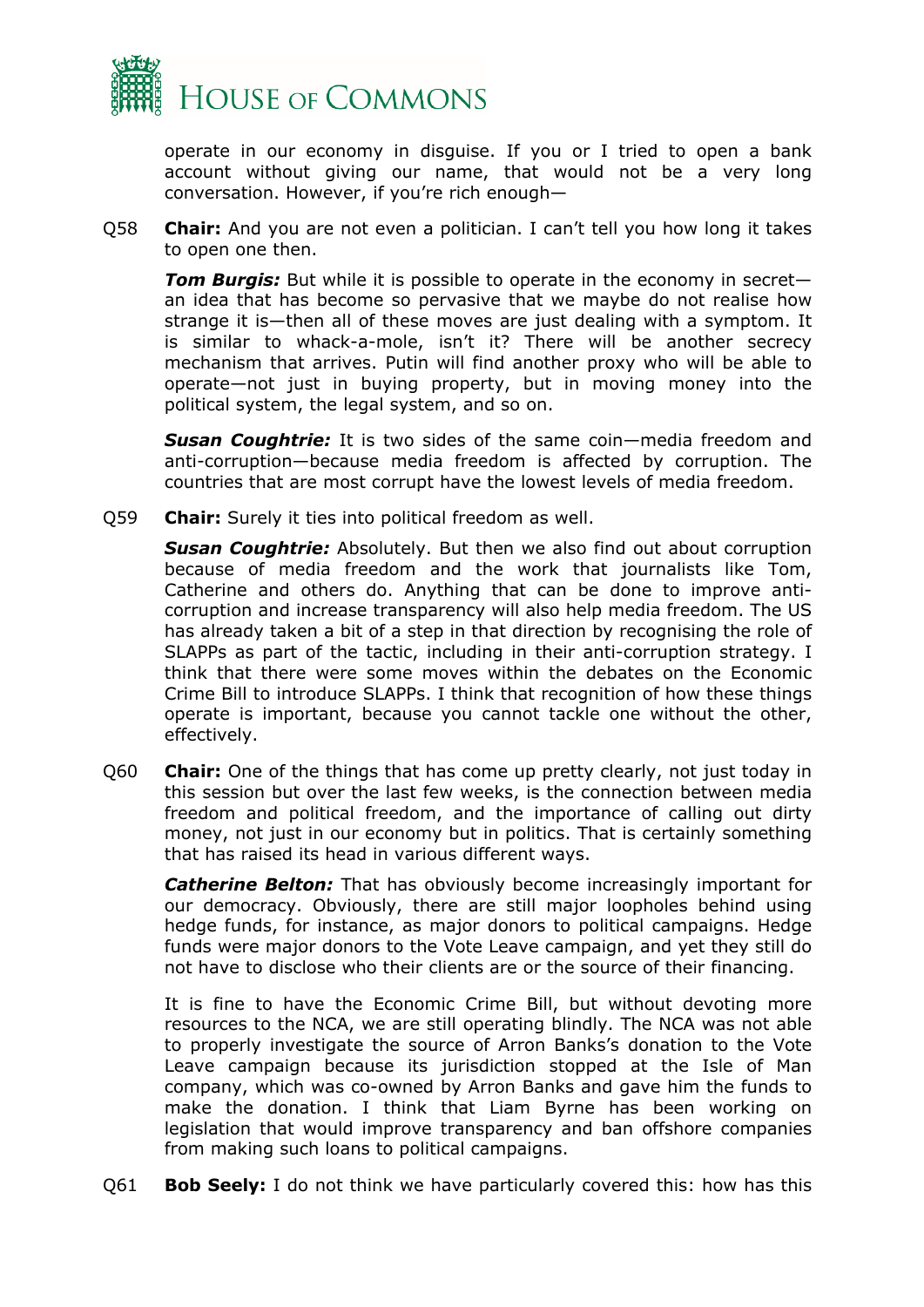

happened? How have we allowed a free press to live in fear of oligarchs and their legal enablers, rather than the other way around? Has this been a boiled frog situation from the early 2000s, or were there some significant legal cases where freedom of speech was collapsing under the weight of the assault and abuse by the oligarchs, kleptocrats and organised criminals and their enablers and facilitators?

*Tom Burgis:* At one stage of this whole saga, Ian Hislop—probably the most sued man in Britain—kindly gave me a call and we had a chat. I think we would all agree he provides a magnificent voice through *Private Eye* about a lot of this stuff, and he did so even before it was fashionable. *Private Eye* has been fighting these fights and calling out these companies for years. Its business model is very stable: a print publication sells copies. What has changed for the newspapers is the point about equality of arms that has come up repeatedly.

There have been these two opposite trajectories in recent years where, basically, the internet has destroyed newspapers' business models and newspaper budgets have shrunk—reporting staff numbers have shrunk, so one reporter will be doing the job that five used to do. Newspapers are expected to put out more copy, churn out more and more copy and get more and more clicks. At the same time, the global kleptocracy has amassed more and more wealth as it has gone global. That has led to this extraordinary inequality of arms, where you have got very stretched publishers versus kleptocrats and oligarchs with essentially limitless money. That is why these arguments often aren't about the law at all—it is just a battle of who can weather the costs.

Q62 **Bob Seely:** It is about using the law to destroy you and silence truth.

*Tom Burgis:* Yes, but they are not using legal arguments; they are just using the threat of the cost.

*Arabella Pike:* And twisting the law for their purposes. I do think there is a problem with the law in this country. The reason that they are using English courts to do this, instead of American courts, is written in the two jurisdictions; it is the differences in their laws.

Q63 **Bob Seely:** It is because of the capped costs, but also because you have to defend yourself. You have to prove you are telling the truth in this country, because of the way the libel laws are structured. It is a combination—

*Tom Burgis:* If you run a truth defence.

**Bob Seely:** You have got to defend yourself. You have got to prove that what you are saying is true. There are limitless costs. It is a combination of those two things that allows allegedly bad people to basically silence people who want to expose what they believe those people have been up to.

*Tom Burgis:* Nick Cohen wrote a good column on this in *The Observer*. He has been great on all of this. He basically said that he can write what he wants about Boris Johnson—he is a public figure, notwithstanding your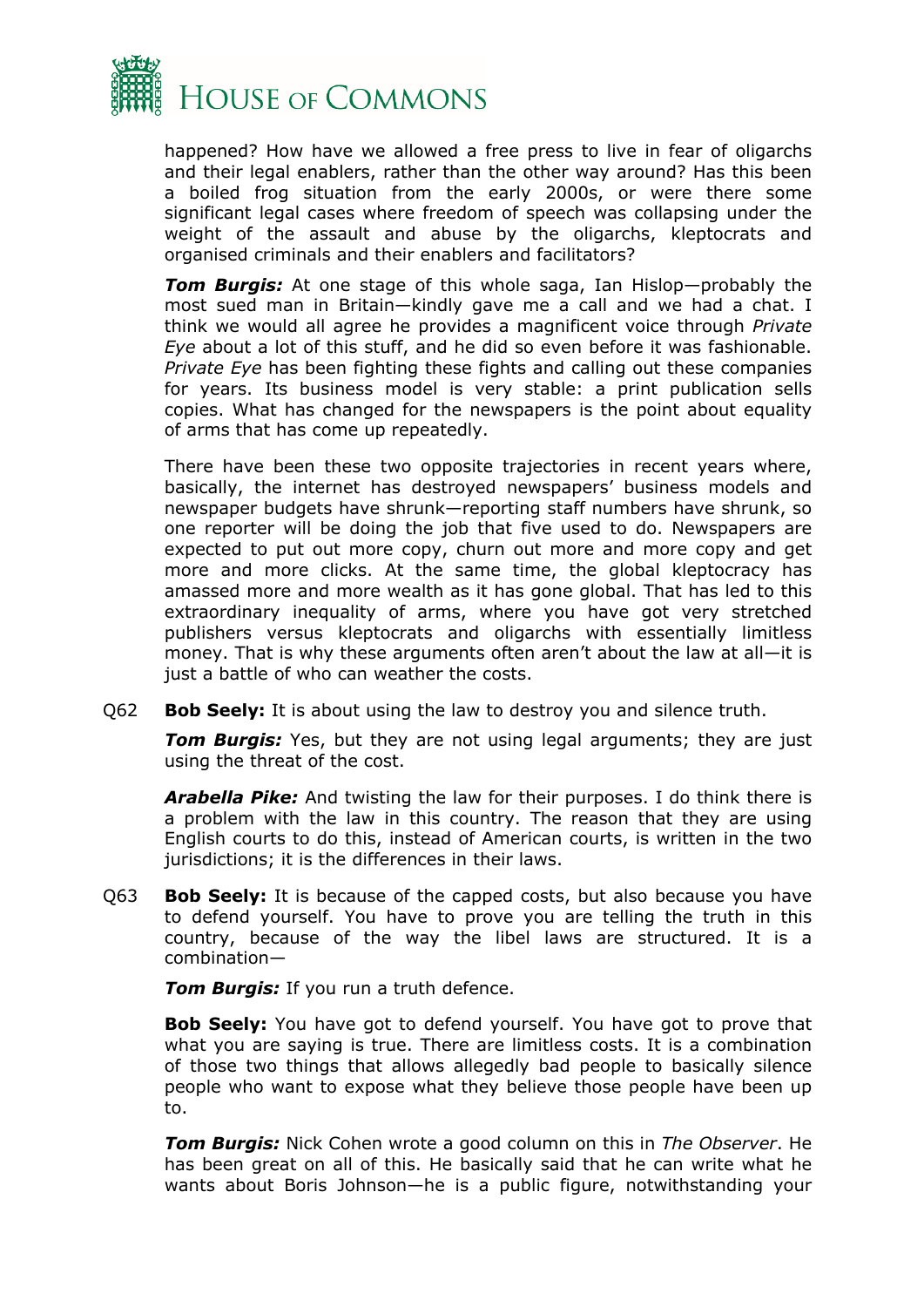

case, who should expect some scrutiny and some mud to be slung at him. That is legitimate in a democracy. However, people of possibly equal influence—dare we say greater, in some cases—are completely shielded from that kind of scrutiny. In the US, there is a much more blanket approach to a public figure—towards anyone of great wealth and influence, not simply those involved in politics. I think that is the difference here, isn't it?

#### *Arabella Pike:* Yes, it is.

Q64 **Dr Mullan:** Just for the record, the remain campaign had big donations from hedge fund managers, too. I think it is important that people understand that.

The example I look at, which is much simpler, is whiplash reform. There is not necessarily anything wrong with the law but, over many years, more and more people—solicitors—who shouldn't really behave in that way saw that it was a way they could get money, and people on the receiving end of the claims started to think it was not worth the fight. It became a vicious cycle, with people realising even quicker that they could get money, until we took a step back and said, "There's nothing wrong with the law here, but the way it's done is wrong, so we'll cap what you can get from it." That has already started to settle the whole thing down.

There is a complicated way of looking at it, but there is also just a question of making it a bit more of an even fight and lowering the thresholds for it all, without having to get into what are sometimes quite balanced questions such as how much a public figure should expect to take.

*Tom Burgis:* But they can only do this because certain parts of the procedure—Caroline Kean expresses that very well in what she has written—are not, as I understand it, what Parliament intended, but are being used or abused to allow massive costs to be run up.

Q65 **Dr Mullan:** Yes, but there are downsides to tweaking procedures in both directions. They can only abuse procedures because they have an unlimited amount of money to keep going at it. If they have to get it all done within a certain pot and if they are more even with a publisher or newspaper, it is not so easy for them—they only have so much money to spend. They will spend it anyway, but then they can claim it back.

*Tom Burgis:* This goes to Tom Tugendhat's question of a moment ago about the inequality of arms. Look at the way in which the SFO and NCA have to deal with things. There is a bit in my book about the Serious Fraud Office's case against the Trio and their company, and how—back of an envelope—they make in two or three days the Serious Fraud Office's annual budget. They spent half a billion pounds to fight it.

**Dr Mullan:** Yes, absolutely. The SFO might have a couple of solicitors versus 20—

**Chair:** I was speaking to the NCA about this the other day, and one of the things that was made very clear to me was that they had to take a